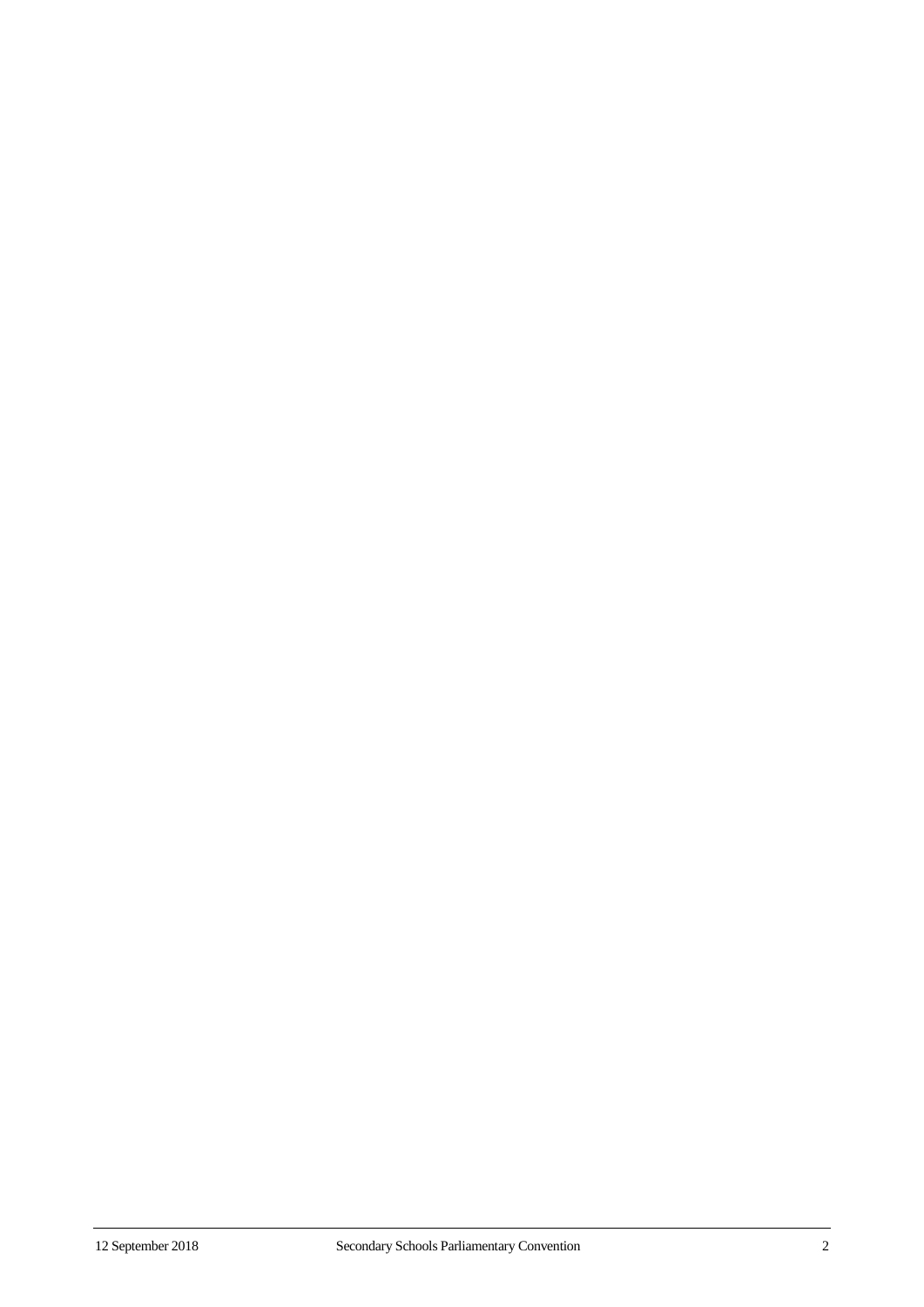#### **Participants**

Ross Alexopoulos Ella Baker Northcote High School Prachi Beniwal Nossal High School Shalaaka Brahmavar Nossal High School Edith Bush Northcote High School Shailee Carmeli Bialik College Isabella Catalano Michelle Cheng Zhoujing Chi Nossal High School Claudia Chmielewski Avila College Zoe Cox Frankston High School Olivia Cucinotta Hachins D Luke Dunnet Haileybury College Tom Ellis Nossal High School Zac Garden Kingswood College Mridul Garg Nossal High School Kara Gifford Sunbury College Will Haldane Scotch College Kirralee Hancock Frankston High School Zac Hibbins Kingswood College Mia Horozidis Siena College Declan Hovenden Marist College Bendigo Rachel Iwuagwu Avila College Natasha John Sunbury College Oscar King Melbourne High School Charlie Landau Scotch College

Farhad Ahmadi Islamic College of Melbourne St Monica's College Daniella Alfaro Sacred Heart Girls ' College Ramy Aljali Lalor Secondary College Lachlan Angelovski Lalor North Secondary College Ruthie Brown McKinnon Secondary College Freya Brown Methodist Ladies ' College Orlando Buttie McKinnon Secondary College Alice Caldwell Methodist Ladies' College St Monica's College Laura Checbu McKinnon Secondary College St Monica's College Jessica Chung Methodist Ladies' College Cecilia Clark Our Lady of Sion College Isabel Clements Our Lady of Mercy College Tenzin Cohen Sacred Heart Girls ' College Madeline Cooper **Our Lady of Mercy College** St Monica's College 'Souza St Monica's College Amelia Dunn Leongatha Secondary College Kauder El Safatli Lalor Secondary College Henry Frazer Mount Alexander College Tiana Guzzardi Our Lady of Sion College Holly Hanily Leongatha Secondary College Rohan Hodges Camberwell Grammar School Haotian Huang Camberwell Grammar School Amir Hussein Islamic College of Melbourne Mariem Ismail Marymede Catholic College Myles Kelemen McKinnon Secondary College Ebony Kellett Sacred Heart Girls' College Alexander Khodakovski McKinnon Secondary College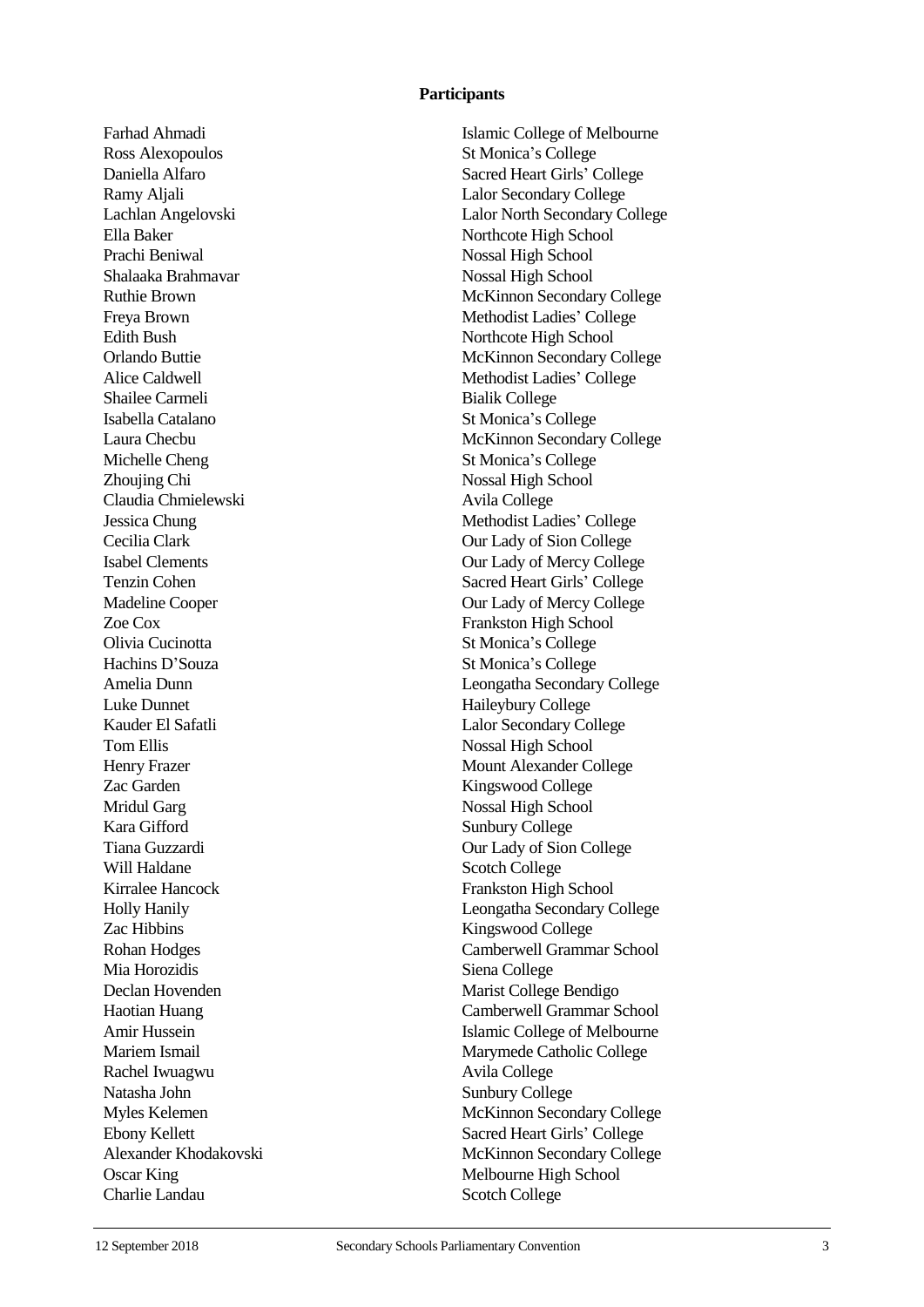Madeline Lew-Kee Jingya (Alice) Lu Lynton Martin Teagan Matthews Siena College Grace McFarlane Kyle McLeod Haileybury College Alannah McPeake Mater Christi College Mariah Milla Northcote High School Jemuttai Mueller Siena College Han Ngo Nossal High School **Mandy Petros** Hayden Radford Nossal High School Anjan Saini Kingswood College Tom Saxton Notre Dame College Katya Scacco Siena College Tayne Shalevski Marist College Bendigo Max Szajrych Bialik College Natasha Walsh Siena College Annie Walsh Siena College Georgia Ward Sunbury College Ross Alexopoulos Ramy Aljali Lalor Secondary College Ella Baker Northcote High School Prachi Beniwal Nossal High School Shalaaka Brahmavar Nossal High School Edith Bush Northcote High School Shailee Carmeli Bialik College Isabella Catalano

Our Lady of Mercy College Asal Loni Glen Waverley Secondary College Methodist Ladies' College Leenda Ma Methodist Ladies' College Callum Mann **Mount Eliza Secondary College** Paris Mansell **Our Lady of Sion College** Nina Marben Sacred Heart Girls ' College Enaia Marten **Islamic College of Melbourne** St Monica's College St Monica's College Ayna Mehicevic Islamic College of Melbourne Paul Nicolaidis Marymede Catholic College Vinciane Peart Pcada Mount Alexander College Anugi Perera Marymede Catholic College St Monica's College Asheligh Rogers Marymede Catholic College Leeor Rose McKinnon Secondary College Eleanor Scott Leongatha Secondary College Arman Shergill Marymede Catholic College Sarah Stancombe Strathcona Baptist Girls Grammar Igor Subašic De Azevedo Glen Waverley Secondary College Chloe Van Marymede Catholic College Carolyn van der Bijl Mount Eliza Secondary College Wendy Wang Methodist Ladies' College Olivia Yin Methodist Ladies' College Farhad Ahmadi Islamic College of Melbourne St Monica's College Daniella Alfaro Sacred Heart Girls ' College Lachlan Angelovski Lalor North Secondary College Ruthie Brown McKinnon Secondary College Freya Brown Methodist Ladies ' College Orlando Buttie McKinnon Secondary College Alice Caldwell Methodist Ladies' College St Monica's College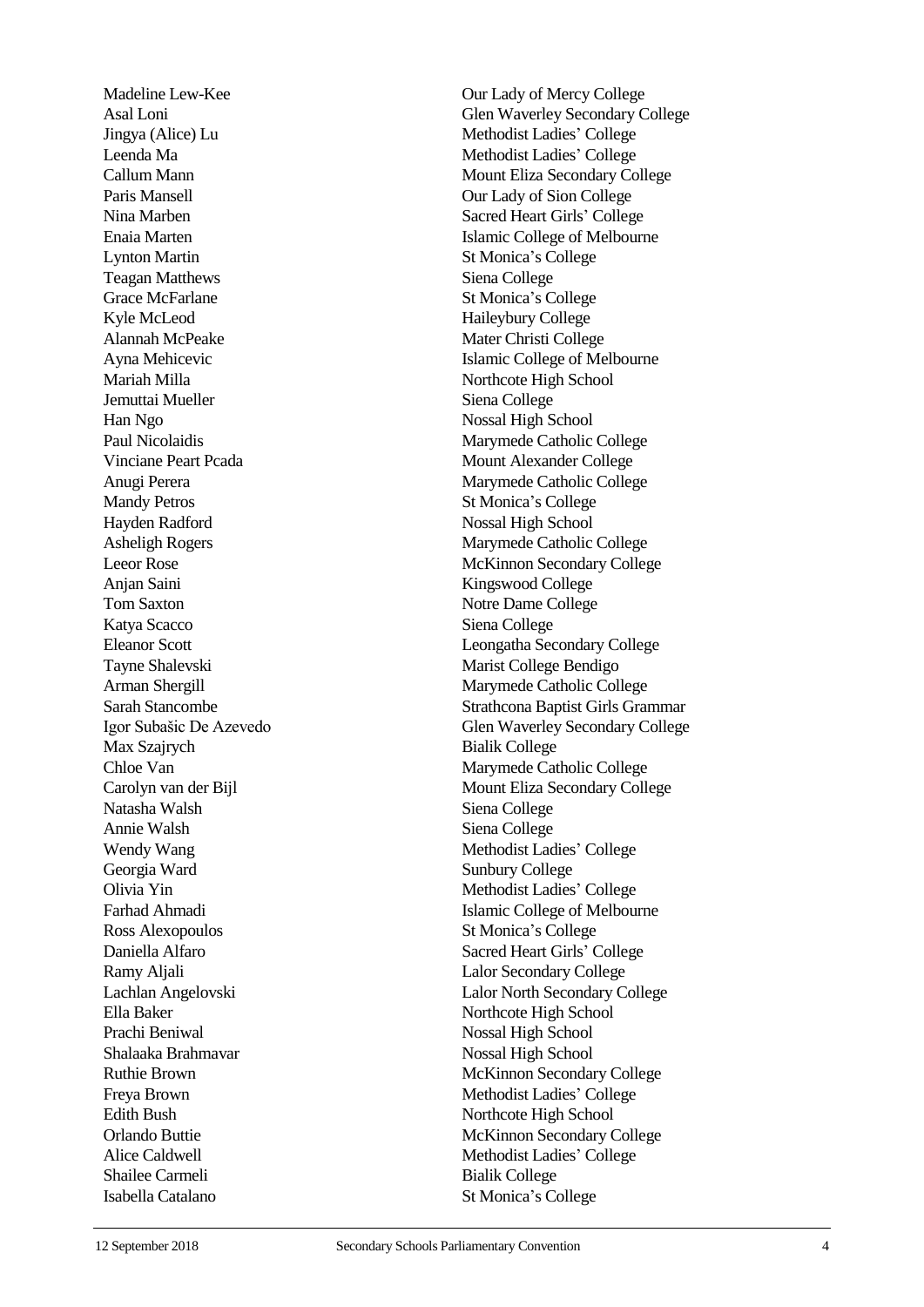### **The SPEAKER (Ms Maree Edwards) took the chair at 9.07 a.m.**

**The SPEAKER (Ms Edwards)** — Good morning. My name is Maree Edwards. I am the member for Bendigo West and the Deputy Speaker of the Legislative Assembly. I welcome you all to the Parliament of Victoria. I hope that you all have a wonderful day today. I have chaired these conventions before and I know that there are some great ideas that are produced by the students participating. We have schools from right across Victoria here today, along with teachers and support families. I hope that you enjoy your day very much.

To commence today's proceedings we are going to have a welcome to country. Perry Wandin will do our welcome to country. Perry is a proud Wurundjeri man. He commenced delivering welcomes and smokings on country following the death of his father 11 years ago. Perry undertakes cultural duties to honour the legacy of his father and his ancestors. Perry has recently completed a certificate IV in government investigations and has been registered as an Aboriginal heritage officer, with the aim to investigate and aid in the prosecution of breaches of the Aboriginal Heritage Act 2006. To date Perry is one of only three registered Aboriginal heritage officers in the state. Please welcome Perry.

*Delegates applauding*.

# **WELCOME TO COUNTRY AND OPENING**

**Mr WANDIN** — Thank you, Maree. Good morning, everybody. Firstly, I would like to pay respects to all elders past and present, any elders that could be here today, of course our up and coming students — the next generation for us — and teachers and parents as well. As Maree was saying — and thank you very much for that — that is something that I hope most of our families will go ahead to do as well because it is very important for us to get our culture.

Our culture is all about what is in the ground. We are above it because of where the next generations come through, but what we have found in the ground over the years is really astounding because a lot of people do not believe that there are still stone artefacts in the ground. Only 18 months ago they did a 6-metre dig at the *Age*  building for a new car park down below. They found five artefacts dating from 30 000 years ago. That is a very good story, because when we go out further, out where we see all these buildings and new housing estates getting built, we will do a walkover first before anything is touched. There are artefacts on the old farm sites everywhere. Then what we will do is we go back to a table similar to this and we will work out a strategy of how we are going to go with archaeologists to recover what is there. It tells our story because it tells where my family moved from tributary to tributary, which rivers, creeks — and it does tell the story all the way to Melbourne, because the Yarra River was our lifeline. We are also known as Yarra Yarra people.

I am very proud to say that I am a descendant of Simon Wonga, who passed to William Barak. William Barak passed it on to my great-grandfather, Robert Wandoon, and that was 1863 to 1924. Remember, Aboriginal people were locked up in missions all over Victoria, with another five. My great-great-great uncle would knock on these doors here, but he had to get a permission slip to walk in — it was a two-day walk. He would bang on the door, usually get nothing and go back. But all he wanted was just another jumper, some more food and clothing for the children. When they first started off there was only 30 to 35 Aboriginal — it was women and children. Do not forget, it was not only Wurundjeri people, there were people from Bunurong down south, Tunnerong over the north, Wathaurong over to the west and some Gurnai/Kurnai. By the time — in 1924 they had finished and shut the joint down, most of my family went down to Lake Tyers. But, as I was saying, William Barak had already set up a communication with Parliament to try and get things better, so it was an opening of doors. Most of us Aboriginal people are trying to move on and trying to get that one step closer to our goal.

As you can see, I have got very pale skin. My mother was English, which is a good story: I have got good heritage on that side too because my grandfather's name was Harry Potter. I just thought I would put that in that is very true. As you can see, I am very proud to stand up for both sides of my family — a bit of a shame I do not get any kickback on the Harry Potter side. I am here to express how I feel about my culture, anyway. In our Woiwurrung language, Ngurungaeta, or a lot of people do say, 'Wominjeka yearmann koondee bik Wurunjeri balluk', meaning welcome to the land of the Wurundjeri people. I hope you students have a great day, and I hope maybe one day we say that back in 2018 there were a couple of students here that went on to politics or even further, so thank you.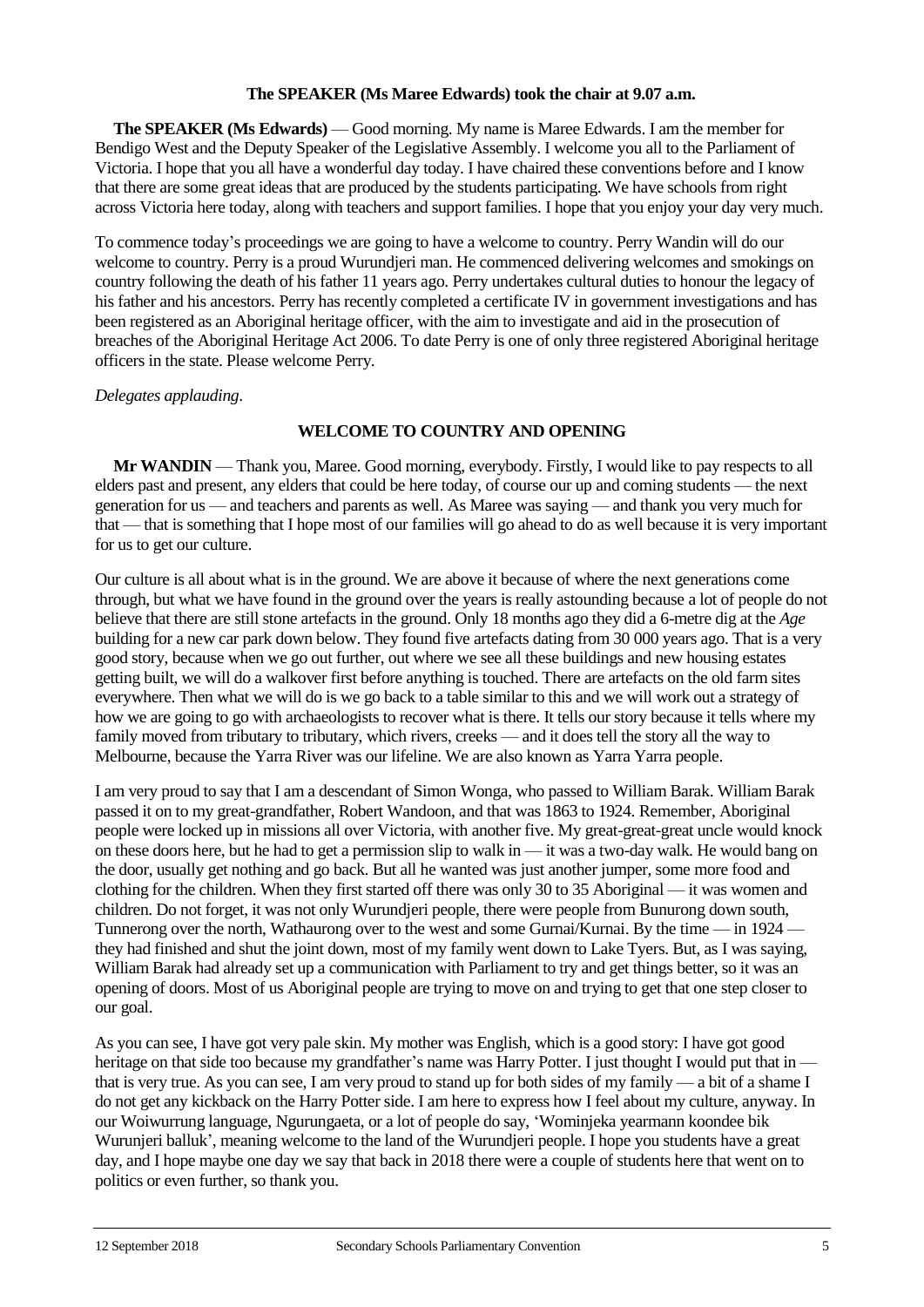## *Delegates applauding.*

**The SPEAKER** — Thank you very much, Perry; it is great to hear your story. Can I welcome now Ms Judith Graley, MP, who is the Parliamentary Secretary for Education with the Andrews Labor government. Judith will introduce the topic of the convention: 'Does the constitution meet the needs of modern Australia?'. Please welcome Judith.

#### *Delegates applauding.*

**Ms GRALEY** — Thank you for that very warm welcome and, Perry, for that wonderful welcome to country. I too would like to begin by acknowledging the traditional owners of the land on which we meet and pay my respects to their elders both past and present and any elders with us today. I would also like to acknowledge the Deputy Speaker, the member for Bendigo, Maree Edwards; Morgan Begg, research fellow at the IPA; Laureate Professor Emeritus Cheryl Saunders from the University of Melbourne; and the many teachers, students and parents who are here today.

This is a really great day for you to come into the Parliament. Next week is the last week of the parliamentary sitting cycle, so you are sort of squeezed in between a government and a Parliament that will be going to an election after next week. So next week is the final week, and you are here in the second-last week of this house in 2018. I am really delighted to welcome you to what is essentially my workplace, the Parliament of Victoria. When I say that I still get shivers. There is a bit of, 'Oh, goodness me, how did I get here? What did I feel? God, what a privilege it is'. It really is a privilege to serve in this place. When Perry suggests that some of you might like to go on to be members of Parliament, despite all the shenanigans of recent times and your mum and dad probably screaming at the TV and shaking their fists at the MPs, it is a noble cause to put your hand up to be an elected representative and represent your community in this house.

This building goes a long way back. When students come to visit me at the Parliament the little ones always ask me if the gold is real. It is, because that gives us an indication of where this house came from. It came from the golden era in Victoria. For over 160 years this has been the home of democracy in our state, and indeed for 26 years the federal Parliament sat here while we were creating Canberra. You probably think that might have been a mistake too after the last couple of weeks, but they sat here for 26 years as well. Indeed Australia's first Prime Minister, Sir Edmund Barton, sat in this chamber.

When you came into the Parliament — you probably came up the steps — you probably saw that we fly the Australian flag and the Victorian flag, and as of recent times actually, Perry, I am very proud to say that we also fly the Aboriginal flag. I think it indicates that this is not only a place that was created 160 years ago for meetings but actually the local Aboriginal tribes, the Wurundjeri and the Boon Wurrung, used to have meetings on this very space. So this has always been a place where people have come to talk and make decisions about the future.

You have got a big day ahead of you, and you have got a big topic. I can recall almost debating this topic when I was doing politics at university. I have got to say it is a hard topic because the constitution is so revered — and so it should be — but we also know that it is a document that has not changed much. So there is your debate, I suppose: does a document that was created over 120 years ago stand the test of time today? It is a hard one, because, as you know, there have been 44 attempts to change it. Does anybody know how many times they have succeeded? Eight. That says something about Australia. Maybe it says something about the Australian people. Maybe it says something about the constitution. Maybe it says something about our government.

You are probably not old enough to remember the last referendum we had — well, gay marriage, you would remember that one — way back on changes to the constitution which were required around the republic. I can actually remember thinking as a republican, 'Everybody wants to be a republican. Everybody wants have a republic in Australia'. But I recall that once the Prime Minister decided he did not want a republic and then the question was conjured up in such a way as to make it very difficult to decide which sort of republic we were going to have it split the republic movement in half and what seemed to be like a lay-down misere, like an easy get — sure, we were going to be a republic — became a very messy debate. When people become confused over questions like that, they often vote no, especially when the Prime Minister of the time was telling them to vote no.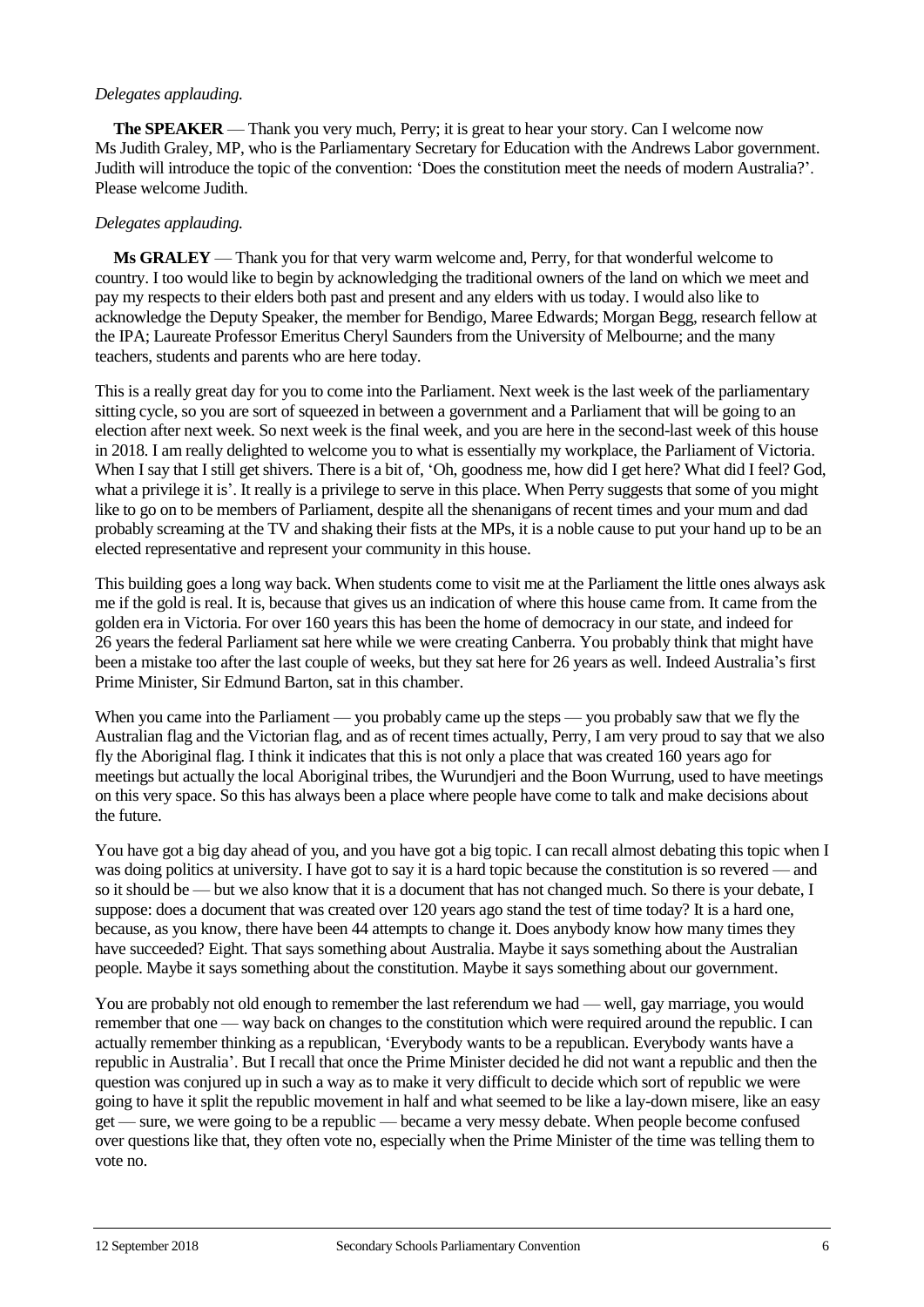That was a really robust debate, as I recall it. I remember standing on the polling booths that day and handing out material. The polling booth that I was standing on actually voted overwhelmingly for a republic. But I also recall talking to friends about it, and they said that where they were people were just saying, 'We don't want a change. We don't want things to change'. That is one thing about the constitution. It throws up all those wonderful questions about how much change we want, how much stability we want. From my experience when people are looking at the constitution they like to think it has served us well and it has gone along okay, but the world you face — the world we face in the future — is very, very different from 117 years ago. So how the constitution will cope with that in the future will be very, very interesting. That is your debate today. It is a great debate.

You have probably visited here and seen question time. I actually sit just over here. The Premier sits here, the Deputy Premier sits here and the leader of government business sits here. So I have a very good view of question time. You have probably seen it, and it is very rowdy and noisy and things like that. Well, my plea, my ask for you today, is not to behave like we behave at question time actually. I am sure that Deputy Speaker would say that as well. I would ask you to show a lot of respect for people when you are in this chamber and indeed in every aspect of your life. Respectful debate is really crucial to a healthy, thriving democracy, and you are going to have a little bit of playtime here today to give it a go.

So my advice is: listen very intently to what people are saying. People have often put a lot of work into thinking about what they are going to say. Having the capacity to listen — I am sure your mother said you have got two ears and one mouth to do twice as much listening as talking and it is good advice, especially when you are in a chamber like this, because sometimes it is not just the straight-out arguments that are being made, it is the nuances in the arguments as well. Irrespective of whether you agree with what people are saying or not, that person in our Australian democracy has a right to say it. I know we all want to guard that. When we see events all around the world where people's rights to speak out are being trampled on by autocratic governments, this place is still a thriving democracy, and we want to keep it that way.

We are going to hear from you students today. We are very pleased to be able to say that your views will be taken back to the Minister for Education. He is very, very keen to hear your views because we really want to know what young people think about issues, and this is an important one.

Have a great day and all the best. I would like to finish with a quote from John Quincy Adams. He was the sixth President of the United States and served from 1825 to 1829, so in fairly tumultuous times. He said:

Always vote for principle, though you may vote alone, and you may cherish the sweetest reflection that your vote is never lost.

Stand up for what you believe in, I think that means, and do not feel lonely; feel empowered by the fact that you know that to be right.

It gives me great pleasure to declare the 2018 Secondary Schools Parliamentary Convention open.

#### *Delegates applauding.*

**The SPEAKER** — Thank you very much, Judith. For those of you who do not know, Judith has done a power of work in the education field, particularly around policy. She is retiring at this election, so we wish her all the very best for the future. This will be her last student convention. I think she had done a great job coming along each year to support the students who participate. Thank you very much, Judith.

*Delegates applauding.*

#### **OPENING STATEMENTS**

## *Does the constitution meet the needs of modern Australia?*

**Ms IWUAGWU** (Avila College) — The Australian constitution does not currently meet the needs of modern Australia because Australia has come a long way from being settled as a convict colony of Britain in 1788, and our parliamentary system should reflect this. Remaining a monarchy under Britain is no longer necessary or beneficial to Australia. It is in fact hindering Australia from developing and maturing as a nation state. Australia is more than capable of functioning as a nation without the assistance of the monarchy, as many former British colonies around the world currently are.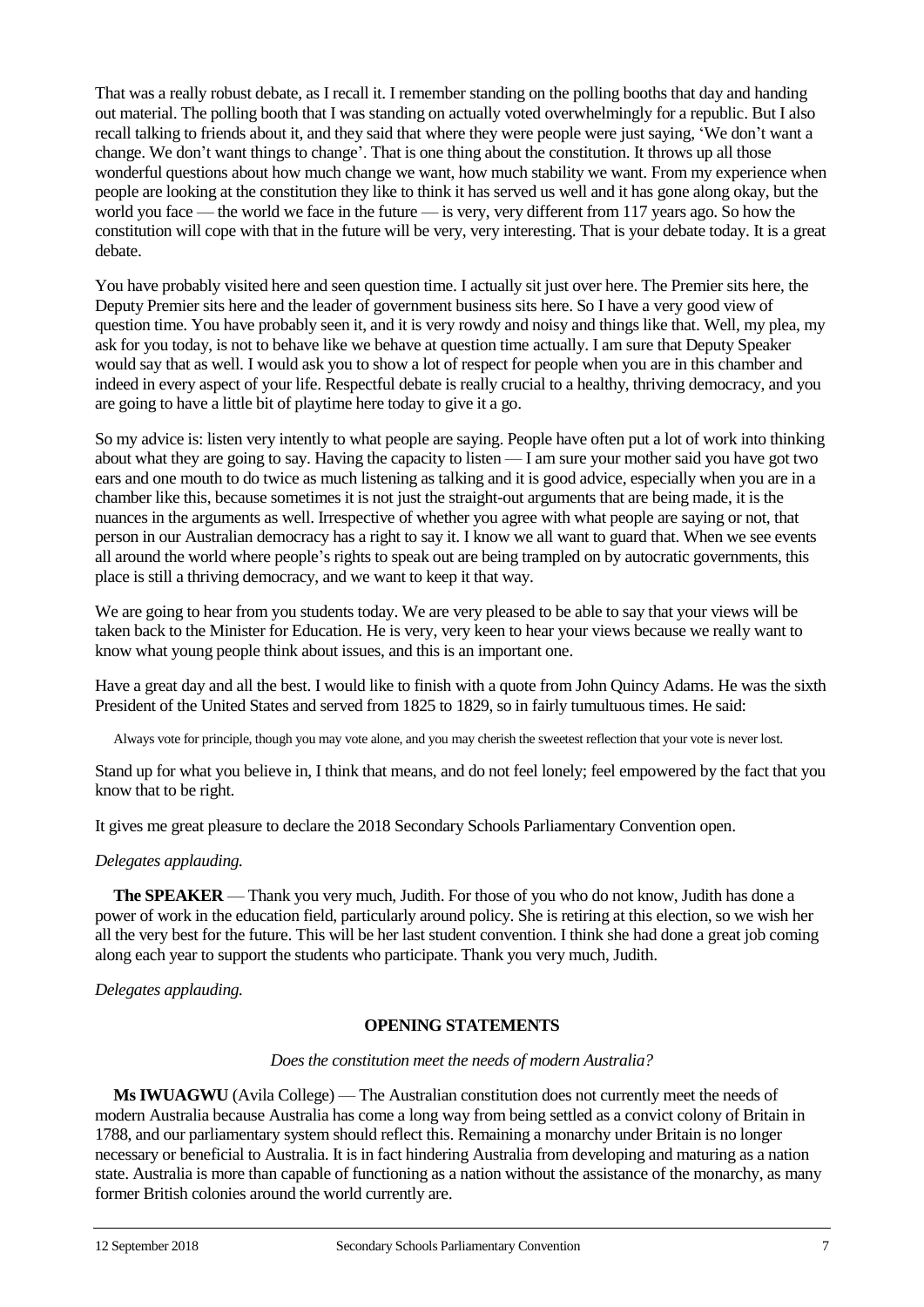As a first-generation Nigerian-Australian, I only need to look as far as the country of my ancestors to observe just how much positive change and development in identity can occur after abandoning the monarch as head of state. Since claiming independence from Britain in 1960, Nigeria has flourished as its own nation, developing its own flag, policies and culture unique to the nation, which are celebrated.

Becoming a republic does not necessarily mean that Australia needs to cut ties with Britain, but it does allow Australia to continue progressing as its own nation and fully exercise its emancipation from the mother country. Additionally, it has been over 100 years since the current constitution was written and the needs and nature of our country have changed drastically in that time. The Australian constitution fails to recognise just how multicultural Australia has become over the years. Over 40 per cent of the population, myself included, have dual citizenship, which they will have no choice but to renounce in order to be a member of Parliament, due to section 44 of the constitution.

**Mr SZAJRYCH** (Bialik College) — Written in the 20th century, our constitution has seemingly served us well and been an accurate indicator for Australian sentiments. This is not the case. States in Australia under constitutional law can pass legislation specific to race and/or ethnicity. The idea that races require laws different from others is not only ignorant but also an idea that very few Australians would stand by today. To argue that racism at a parliamentary level is forgone by the federal Racial Discrimination Act 1975 is simply false. Acts can be overruled and serve only as temporary fixes at a societal level. It is not nearly enough to temporarily fix racism at a governing level. A more permanent solution, in the form of constitutional change, must be found. Our constitution binds us Australians to the land we call home. It is, from the sunburnt plains of Victoria to the wilderness of the Northern Territory, the document that unites us in brotherhood under the Southern Cross. We are the exemplars of multiculturalism in this world. We are a nation built on the backs of migrants, no matter their colour, sex or race. We are a nation of mateship, of equality and of a fair go. We are a nation of tolerance and not, as our constitution tells us, one of inequality and racial discrimination.

We must, as the Australians of tomorrow, right the wrong which has plagued our predecessors for generations and repair the constitution — repair and redesign it to one which propels Australia into a vibrant future, and not one which anchors us to the prejudices of the past.

**Mr HUANG** (Camberwell Grammar School) — I would like to start this speech by trying to figure out and define what the needs of modern Australians are. I believe that modern Australia requires a constitution that can adapt to the social climates of the modern era and that protects our interests as a democracy. Indeed, that is exactly what the constitution has done for us for over 118 years. If constitutional change really was necessary, if we did need to change, then people would be clamouring for a referendum or indeed an act of Parliament. The fact is people are not. The recent issues that have called for such change either have not received enough public support or do not have enough substantiality to actually see success in the Parliament.

Do not get me wrong, I am not against change. I am not against changing the constitution to reflect our new needs. However, we should not change the constitution on a whim. We should not do it because there is suddenly a surge of interest. We should consider: do these changes reflect our base principles and are these sustainable for the future? When we do not apply these principles to our decision-making, then our proposed changes may be such that it could be foolish to apply proposed changes that do not reflect the views of Australians and may unnecessarily divide and disrupt people.

**Ms COX** (Frankston High School) — We believe that the Australian constitution does meet the modern needs of Australia. The Australian constitution is the single most important document in Australia's history. It created the commonwealth in the states and made Australia one nation. The constitution was passed as part of a British act of Parliament in 1900 and took effect on 1 January 1901. Even though the constitution was written prior to technology and our progressive world, some may say that it does not meet the modern needs of our society. Our forefathers who wrote the constitution set out clear powers for our state and commonwealth governments. The High Court was created within the constitution to interpret it, solve constitutional disputes and keep it relevant in modern times.

If the constitution wording needs to be altered, it must be done via referendum. This must receive a double majority in favour of the change to occur. This ensures that only changes that benefit the people in the states pass the referendum, and so far only eight out of 44 have been successful. This suggests that all the appropriate alterations to the constitution so far have already been made. Consequently, it leads one to think that the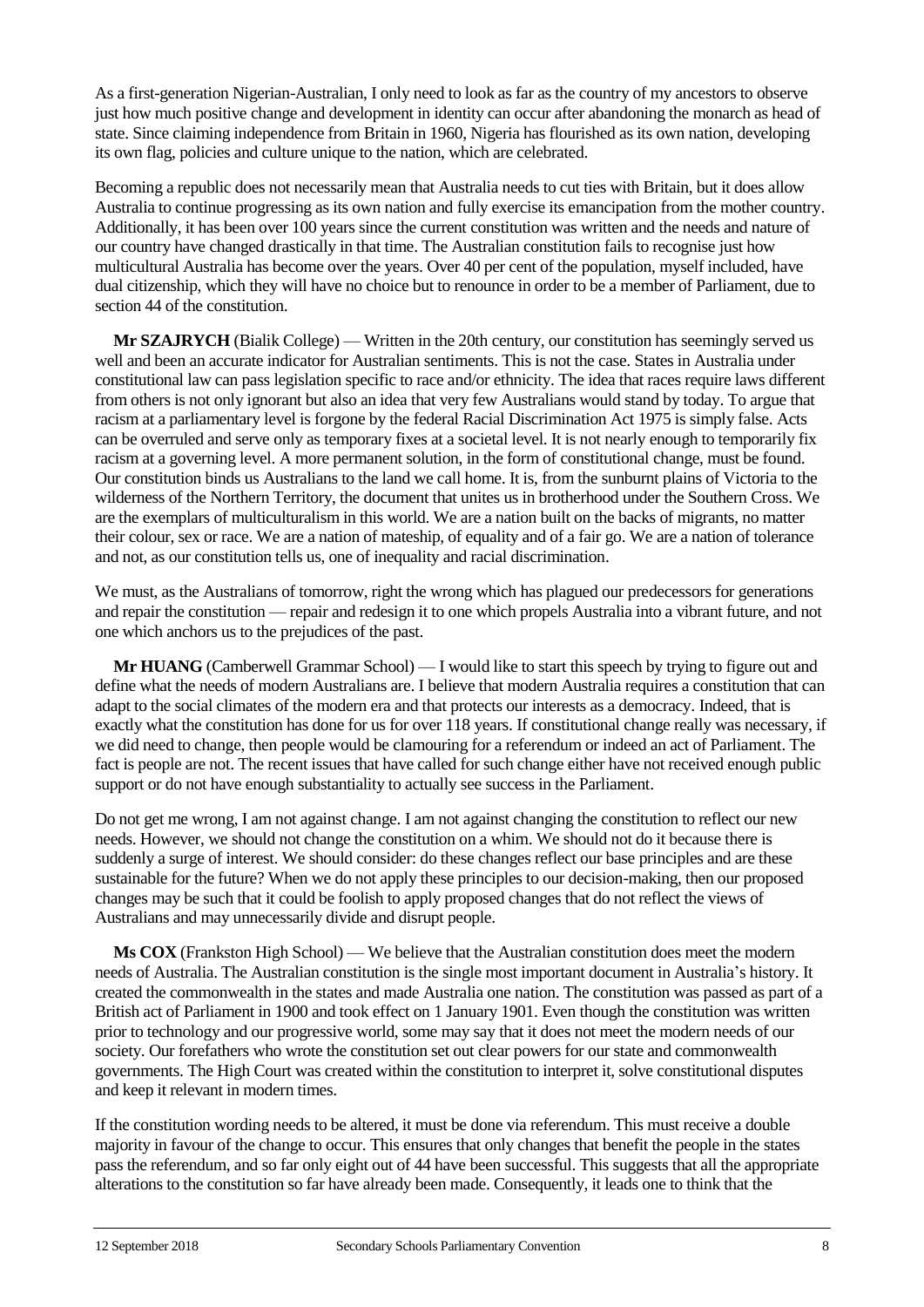constitution does actually meet the needs of modern Australia, otherwise suitable changes would have already been made.

**Mr SUBAŠIC DE AZEVEDO** (Glen Waverley Secondary College) — Before I begin, I would like to talk about what the current values of Australian society are. As we already talked about, multiculturalism is one of the major and foremost values that our current society has, with another recent value being recognition of Indigenous Australians and a third being to make sure everyone has a fair ago, no matter what race, no matter what religion and no matter what background.

So, in the question of whether the constitution — 117 years ago, by our forefathers — does indeed meet the needs of modern Australia, I think the answer is not, even though out of 44 referendums only eight passed. The point of having these referendums, and the point of having the majority in both population and having four states agree to it, is so governments can understand what the views of the population are and act accordingly.

Right now we have a constitution that does not reflect our values. It does not reflect our values on multiculturalism, and it does not reflect our values of Indigenous Australians. If we want to be as radical as our forefathers were and as innovative as Australia is, and if we want to ensure that Australian values are truly represented in our constitution, we need to give it a go and make sure we have referendums that are not rushed, but done right — referendums where people truly understand what the topic is about, without tricky wording. The time for us to have referendums and the time for us to ensure that our values are represented in our constitution is right now.

**Mr McLEOD** (Haileybury College) — The constitution of Australia was initially created in order to assure that Australia, as a democracy, could function in a proper manner. However, I think that we can all agree that since 1901 societal values and beliefs have changed dramatically, both for good and bad. As a result of this the laws and acts that make up our country have changed significantly; however, our constitution has only been ever changed eight times.

However, the constitution was not implemented with the intention of being changed numerous times. The reason for this is the constitution is the large and broad set of rules on how to run our country, and hence it does meet the needs of modern Australia, as its role of being the highest law in Australia still functions successfully. It is not the role of the constitution to ensure equality or to change public opinion. That is instead the role of the laws and acts implemented by the Australian Parliament.

Now, do I think the constitution is a little outdated? Probably elements of it. But that is not what we are here to debate. What we are here to debate is whether it meets the needs of modern Australia. So I ask: what are the needs of modern Australia? To survive, to have a decent life, to have plenty of opportunities, as after all we are a land of opportunities. If these are the sorts of things that are the needs of modern Australia, then I would say that Australia has them and the constitution has helped to ensure that the basic needs and necessities are given to all people. Because of this, the constitution does meet the needs of modern Australia, given its purpose in our society.

**Ms MARTEN** (Islamic College of Melbourne) — The Australian constitution is a set of rules on which the country is run. The constitution commenced in 1901, over a century ago. In that time it is inevitable that changes have occurred, thus meaning there should be amendments to the constitution. As the world is constantly changing and moving forward with the help of globalisation and technology, it makes sense that the laws should move ahead with them. If anything, the constitution should be ahead of us, as people can still do harmful things in society without being punished or charged since there are no laws pursuant to the acts they have committed, thus putting courts in the position of judging crimes with outdated laws. This could be avoided if we were to just modify the constitution to fit today's needs.

Another thing is that a lot of the constitution is still very British-centric. An example of this is section 44, which talks about how people in Parliament should not have dual citizenship. We are living in a country which acknowledges many other cultures. It will only make us look like a backward society if we continue with such little diversity in the Parliament. Only a handful of representatives reflect the diversity in Australia, and it is time that the Parliament had more representation of our multicultural society. A few people have suggested that the government should build up a small, long-term constitutional review commission which should be charged with assessing the constitution, creating a proposition for change, taking opinions into consideration and teaching the general population. I am in complete agreement in the forming of this commission to make necessary changes.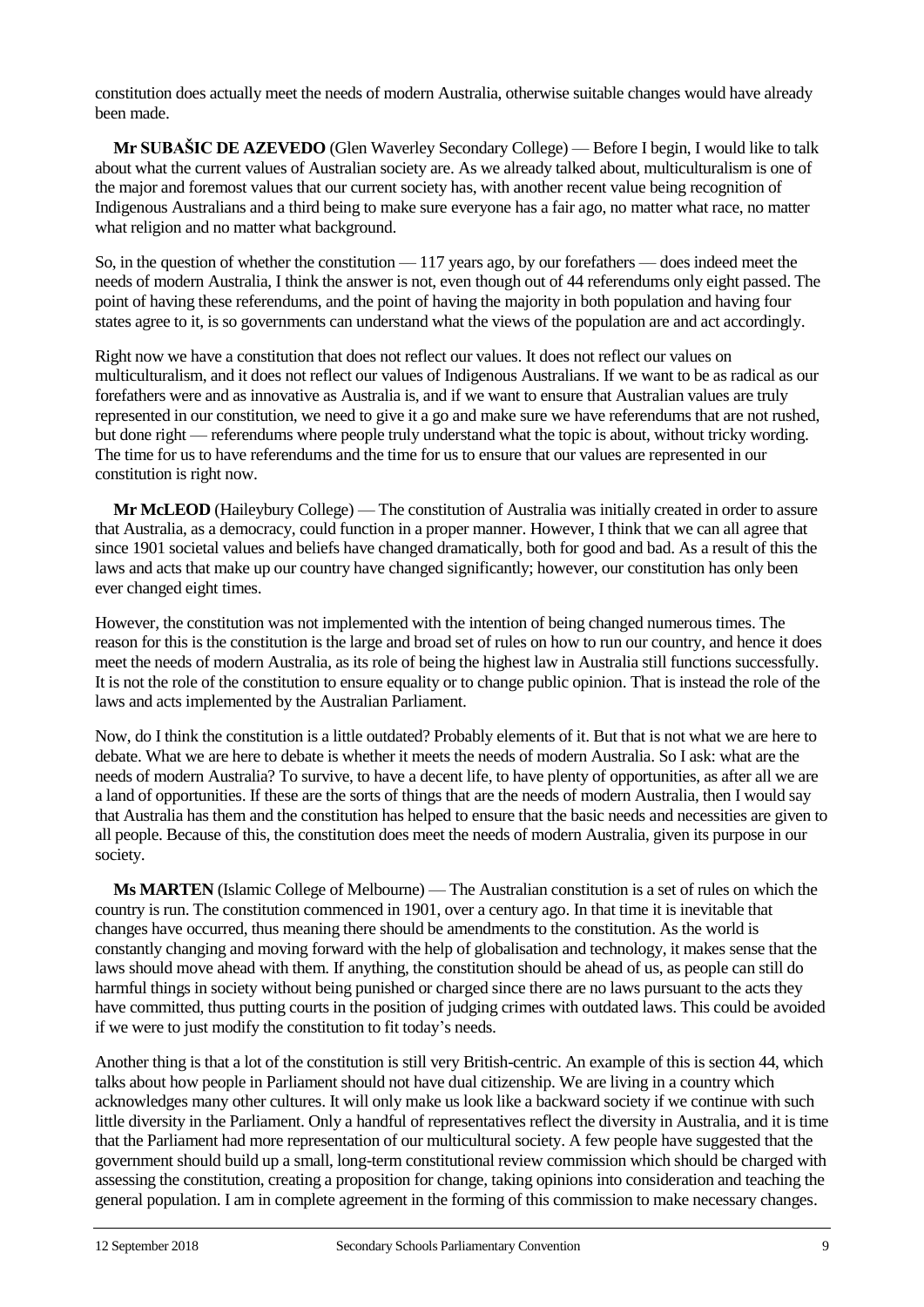**Mr GARDEN** (Kingswood College) — Our Australian constitution is the nation's fundamental legal framework from which all government action is derived and legislation forged and sculpted by the flames of our prior democracy. It is Australia's essential legal document that fails to recognise the history of Australia's first peoples. This unjust lack of representation in our constitution is not simply a matter which should concern Indigenous Australians; rather, this subject reflects the values that we hold at the core of our national identity. Recognition of Indigenous Australians in the constitution means distancing ourselves further from the laws responsible for suppressing Aboriginals and Aboriginality.

The function of national referenda were established for the very purpose of accommodating Australia's dynamic political landscape. To refute this potential reform for the sake of traditionalism and Australia's historical perspective is to violate the very nature of the constitution itself.

In 2009 former Senator John Faulkner said that our constitution had been drafted as neither an act of defiance nor one of reconciliation, and that is the beauty of the constitution. Its creation was a careful, deliberate action by elected representatives, not bureaucrats or aristocrats. Our constitution was drafted and redrafted, criticised and then revised to better serve us, Australians.

Unlike the foundations of democracies and governments all around the world our constitution was built and remains to serve the interests of the people, lest we allow our ancestral bigotry to overrule the more central values of our constitution, democracy and opportunity. Constitutional recognition of Australia's first peoples is an issue that transcends party politics. It is much larger than any amendment to a legal document. This political reform would mark the true beginning of Indigenous reconciliation, a sentiment that extends much further than simply saying sorry.

**Mr ANGELOVSKI** (Lalor North Secondary College) — Today I am here to discuss: does the constitution of Australia fit in with our modern-day society? It is a long, hot and debatable topic, which has been debated for many, many years, and I am here to tell you my opinion. I believe that the constitution of Australia does fit in with our modern-day society. The constitution of Australia was formed to unite the people in peace and harmony. At that time many other constitutions around the globe were formed after bloody conflicts and wars. The people who wrote our constitution did not have the intention of this and did not have the intention of war or authoritarian rule steering the creation of our system of government. Instead there was great hope about the future and the possibilities of this democratic nation. The constitution of Australia works to this very day and keeps us in line. But think about it like this: if the constitution did not work, neither would our nation. We would not have all the privileges we have now. Although the constitution is really good, it has some flaws, such as that Aboriginal people were only given voting rights in 1962 and were only included in the Australian census after 1967. These events show important reconciliation among the people.

**Mr ALJALI** (Lalor Secondary College) — Does the constitution meet the needs of modern Australia? The constitution has served this country well in developing into a free and prosperous nation that is admired around the world. The Australian constitution was given royal ascent on 9 July 1900. That is 118 years ago. Surely a lot has changed, whether that is social, demographic or technological changes that have occurred in Australia. For instance, we did not resist technological changes that have occurred, such as the internet and cybersecurity issues that came with that. We did not tolerate same-sex marriages and the changes to the tolerance and attitudes of the Australian public when the constitution was established, but society has progressed. We as Australians view these now as fundamental to our society, and therefore they should be defined and protected under the supreme law that is the constitution.

Shouldn't we update and amend the constitution to allow government to operate in a more efficient and progressive manner, which this country well and truly deserves? Some may argue that we should not constantly modify the constitution every time something new occurs, and that is a valid point. But after well over a century since implementation I think the constitution would help maintain law and order, social cohesion and prosperity. An example of this would be the internet.

This technology has already proven that it will have a great role in the future of this nation. It has already altered the economy, social structure and security. Therefore it should be implemented into the constitution to serve this country for hopefully another century to come. Overall the constitution does not meet the needs of modern Australia. Thank you for your time.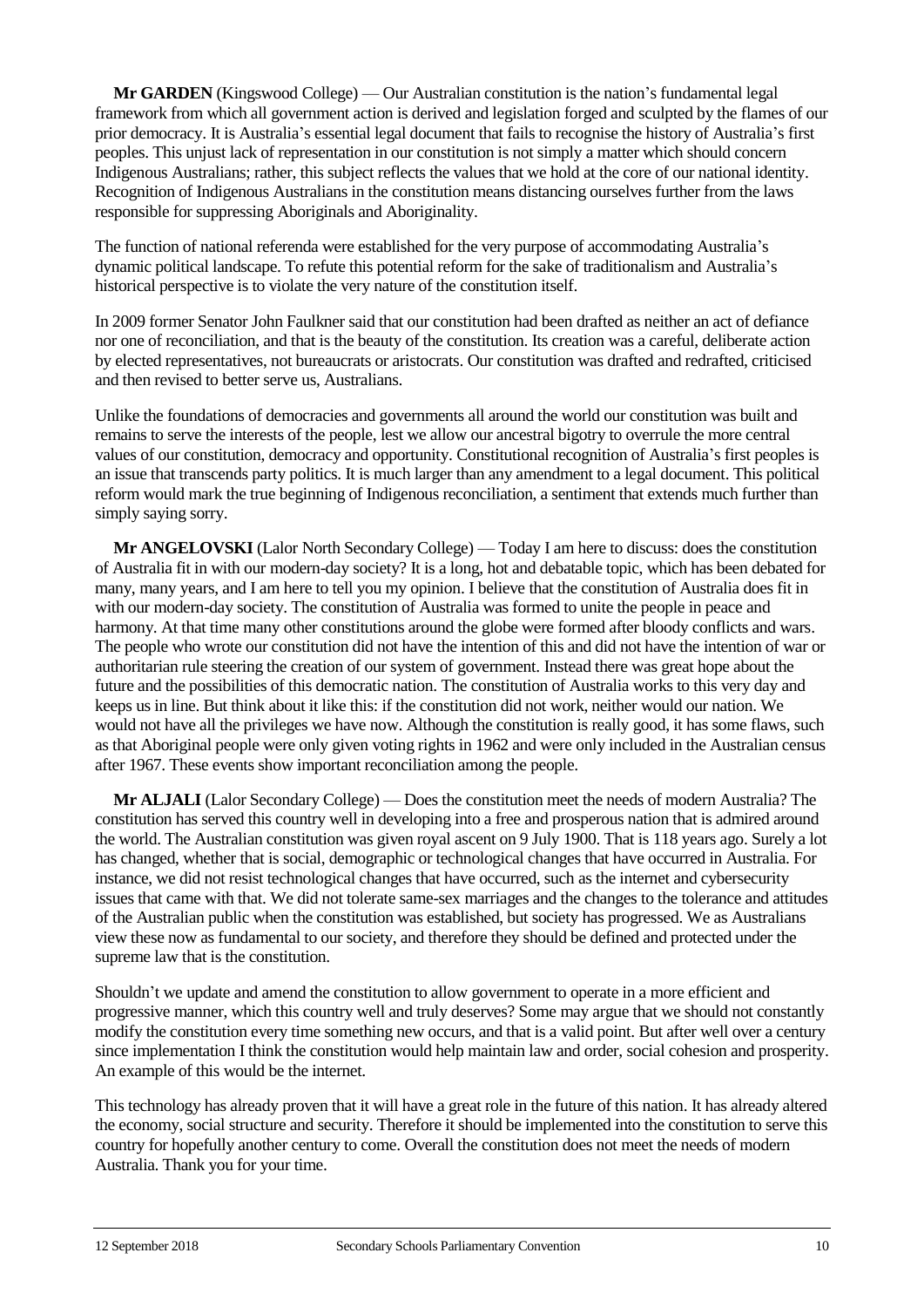**Ms DUNN** (Leongatha Secondary College) — The Australian constitution is indisputably the most important document in Australia. For the most part it remains a valid and useful document that meets the needs of a modern Australia. However, there are small changes that need to be made to the constitution that will make a world of difference for equality in our society.

The Australian constitution needs to be altered to recognise Indigenous Australians as Australia's first people and the traditional owners of the land. This is needed for the constitution to finally fit all Australians regardless of heritage. Both sections 25 and 51 of the Australian constitution currently allow the commonwealth government to validly enact laws that are racially discriminatory and contemplate disqualifying people from voting on the basis of their race. This kind of power has no place in a modern Australia that is increasingly multicultural and progressive.

These changes are needed to address the history of abuse and exclusion suffered by Aboriginal and Torres Strait Islanders along with other ethnic minorities and to enshrine the principles of non-discrimination into our constitution. Being a young nation, it is essential that Australia's constitution aligns with the modern views, values and needs of today's Australia, not the Australia of yesteryear.

**Mr SHALEVSKI** (Marist College Bendigo) — The Australian constitution is the backbone of our society. It contains the vital information regarding how the Australian government will be structured and which tier of government has power over certain affairs in our country. Our constitution was first enacted over 100 years ago, in 1901, and over that tenure, as we all know, only eight successful referendums have occurred. Eight changes in our constitution are hardly enough to account for the drastic amount of social and economic growth Australia has experienced over that period of time.

As Australia develops and changes into a more diverse and modern society, so should the backbone of our country. The initial preamble lays the foundation for all following sections and expresses our aims and our objectives as a country. However, it fails to acknowledge the traditional owners of this land, the Aboriginal owners of this land, the Aboriginals and Torres Strait Islanders.

Without this acknowledgement the preamble blandly ignores Indigenous Australians. By failing to recognise Indigenous Australians for their original ownership and history, we misrepresent our country's origins. It is not a necessity for this addition to the preamble to be complex or highly sophisticated; it merely has to be implemented in order to serve justice for all Indigenous Australians, and it will provide an important and symbolic step towards reconciliation.

**Ms ROGERS** (Marymede Catholic College) — Good morning, elected officials, guests, teachers and students. On behalf of Marymede Catholic College and the people of Melbourne, I would like to respectfully acknowledge the traditional owners of the land on which we gather, the Boon Wurrung and the Wurundjeri people of the Kulin nation, and pay respect to their elders past, present and emerging. I would like to thank the Victorian Parliament for hosting this fantastic event and giving me and my fellow students the chance to attend this once-in-a-lifetime opportunity.

Today we are here to discuss the Australian constitution. The Australian constitution is a supreme law dictating how the government and the commonwealth of Australia operates and how the national governing body must interact with parties at state level. The Australian constitution was drafted at a series of constitutional conventions held in the 1890s. It was passed by the British Parliament as part of the Commonwealth of Australia Constitution Act 1900. It took effect on 1 January 1901.

The constitution is the basis of all legal proceedings within Australia and can only be changed by a referendum. The view that my fellow students and I have debated in class is that the Australian constitution does not meet the needs required to have a modern Australia. We have discussed some of the following arguments.

Our arguments supporting the topic are: constantly changing the constitution gives the image that Australia cannot make up its mind; our constitution keeps a firm, united country. Our arguments challenging the topic are: the Racial Discrimination Act of 1975 is unstable and constantly changing, and this reflects our constitution as being unstable; it would improve the effectiveness of our nation's democracy by increasing the protection of all rights of all Australians. On behalf of Marymede Catholic College, thank you.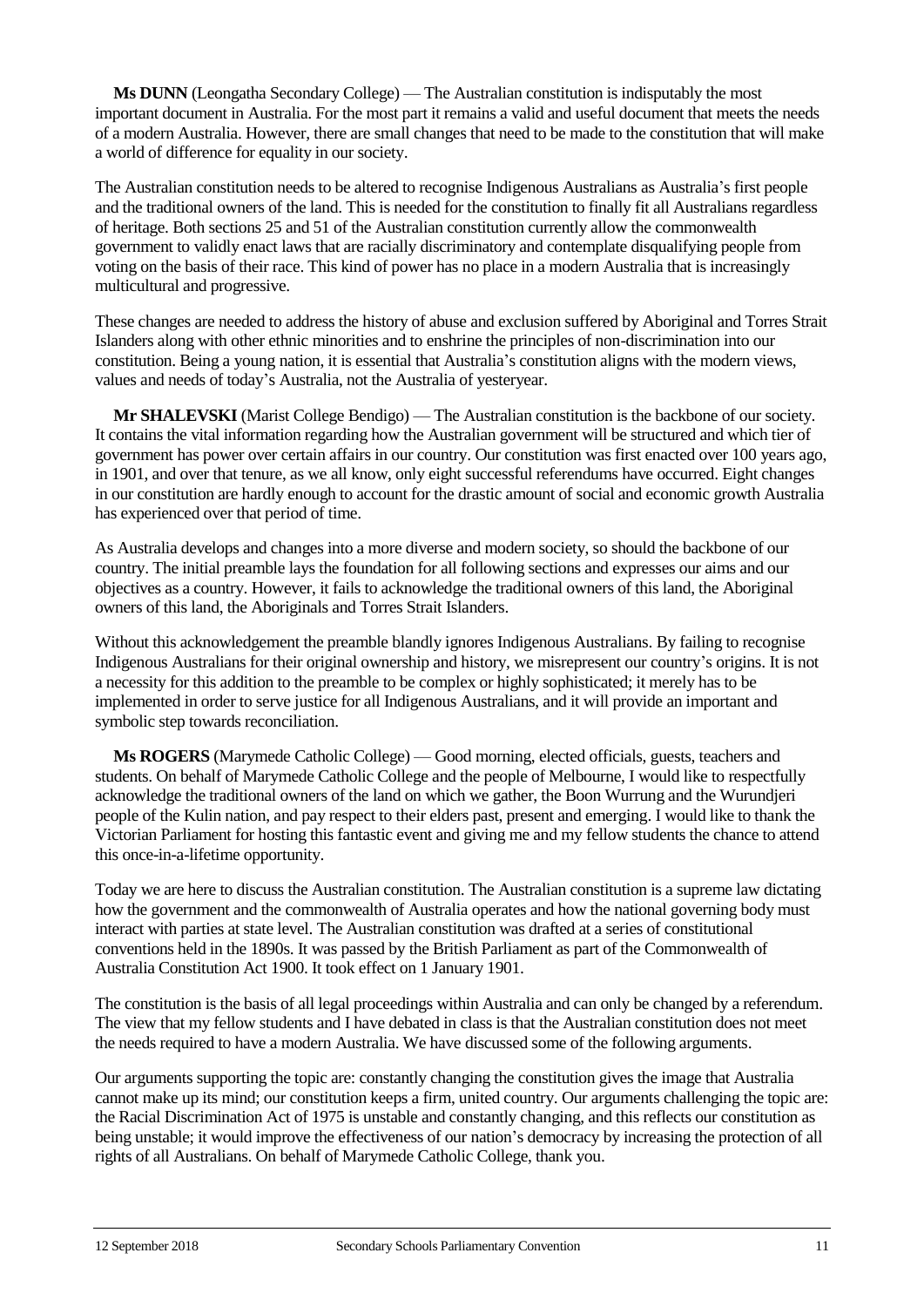**Ms McPEAKE** (Mater Christi College) — Since its implementation in 1901 the Australian constitution has only received eight updates, with the most recent change, which established a retirement age for Federal Court judges, gave territories the ability to vote in referendums and outlined the procedures for Senate vacancies, having occurred in 1977.

While it is critical that the constitution remain stable, with a referendum success rate of only 18 per cent in our changing society it is easy to understand that the constitution needs to be updated. Australia's values and beliefs as a community have changed significantly since the constitution was written, but these changes are not all evident in our constitution.

Australia was formed on foundations that incorporated racist and discriminatory beliefs and a fear of multiculturalism that are yet to be eradicated from our constitution. Clear examples of this are the lack of recognition of Indigenous Australians as the traditional owners of the land and section 44 of the constitution, which does not allow a person holding dual citizenship to serve our country in Parliament. These archaic beliefs no longer encompass the opinions of the majority of Australians but are still ingrained in our constitution; therefore it needs to be changed.

Another area of the constitution whose applicability is questioned is the requirement for both state and federal parliaments. Due to section 109 of the constitution, any situation in which there is a contradiction between state and federal law, the federal law will prevail. Through various High Court rulings since 1901 the jurisdiction of state parliaments has decreased significantly. State governments also operate on a far smaller budget and are therefore unable to provide funding for all necessary areas and therefore rely on grants from the federal government. The grants —

**The SPEAKER** — The member's time has expired.

**Ms R. BROWN** (McKinnon Secondary College) — A challenge for the constitution is in meeting the needs of a diverse population who hold a variety of political views. Even our school group of eight students found it difficult to reach a consensus about our group view of the constitution. After much debate, however, we reached an agreement on three issues: the lack of recognition of Australia's first peoples and their claims to traditional lands, the problems associated with dual citizenship for residents of Australia wishing to enter Parliament and the need for a bill of rights.

On 27 May 1967 Australians voted overwhelmingly in favour of changes to the Australian constitution that allowed for the improvement of services available to first peoples. These changes focused on two sections of the Australian constitution: sections 51 and 127, which discriminated against our first peoples. However, although the referendum was successful, in some ways the public misunderstood what they had voted for. Most Australians thought that the 1967 referendum would allow full citizenship rights for first peoples, but the referendum did not give the first peoples the ability to vote, receive land recognition, equal pay or citizenship rights — issues that needed urgent attention.

A further example of how the constitution has become dated can be seen under section 44(i), which fails to reflect the changes in the ethnic diversity of Australia's current population. This has ultimately led to the recent flurry of politicians forced to resign owing to their dual citizenship status. At the time the constitution was written, white settler citizens were effectively the only people who could have been elected to represent the nation. Today 51 per cent of Australians are either born overseas or have at least one parent born overseas. This means that many Australian citizens have citizenship rights in more than one country. To represent the Australian people, individuals are expected to renounce their original citizenship, which has significant implications on their options to maintain links to their heritage.

These examples highlight the need for the constitution to change to keep its relevance to the greater Australian society. Thank you.

**Mr KING** (Melbourne High School) — Good morning. The current constitution that is used by the commonwealth of Australia does not meet the needs of modern times. A constitution is defined as a document consisting of a series of fundamentals that must be used to run a country correctly; therefore due to the out-of-date foundations that the constitution currently sits on and the power that the constitution has in governing Australia, the document needs constant review and updating in order to stay in line with the priorities of its citizens.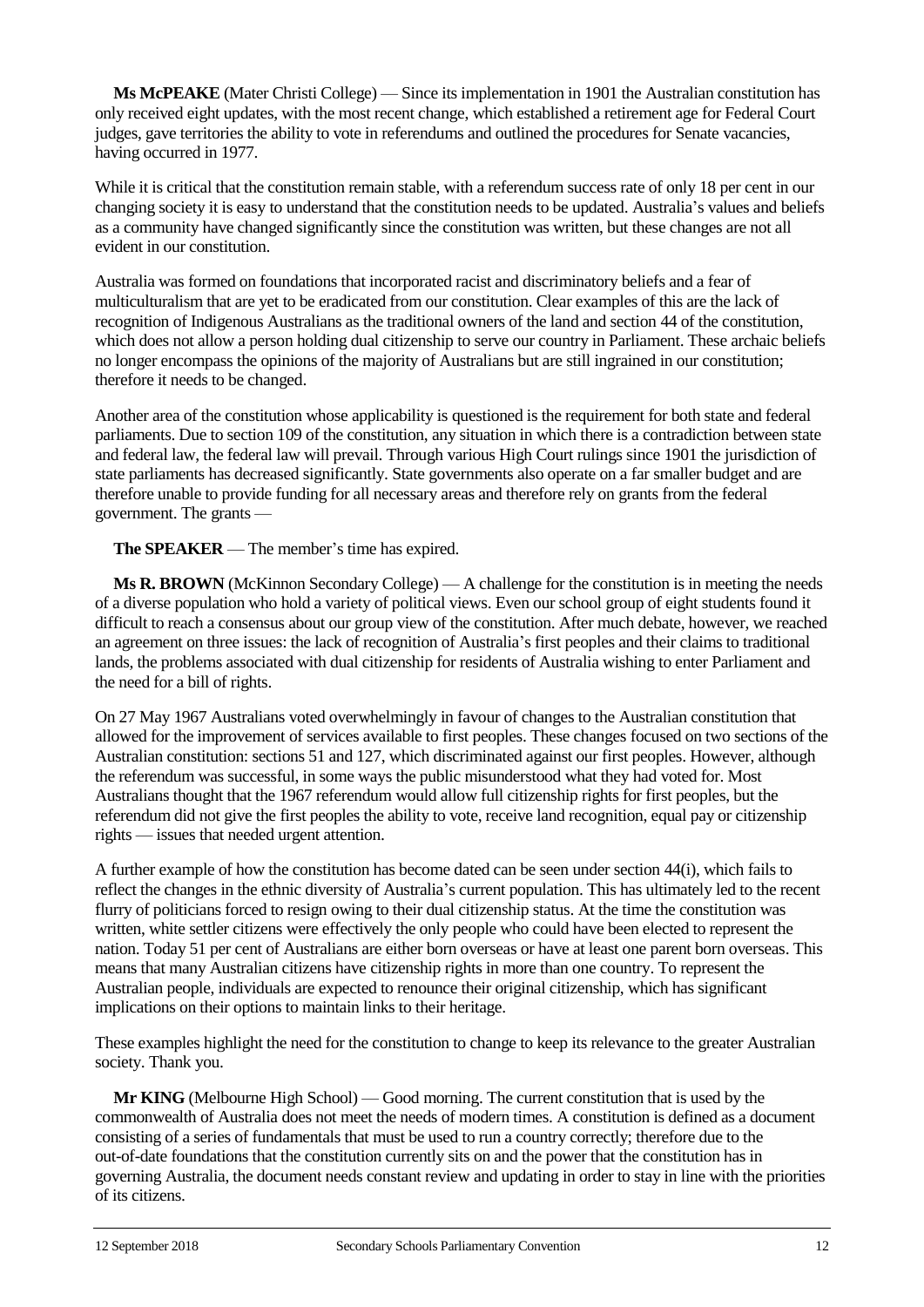A vital aspect to being a successful country is having relevant laws and processes that can adapt to how modern society is structured. In the 21st century this includes recognition of the rights of Indigenous Australians and minority groups, and defining what it means to be Australian. The legally binding nature of the constitution gives the citizens a voice in the operation of the country, which is what being a leading democratic power is all about. The priorities and concerns of the citizens are always changing, thus demonstrating that the constitution must be periodically assessed by referendums to meet the modern needs of Australia. Why should we stand by and not act on our constitution, which is more than 100 years old, and still expect our society to develop rather than stagnate and slip behind the times? It is for this reason that I urge all present today to take a firm stance on the need for the constitution to be continually altered to meet the needs of modern Australia and to make it our duty and our responsibility as the next generation of leaders and policy influencers. In the words of former Prime Minister Malcolm Turnbull, we should 'legislate with an eye to the long-term future' of the nation. Thank you.

**Ms F. BROWN** (Methodist Ladies' College) — Australia's constitution was introduced in 1901; it is currently 2018. Over 100 years later it has barely changed, whereas Australia, its people and its needs have. While some elements of the constitution are still relevant and applicable, it is also outdated in a number of ways. For one, it was formed under British sovereignty, which is problematic in how it continues to disrespect the Indigenous people and does not recognise that we are on stolen land. We continue to live in a constitutional monarchy, which is not only not only relevant to our independent nation but also disregards the impact of white settlement on Indigenous people. Going forward, Australia needs a constitution that meets our country's needs and reflects the values and beliefs we want to recognise and promote as a country. I believe a bill of rights would be an excellent start to having overall higher human wellbeing and mean devastating situations like offshore detention would not be possible. I also believe recognition of Aboriginal and Torres Strait Islander people is incredibly important in achieving reconciliation and having an overall better nation. The other critical issue I believe should be addressed in our constitution is Australia's global responsibility to take action and address climate change and other environmental issues.

In summary, the three critical updates that need to be made to the constitution to make it relevant to 2018 are recognition of Indigenous rights and sovereignty, the introduction of a bill of human rights and recognition of Australia's responsibility to the environment. Thank you.

**Mr MANN** (Mount Eliza Secondary College) — Good morning. What is a modern Australia? It is a place of dreams and a place of equality and freedom where opportunity awaits, where people work together to build a nation of respect, inclusion, harmony and gratitude, a land to rejoice in as we are young and free — aren't we?

I think we all agree that Australia is a land of diversity and multiculturalism, and as such, the constitution should reflect this. The constitution should work to unite the people it represents, not divide them. But most importantly the constitution should strive to repair our broken past by including our country's first peoples, the Indigenous people, and work towards uniting us all, because being Australian means being united as well.

Does the constitution meet the needs of modern Australia? No, it does not. The Australian Human Rights Commission states:

In addition to its legal function, the Australian constitution has a symbolic value as the 'birth certificate' of the nation and our identity as Australians.

The symbol of Australia expressly discriminates against Aboriginal and Torres Strait Islander people. The Australian constitution still does not make any provision for Australia's first peoples beyond a shallow 1967 referendum that embarrassedly upgraded Aboriginal people from flora and fauna to actual citizens.

Last year a constitutional convention was held where 250 Aboriginal and Torres Strait Islander delegates met with the coalition government at Uluru to discuss how to best represent the people in the constitution. They came up with a statement called the *Uluru Statement from the Heart*. As described by Stan Grant, the rejection of this statement rang as a howl in the ears of the Indigenous people:

We heard a howl of humiliation that echoes across two centuries of dispossession, injustice, suffering and survival.

I need the first people of Australia to know —

**The SPEAKER** — Time has expired.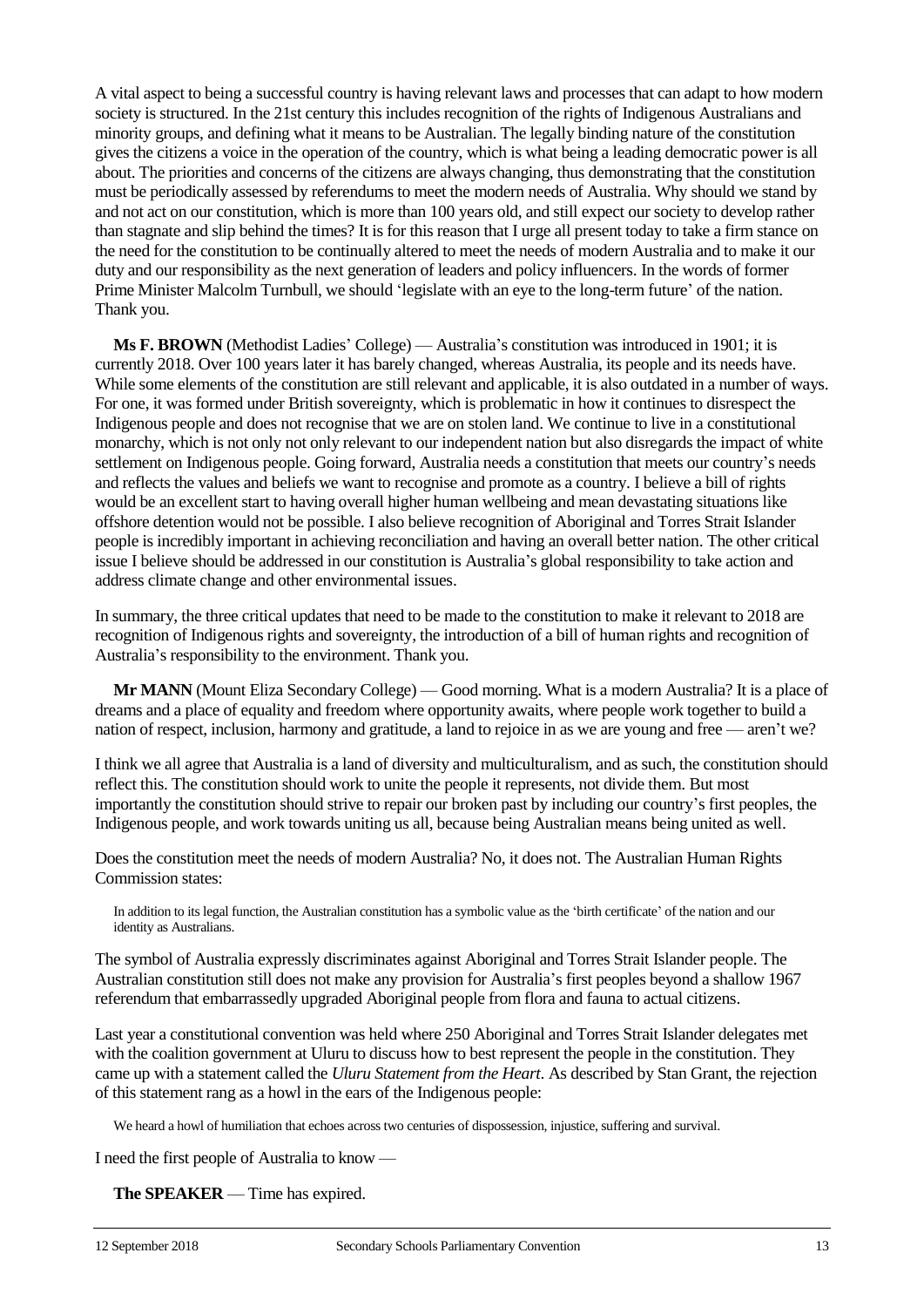**Mr FRAZER** (Mount Alexander Secondary College) — I would first like to mention what a unique document our constitution is. Revolutionary for the times, our constitution was crafted not in defiance of a distant empire or as a pseudo peace accord but by pragmatists attempting to overcome the administrative and mechanical difficulties of creating a new nation; thus we must recognise that the constitution as it stands successfully protects our functional, robust democracy from authoritarian rule. However, as a document drafted in the 1890s, the constitution does not represent and protect all the ideals and practical realities of modern Australia.

Of primary concern is the lack of any protections for human rights and civil liberties, particularly as governments respond to the threat of terrorism. Without these protections, preventative detention laws have been carried through Parliament, and freedom of the press is no longer guaranteed, with heavy-handed foreign interference bills threatening robust journalism.

On top of this, children have remained in indefinite detention, their fundamental human rights being abused. Secondly, recognition of Indigenous sovereignty or, if this is too problematic, the reality of colonial invasion must be included in a constitution that aims to represent a cohesive Australia. Under section 51 our constitution still carries provisions for disqualification on the basis of race, and it still allows for laws that can work against Aboriginal communities. Surely these provisions must be amended or removed in an equal, egalitarian society that respects and acknowledges its first peoples.

In the past year section 44 has wreaked havoc among our Parliament, and one phrase remains especially problematic. It refers to disqualification for those:

… entitled to the rights or privileges of a subject or citizen of a foreign power …

In multicultural Australia this clause must be clarified and, if found that it disqualifies first and second generation migrants, amended.

Finally, in a society increasingly aware of the value of the environment, an Australian constitution could include specific provisions against the abuse of government land, unless in the greater good. Thank you.

**Ms BUSH** (Northcote High School) — As we draw close to the 130th anniversary of the Australian constitution's drafting in 1890, questions continue to be raised concerning its relevance in the modern age. We believe that, whilst the Australian constitution was created with the best of intentions through the democratic process, it was simply impossible for legislators at the time to foresee the torrent of social change that took place throughout the 20th and early 21st centuries, and thus some parts of our constitution have either become obsolete or counterproductive in the modern day.

When the constitution was created back during Federation the focus was not on crafting a unique constitution to fit the needs of Australia as a new society. It was instead assumed that Australia would function as a Britain 2.0. Problems arise with the constitution when it is treated as a static document. The function of a constitution is not to exist as a totally stable, timeless contract but as a basic structure for society to impose its will over. As we have seen with the same-sex marriage debate recently, the constitution can be changed and amended according to the needs of Australians. In fact our constitution's efficacy is displayed by Australia consistently placing in the top 10 countries in the world for democracy. On the whole the constitution is enormously useful, and some minor adjustments would help exponentially to keep it relevant as we move forward. Thank you.

**Mr RADFORD** (Nossal High School) — As we reflect now upon what has been effectively 120 years of our Australian democratic experiment and attempt to understand whether or not the constitution can continue to meet the needs of modern Australia, it is critical that we look at just how the constitution seeks to meet the needs of Australia.

Unlike many other western democracies, the Australian constitution does not seek to meet the needs of society by investing in a static bill of rights or declaration of the rights of man. Instead our constitution seeks to serve Australian people through investing its power in the Parliament, by allowing the Parliament to serve as a robust and representative means for changing our laws to meet the needs of our ever-changing society. However, one need only look at the results from yesterday's Guardian Essential poll to see that the faith of the public in Parliament at times is undermined.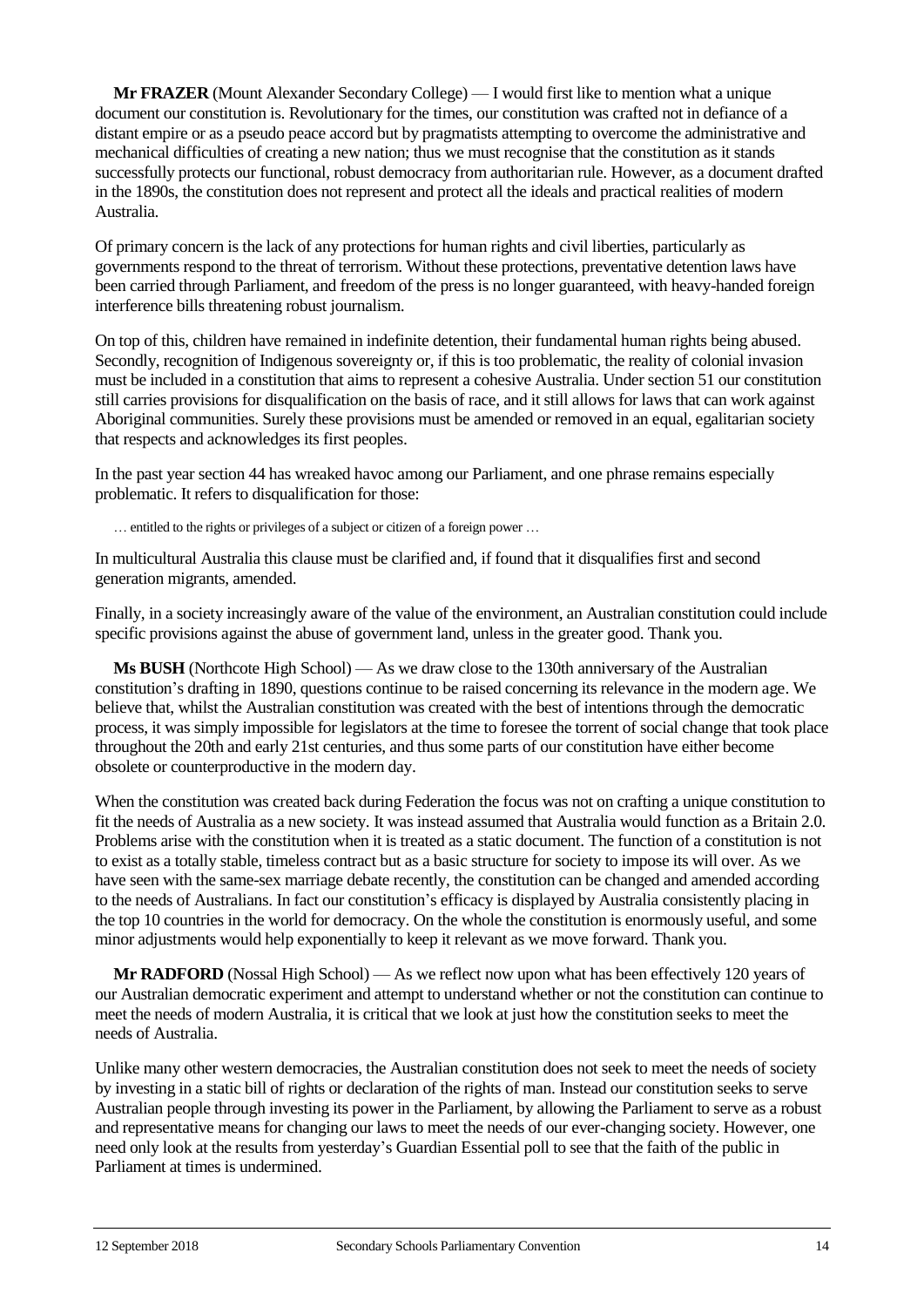Our constitution fundamentally has flaws in that, by empowering the Parliament to meet the needs of modern Australia, we empower the Parliament to meet the needs of the majority of Australians, not all Australians. As such we believe that, while the Australian constitution has served us well, it has fundamental flaws in its neglect of the minority groups on the fringes of Australian society. For now 120 years we have not yet seen any constitutional recognition or meaningful process in the constitution to advance reconciliation with the First Nations of Australia. While our constitution has served us well, it needs to change if it wants to continue to meet the needs of modern Australia. Thank you.

**Mr SAXTON** (Notre Dame College) — Good morning. It is my opinion that the current state of the constitution serves as an unfortunate blemish on our Australian democracy. These issues can be largely explained by the age of the constitution. It is a document created over 100 years ago that has had little change. It is a document that suits the needs of Australia in the early 1900s, not those of modern Australia.

Upon reading the constitution it becomes clear that large portions are completely irrelevant — for example, section 113, which talks about alcohol trade. I agree this is important, but surely that should be federal legislation, not something included in our Australian constitution. What if we want to change it? It would be very difficult. Section 25, which was originally created to combat racism, can now be perceived as the government having the implied right to exclude people from voting based on reasons of race.

My other issue with the constitution stems from the matter that there are few express rights offered to Australian citizens. Am I proposing the right to bear arms? Of course not. But if we can refer to the alcohol trade in the constitution, surely we should have more important things, like our entrenched human rights protected by this powerful document? In its current state the constitution does not represent the Australia I know and love. I believe we have so many intelligent and compassionate Australians in the room that surely we can improve the constitution if we have the will to do so.

**Ms COOPER** (Our Lady of Mercy College) — Good morning, everyone. I stand here today to speak about the pressing want for change in our constitution. I thoroughly believe that we do not need to change the constitution but argue whether it will ever be up to scratch in our rapidly changing society. Yes, we could simply change everything we deem wrong with our constitution, yet reflecting on the logistical process of doing so it would all become very costly in both time and money. If Australia is truly committed to certain issues, the Australian government should be focused on getting elected representatives to move towards a bipartisan approach, where various parties have common ground and are willing to make a compromise for the greater good.

Just look at how effective the 'yes' vote was just last year to change the Marriage Act 2004. The plebiscite was a far easier solution than the many referendums held to change the constitution. It really does show what can be achieved when the nation's leaders just listen to what is important to our public. So I ask: is our constitution really worth changing, because I believe that constitutional reform is not necessary, the truth being that something does not have to be recognised in our constitution in order to have a place in our legal system. Neither our flag, our national anthem nor driving on the left-hand side of the road is mentioned in it. Not even our Prime Minister is mentioned within the writings of our constitution. So ultimately, in the words of former senator John Faulkner, as mentioned before:

Our constitution was drafted as neither an act of defiance nor one of reconciliation. It was created by pragmatic idealists, crafting a blueprint for a new nation …

The modernisation of our constitution will not simply mend all issues our nation faces, so we should be focusing on tackling said issues effectively and efficiently, instead of taking who knows how long to change a piece of legislation that simply is not up to the standards of our modern society.

**Ms MANSELL** (Our Lady of Sion College) — Good morning, everyone. I speak today with the belief that whilst the constitution was important in establishing our nation, it cannot be said to meet the needs of modern Australia, as it was not written for modern Australia. Since 1901, when the constitution came into effect, Australia has evolved extensively. The 20th century was a time of rapid and unpredictable change. In 2018 our nation is almost completely different to the nation that the constitution was written for. An obvious indicator of this has already been brought up today through section 44, which outlines who can make up the Australian Parliament. It disregards migrants and people with dual citizenship and ultimately fails to allow Parliament to appropriately represent the multicultural nation it governs.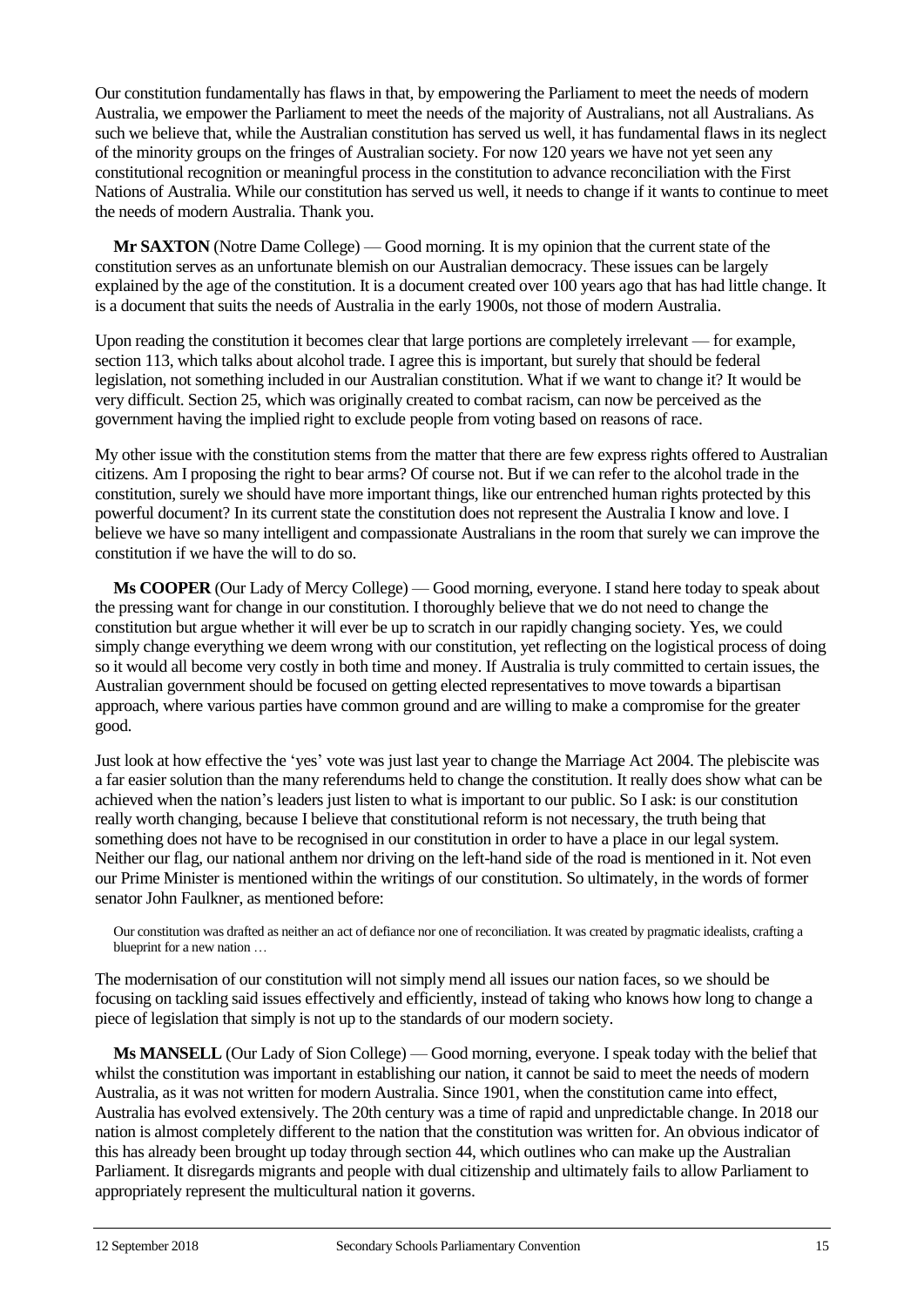Furthermore, the constitution has a significant lack of recognition of Indigenous Australians. The constitution was formed with the intention of uniting Australia. However, Australia's first peoples were excluded from the agreement. As our country has grown and Australians have adapted their views, the constitution also needs to change to appropriately recognise the original owners of this land. Otherwise it cannot be said to meet the needs of Australia as a whole.

Overall, while the constitution does hold relevance today, time has brought numerous changes, and a number of new needs have arisen, specifically the need for recognition and accurate representation of the different groups within Australia. The constitution still allows racial and cultural discrimination and is out of touch with our nation's current values. It needs to change in order to foster diversity and as a whole cannot be said to meet the needs of modern Australia.

**Ms KELLETT** (Sacred Heart Girls' college) — Good morning. For the most part the Australian constitution is sufficient in meeting the needs of modern Australia. Our constitution was written ahead of its time by our educated founding fathers, not postwar or in revolution. They had aims to unify our nation, were elected by Australian citizens and took other world constitutions into consideration, thus making our democracy consistently ranked in the top 10 globally.

The constitution provides the foundations that our country needs in order to function and prosper, and there are other types of legislation that can be created and changed more easily, such as federal and state acts, to account for all other specific laws. Since 1901 there have been 44 referendums proposed, and yet only eight have resulted in a double majority. Does this mean that the right questions are not being proposed or is it clear that Australians do not want the constitution changed? Section 128 of the constitution clearly outlines how the constitution can be changed if deemed necessary. It seems that Australia is not yet at the point where fundamental changes are needed.

The Australian constitution also allows for the High Court of Australia to interpret the words of the constitution. By giving this option of interpretation, the High Court is accounting for Australia's modern needs because it allows for a breadth of social changes and technological advances to be considered under the standing constitutional legislation. That being said, our constitution is not perfect, and there are changes or amendments which can be made in order to improve our modern nation. The Indigenous people of Australia are still not acknowledged as the initial occupants of the land we now share. Their exclusion in the constitution is insulting to the multicultural identity Australia claims to have, and now, as a more inclusive society, we must now finally recognise them in the constitution. Overall, we believe that in our modern Australia the constitution is effective and sufficient in meeting our needs, but there is still room for improvement.

**Mr HALDANE** (Scotch College) — Good morning, everyone. There are a number of areas in the existing Australian constitution where it does not meet the needs of a modern Australia. Our constitution is a century-old document which contains clauses that do not fit our contemporary Australian demeanour. We see ourselves as a nation of fair and equal people; however, there are clauses from an outdated past in our constitution that do not fit a changing Australia. Currently our constitution has a lack of protection against a possible future tyrannous government which has ambitions to overcontrol our lives. A safeguard against this would be a bill of human rights similar to the American one.

Aboriginal recognition is a stepping stone to introducing such protections, though. Why do I say this? I believe we cannot recognise our constitution as clean from racism without recognising and admiring the traditional claims to the land. To date, there is no recognition of Aboriginal and Torres Strait Islander peoples in the constitution. Currently, though, there is a lack of momentum for reform at the federal level, but on a state level the snowball of support is getting bigger. The only way of getting the desired recognition into the constitution is to have a referendum. The two concerning clauses that should be removed from our constitution are section 51(26), and section 25. The former allows special laws to be created based on a person's race, and the latter allows states to disqualify people from voting based on their race. In order for there to be Aboriginal recognition and true equal rights, these need to be removed. In a three-step plan to a fair and equal state, this is the first step, the second being a referendum to establish with the Aboriginal and Torres Strait Islander peoples:

… a fair and truthful relationship with the people of Australia and a better future for our children based on justice and self-determination.

as stated in the *Uluru Statement from the Heart*. The third and final step is a bill of rights. Thank you.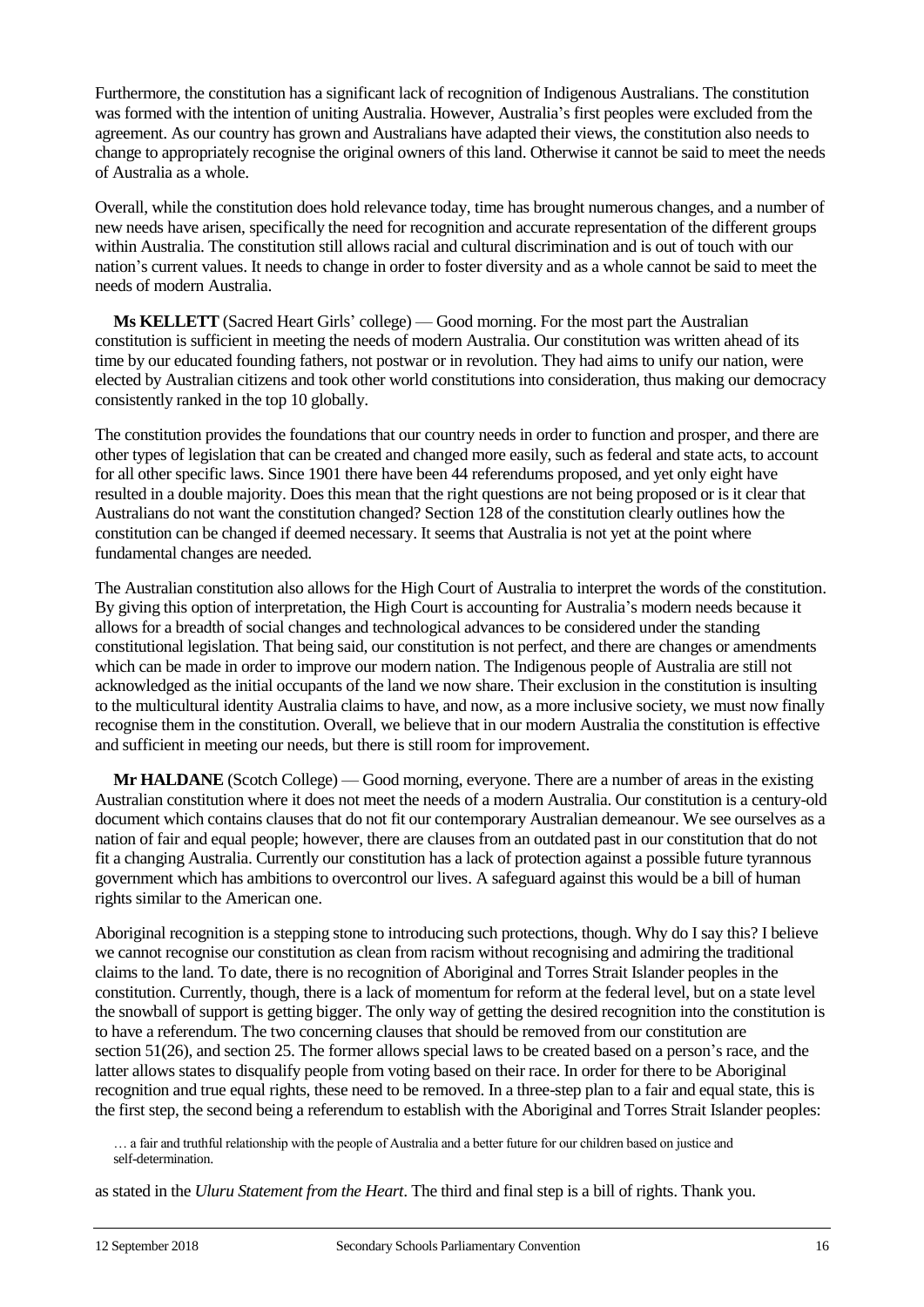**Ms HOROZIDIS** (Siena College) — We believe the constitution somewhat meets the needs of modern Australia, but with our country rapidly changing it is time to reassess some of the sections within the constitution. The constitution has worked very well over the portion of time since Australia federated over 100 years ago. This is not to deny that there are problems, which I will touch on briefly. There are huge matters concerned with certain sections which have been faced with huge amounts of public scrutiny in recent times. Section 51 empowers the Parliament to make laws for the peace, order and good government of the commonwealth with respect to the people of any race for whom it is deemed necessary to make special laws. Section 44, which deals with outdated citizenship clashes, and section 128, which deals with referenda, also clearly needs scrutiny if so many worthy amendments cannot succeed.

The constitution requires greater updates to suit all people, not just favoured members of the society of the 1900s — a very inaccurate representation of today's Australia. The constitution is made for people yet has moved further away from what people want. Everyone possesses their own values and morals. Therefore some may agree with the state of the constitution for fear of ruining something that does not need fixing, but many belonging in a minority would not stand for sections of the constitution already spoken about, which is why the change must be made. The constitution is seen by many as the country's birth certificate, a statement of its values agreed upon by all. That is why it is so important we amend its faults and suit it to modern Australia. Thank you.

**Ms D'SOUZA** (St Monica's College) — The Australian constitution outlines our federalism, yet the challenges facing Australia today are very different to the challenges that faced us when the constitution was written. Interestingly, section 44 of the constitution continues to frustrate many Australian politicians who have dual citizenship. Many question: is the law still relevant in modern, multicultural Australia? This issue has primarily caught my attention because it has been reported in the news frequently. The notion that people may have an alliance to another country because of their descent or the place of their birth, even when they had no knowledge of possessing such citizenship, may be implausible. The result is that this section has application well beyond its rationale. Whilst I believe it should be required that a politician has primary allegiance to Australia, section 44 could be amended using the referendum procedure to meet the needs of a more multicultural Australia, given that these strict requirements have caused a lot of irritation in Parliament.

Interestingly, there is often a gap between the letter of the law and the spirit of the law, and that gap is now a discord that threatens to engulf not just the government but our whole system of government. Ultimately, it is not the words set in stone that control us, but our ongoing sense of who we are and what we value as Australians. When the constitution or other laws have come into conflict with those values, we have historically risen up to change the law rather than ourselves, as we did with conscription, Aboriginal recognition and, recently, marriage equality. Thank you.

**Ms STANCOMBE** (Strathcona Baptist Girls Grammar) — Good morning, everyone. I believe that the constitution does not meet the needs of modern Australia because it does not recognise Indigenous Australians. In 2018's society multiculturalism is embraced, and the first peoples of this land should be too — officially. When Julia Gillard was Prime Minister she believed it was time to have a referendum to change the constitution in order to recognise Indigenous Australians. She said it was 'an important step to building trust and respect'. Although referendums rarely succeed, the last referendum regarding Indigenous Australians was a huge contrast, with over 90 per cent of white Australians voting 'yes': Indigenous Australians should be counted in the population. Why can't we do this again? This referendum removed all discriminatory statements about Indigenous Australians from the constitution. We need to replace them with something positive. Furthermore, 90 per cent of Australian say they would vote yes for constitutional recognition of Indigenous Australians. So why don't we hold a referendum?

The 2017 Uluru statement called for the establishment of a First Nations voice enshrined in the constitution as well as substantive constitutional change. Indigenous Australians consider constitutional recognition to be important, and thus we need to make sure that they are correctly and substantially recognised. Moreover, Australia is trailing behind the rest of the world on constitutional recognition for their indigenous peoples. Canada recognised their indigenous peoples in 1982 and Norway in 1988. This makes Australia almost 40 years behind. It is time we caught up. Recognition of Indigenous Australians in the constitution is well overdue. In the words of television journalist Stan Grant, 'We are better than this'.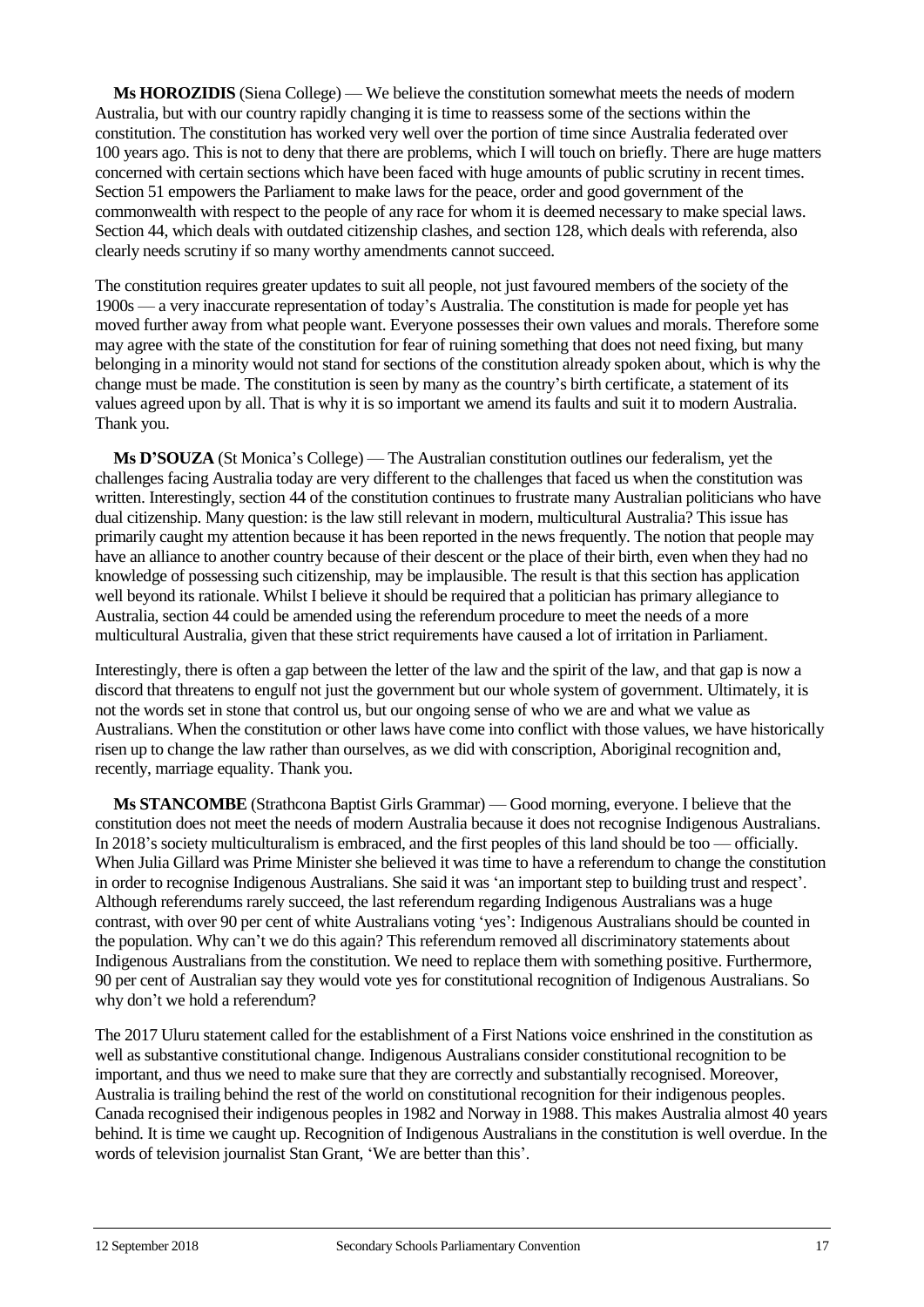**Ms GIFFORD** (Sunbury College) — We are here today to debate the question: does the constitution meet the needs of modern Australia? My response to this question is no. The constitution does not meet the modern needs of Australia. There are several key issues in today's modern society that are not adequately reflected in our constitution. These involve the recognition of Aboriginal and Torres Strait Islanders, marriage and citizenship. Aboriginal and Torres Strait Islander people not being involved in the Australian constitution has been debated numerous times and has also had many referendums, such as the 1967 referendum about the commonwealth including the Aboriginal and Torres Strait Islander people in Australia's population count. If Aboriginal and Torres Strait Islander people were included in the constitution, this could create true equality and the development of a completely unified nation.

In the constitution marriage is defined much differently compared to how and what marriage is now. Age of marriage is also included in the constitution. Legal age of marriage in Australia is 18 unless the court has approved a marriage where one party is aged between 16 and 18. The constitution still states that the minimum age of marriage is between 12 and 16 for girls and 14 and 18 for boys.

Section 44 of the constitution sets out restrictions on who can be a candidate for federal Parliament. Section 44(i) states:

Any person who

(i) is under any acknowledgment of allegiance, obedience, or adherence to a foreign power, or is a subject or a citizen or entitled to the rights or privileges of a subject or a citizen of a foreign power …

cannot be a candidate for federal Parliament. Federal Parliament has lost 15 politicians to the dual citizenship issue. Australia is a nation built on immigration and multiculturalism. Our federal Parliament does not reflect our country's multicultural society, and every single person in Parliament is just the preferred background.

**The SPEAKER** — Thank you, students. The time for statements has concluded. Can I just say listening to those statements was very, very insightful. Obviously a lot of work has gone into those statements. They were thoughtful; they were logical. They were quite practical in some sense and offered some solutions for the future. There were some similar themes running through those statements that you would have all picked up on. Obviously Aboriginal and Torres Strait Islander recognition was a major theme for many people. So thank you again. It was terrific to hear those statements.

# **KEYNOTE SPEAKER**

**The SPEAKER** — We are now going to hear from our first keynote speaker. I would like to introduce you to Morgan Begg, research fellow from the Institute of Public Affairs. Morgan joined the IPA in 2014 to advance a major report into the state of fundamental legal rights in Australia, which was referenced extensively in the Australian Law Reform Commission's seminal freedoms inquiry. Morgan has written a number of opinion articles, *IPA Review* essays and submissions to parliamentary inquiries on a variety of topics. Morgan's interests are in preserving constitutional government and the rule of law and freedom of speech and religion, particularly as they relate to anti-discrimination laws. Please welcome Morgan Begg.

# *Delegates applauding.*

**Mr BEGG** — Thank you all for the warm welcome. I would also like to begin by saying thank you to the National Curriculum Services for giving me the opportunity to speak today on an important but underappreciated topic — that being the Australian constitution and in particular how or whether the constitution meets the needs of modern Australia.

I guess I would begin right off the bat by asking: what are the needs of modern Australia? It is a question that I had some difficulty coming to a conclusion on because I think it is a subjective question. It is difficult at the best of times to quantify what the needs of the country are. I suppose you could do so through polling or surveys, but aggregating the preferences of everybody does not account for variations across different geographical areas or different value sets in the community. For instance, the needs of a town in rural Western Australia will not necessarily align with those of inner Sydney or inner-city Melbourne.

The question, I suppose, becomes: how does the constitution resolve the difficulty in addressing these varied interests across the country? The solution that I would propose is decentralisation. Decentralisation refers to the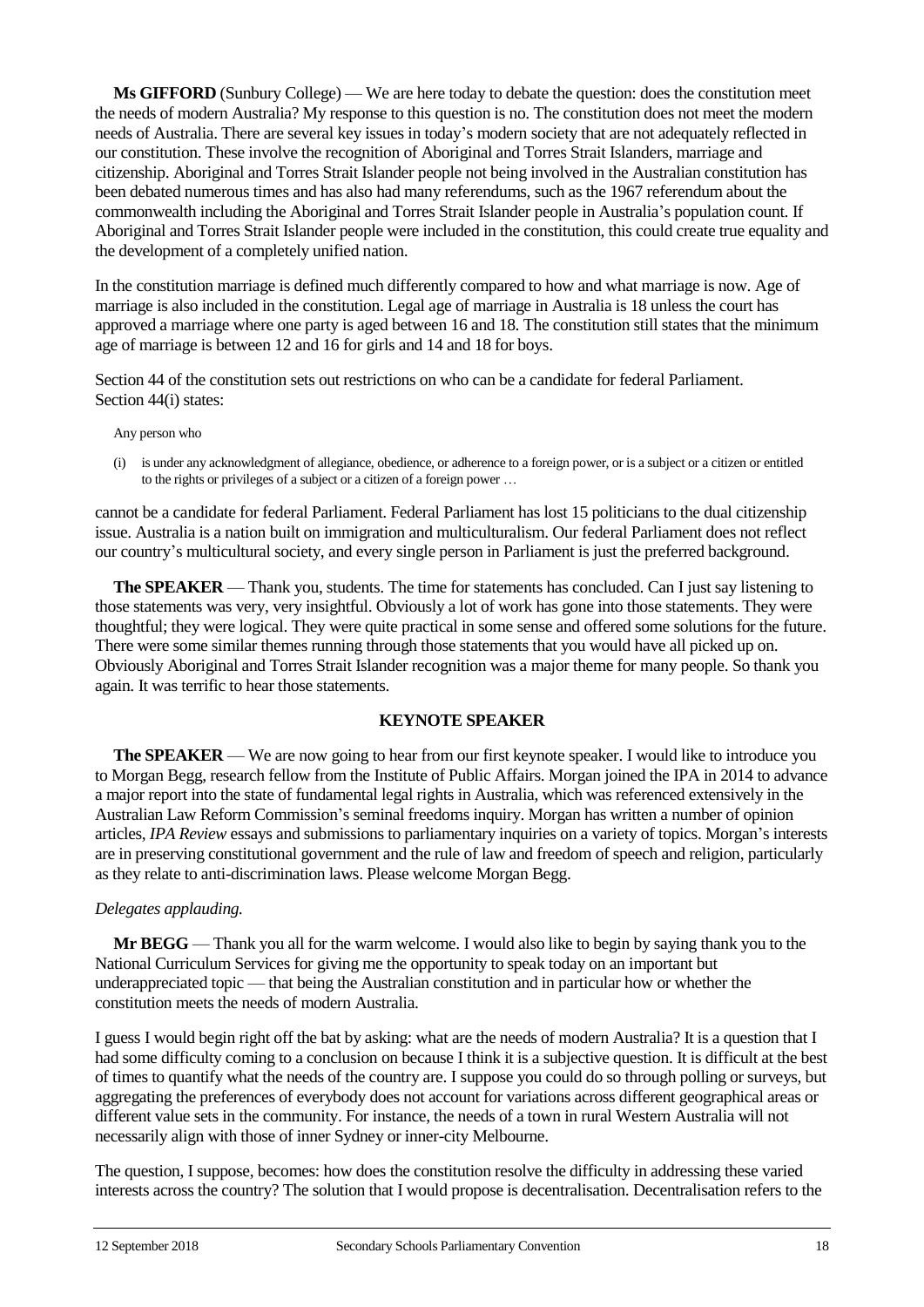process where authority and legal power in government is distributed away from a central location. Transferring lawmaking power to a level closer to the people that are affected by those decisions is more representative and is more responsive to the concerns of those people by virtue of sheer proximity. Lawmakers in Canberra imposing one-size-fits-all solutions across all of Australia will likely lead to blunt policy solutions, poorly designed laws and higher levels of dissatisfaction with politics and public institutions. By having numerous governments across different geographical areas — in Australia's case, these being states — public policy can better accommodate cultural differences and things such as infrastructure requirements across the country.

In these respects, I believe the original design of the Australian constitution was generally quite sound. Over the course of a series of constitutional conventions in the 1890s, the framers of the Australian constitution wisely rejected idealistic language and divisive symbolism in favour of a practical rule book. This rule book established the foundations of central government, where the Parliament, the executive branch and the judicial branch were all separated. It gave to the central government sufficient lawmaking power to address matters of national significance by way of a limited list of explicitly defined powers as well the removal of legal barriers between the former colonies. To the states it entrusted the responsibility for dealing with everything else, generally being regarded as matters of local significance. In other words, the constitution was designed to place limits on what the central government could do but gave to the states the wide scope to address the needs of modern Australia.

When the model works, the states can be the ideal vehicles for determining how the law meets the needs of modern Australia. Dividing power between the federal government and state governments allows people themselves to move to a jurisdiction which best meets their needs. To use an example where this has worked well, the Queensland government in the 1970s abolished inheritance taxes in that state, and the subsequent migration of people to that lower taxing jurisdiction prompted the other states and the commonwealth to abolish their own inheritance taxes. Indeed, the idea of death being a taxable event is now generally regarded, in this country at least, as an archaic idea. The constitution did not demand this result. It came about from the proper operation of the framework the constitution established.

Unfortunately, while the original design of the Australian constitution was to decentralise power, compromises made during the drafting process and a century of decisions by the High Court have compromised this design. One of the major roles of the High Court is to resolve disputes between the commonwealth and the states by way of careful application of the constitution. But rather than interpret the constitution according to its original design, the High Court has too often attempted to modernise the constitution itself through its interpretations. The problem with this is that the frequent modernisations are done so according to the whims of a majority of seven judges in a single case, and this can lead to a fundamental shift of political power, all without a democratic vote and without the opportunity for review or appeal.

The result is a dramatic centralisation of power in Canberra across most areas of life. I will use just a few examples. Since the 1930s the High Court's broad interpretation of the commonwealth's power to legislate for postal, telegraphic, telephonic and other like services has been expanded to include one-way radio broadcast services, television broadcast services and online casinos. A decision during the Second World War established that the commonwealth could prohibit the states from collecting their own income tax, which has led to the bizarre situation where the commonwealth collects most of the taxation revenue but the states remain responsible for spending the money in service delivery.

A landmark case in the 1980s dramatically widened the commonwealth's power to make laws regarding external affairs so that it could pass laws on any topic that was addressed in an international agreement. It is this external affairs power that supports the commonwealth's infamous section 18C, which makes it unlawful for a person to offend or insult another person because of their race. The external affairs power also supports the commonwealth's 1100-page Environment Protection and Biodiversity Conservation Act 1999 in the absence of a power to make laws for protecting the environment.

This dramatic reinterpretation of the constitution is having an ongoing effect in our politics. In fact it lies at the centre of one of the most prominent political issues from the last 12 months, that being the dual citizenship crisis, which was referenced by a number of speakers prior to me. It has seen a number of members of federal Parliament deemed by the High Court to be ineligible to be elected to Parliament. Section 44 of the constitution disqualifies from Parliament any person who is under any acknowledgement of allegiance, obedience or adherence to a foreign power, or is a subject or a citizen entitled to the rights or privileges of a subject of a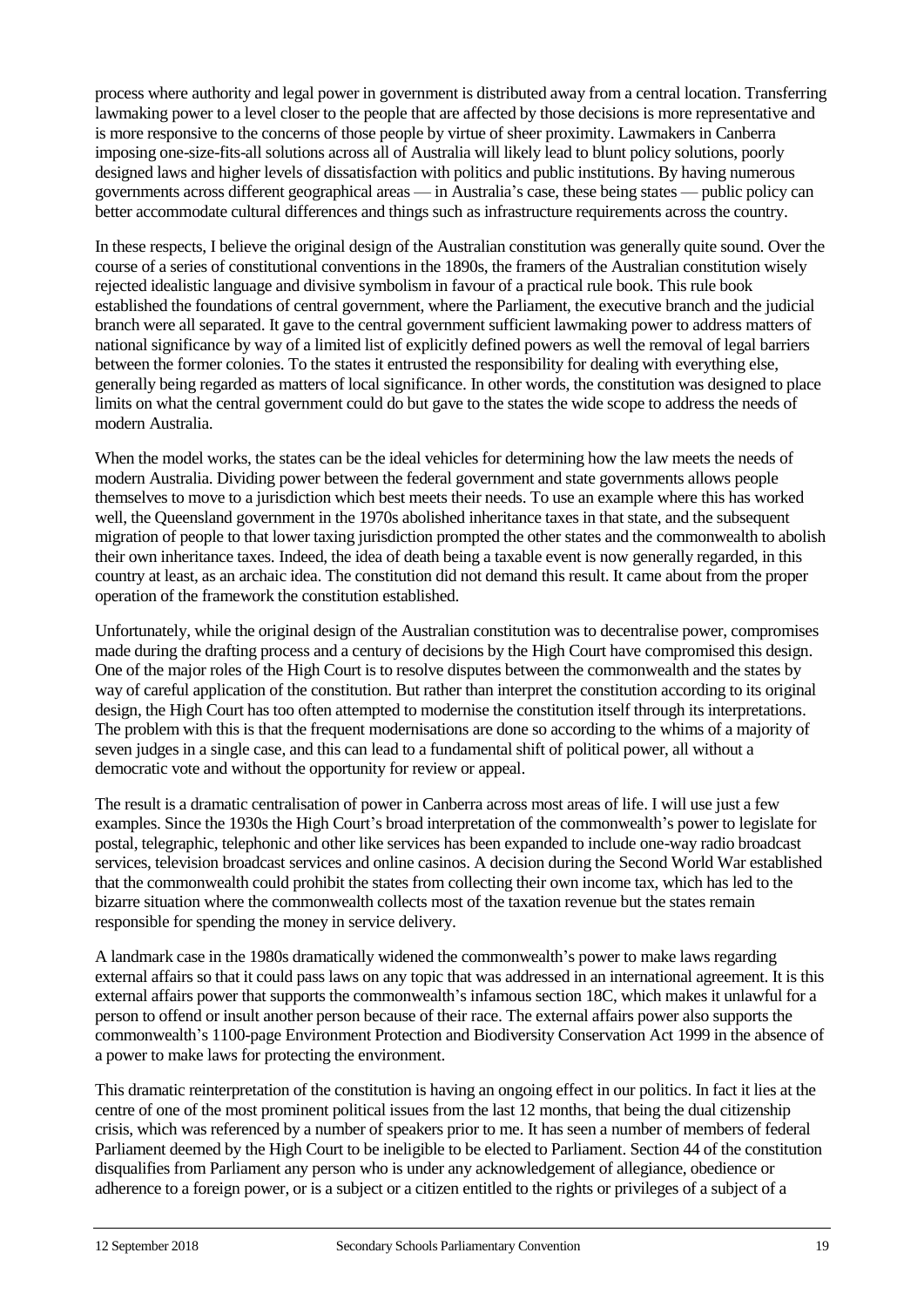foreign power. The requirement that those serving in federal Parliament are free of foreign loyalties is entirely proper. This is particularly so at a time when Australian intelligence agencies have reportedly found that the Chinese Communist Party has attempted to influence every level of Australian politics for at least a decade.

The original intention of section 44, as demonstrated in the constitution draft circulated and approved at the constitutional conventions in the 1890s, was that it was to be applied to positive actions from a person actively demonstrating adherence to a foreign power. The MPs who were found to be ineligible were not proved to be actively obedient to a foreign power. Instead, they were recipients of citizenship of foreign countries by the operation of laws in foreign countries. This has been enough proof to deem them ineligible, but it is strongly arguable that a proper reading of the constitution according to its original design would have meant that this saga would never have occurred.

Regardless, from the constitutional treatment of foreign allegiances to income tax to radio broadcasting to workplace relations to environmental protection and so on, the High Court has by its actions proved that the meaning of the constitution is very easy to change. This stands in contrast to the fact that the constitution itself sets out the sole mechanism for constitutional change, being section 128, which says that the constitution shall not be altered except when proposed by the federal Parliament by passing legislation initiating a referendum, which requires a majority of voters nationally and a majority of voters in at least four states to successfully pass. This is not an excessively difficult hurdle to pass. Indeed, the fact that 31 of the 36 failed referendum questions have failed to achieve a yes vote nationally is not indicative of an overly difficult process but is a reflection of the quality of questions that are put forward at referendums.

The requirement of a double majority, or the majority of a majority of states, is marginally more difficult, but change should not be too easy. The constitution establishes the framework for our national governance. Stability is a worthy goal, but make no mistake, this is not an argument that there are no worthwhile changes to be made. To name a few changes that I would suggest should be considered: to amend the process for appointing judges, to make it more transparent; to remove the clause that gives the government the power to make special laws relating to the people of any race; to limit the number of ministers; and to put an end to tied grants, which gives the government the ability to give money to the states on such terms and conditions as it thinks fit. But it is right that the changes are carefully considered and that they are subject to even more scrutiny than ordinary legislation.

It is my belief that the constitution, as originally designed, was and would have been largely sufficient to meet the needs of modern Australia. A constitution that attempts to proactively satisfy the needs of the country will, as a matter of course, expire with the passage of time, requiring routine remodernisation. For instance, the view that a modern Australia needs a statement of recognition of Aboriginal and Torres Strait Islander peoples may be rejected altogether in the future as divisive. Indeed, the lack of a provision doing this serves modern Australians well. The idea of dividing people by race or ethnicity is an archaic concept, and the constitution is a particularly inappropriate vehicle through which to place this language. As mentioned earlier, the constitution is a rule book.

Giving the elected parliaments the latitude to meet the needs of modern Australia is more democratic and the decisions made are more accountable by making the politicians responsible for those decisions subject to periodic elections. The proper way to meet the modern needs of Australia is to create a framework through which the parliaments at the state and federal level conserve those modern needs through legislation developed in a democratic manner. However, the deep extent of centralisation has made this less effective than it should be. The ideology of one-size-fits-all rule making in Canberra can never satisfy the various interests and preferences across the country. Engaging normal people with the political process will be an easier sell when political power does not rest with a distant and unfamiliar government. Moving the political power down to a level closer to the people affected by political decisions can rejuvenate our democracy and improve the quality of policy.

And this is how the constitution was originally intended to operate. As the American legal scholar Richard A. Epstein has noted in relation to the United States constitution, but which is equally applicable to Australia:

The problem with the original constitution is not that it has become obsolete. It is that its store of institutional wisdom has been forgotten or repressed by modern thinkers who have failed to understand its philosophical underpinnings and institutional achievements.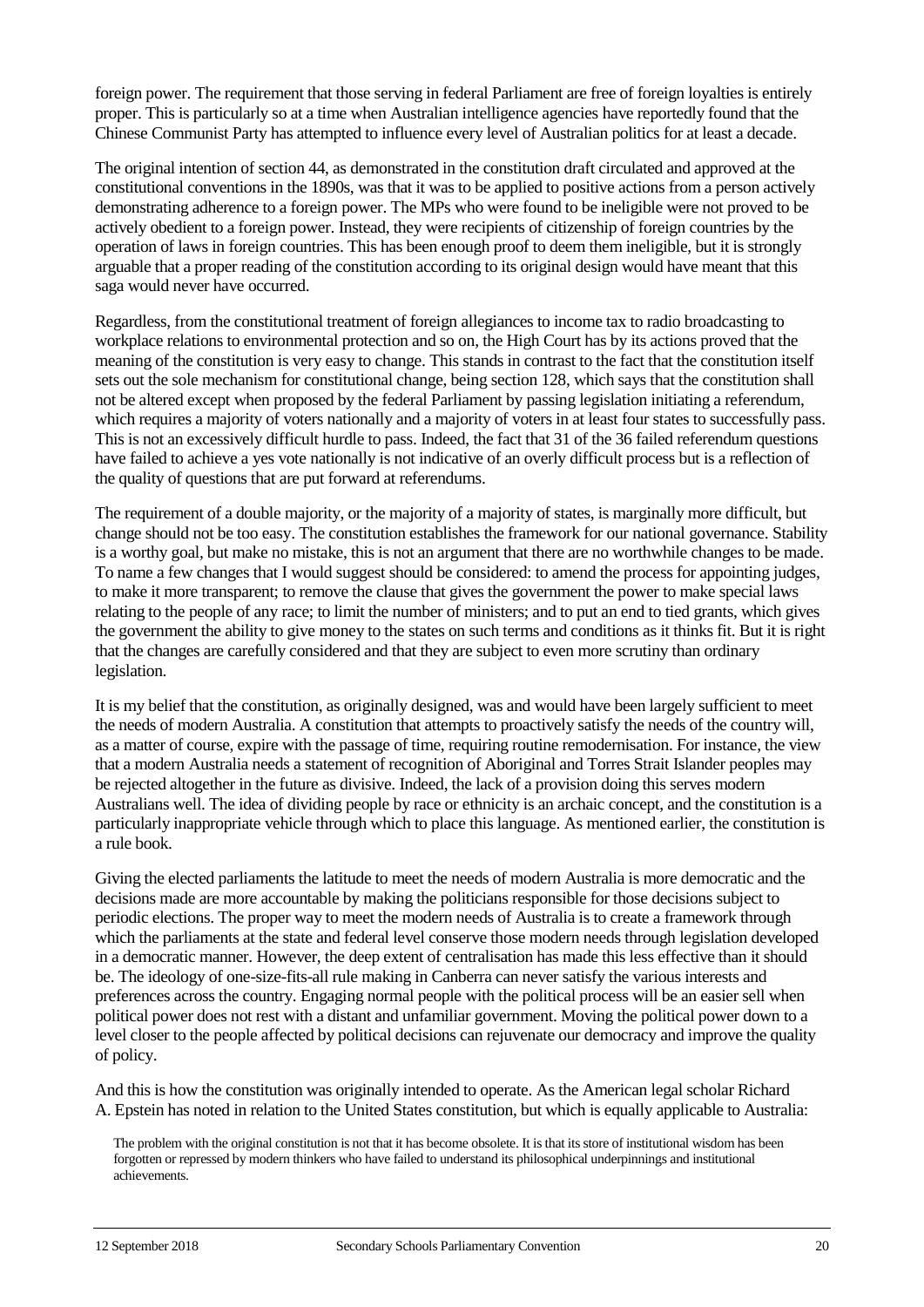The compromises made in drafting the Australian constitution in the 1890s were founded on the same philosophical underpinnings. Our institutions have forgotten this, but I urge you to keep these ideas and foundations in your minds as you discuss these important issues throughout the day. Thank you very much, and God bless you all.

#### *Delegates applauding.*

**The SPEAKER** — Thank you very much, Mr Begg. It was wonderful to hear from you, and I am sure that the students gained a great insight into some of the work that you do at the Institute of Public Affairs.

#### **Sitting suspended 10.41 a.m. to 11.16 a.m.**

#### **KEYNOTE SPEAKER**

**The SPEAKER** — Welcome back, students. I ask you to resume your seats. I am about to introduce our second keynote speaker for today. I would like to welcome Laureate Professor Emeritus Cheryl Saunders, AO, from the University of Melbourne. Cheryl Saunders is a laureate professor emeritus and director of studies of public and international law at the Melbourne Law School at the University of Melbourne. Cheryl has specialist interests in Australian and comparative public law, including comparative constitutional law and method, intergovernmental relations and constitutional design and change. She has held visiting positions in law schools in many parts of the world and is an Officer of the Order of Australia. Please welcome Laureate Professor Emeritus Cheryl Saunders.

**Prof. SAUNDERS** — Thank you very much, Speaker, and hello, everybody. It is lovely to be here. I understand that your topic is, 'Does the constitution meet the needs of modern Australia?' and that in the course of the day you will consider five aspects of the constitution — Indigenous recognition, federalism, section 44, the process for constitutional change in section 128 and environmental protection. My rather inconvenient short answer to your question is, well, yes and no, so let me explain why.

In many respects the Australian constitution is old-fashioned and anachronistic. It was enacted while Australia was still a colony and it still bears many signs of this. If you look at the opening eight sections of the constitution, it is still formally an act of the British Parliament. There is no preamble, the first eight sections are not part of the constitution itself and there is no mention of citizenship. The monarchy is a complicated thing to evaluate in this context, in the sense that we have adapted the monarchy to an independent Australia by adopting the title 'Queen of Australia', but you do not find that title anywhere in the constitution. On the contrary, the constitution act uses the style and a title that the monarch had in 1900.

The constitution is well over 100 years old, a large number of its provisions are now inoperative and sooner or later we may feel that we need to tackle these aspects of the constitution, either by large-scale amendment, which I think is more likely, or perhaps by making a new constitution altogether. I think it is inevitable in particular that at some stage we will remove our links with the Crown in order to establish an Australian republic, however difficult that may prove to be.

In other respects, however, this is a constitution with bare bones that are appropriate and fine. It does not always work as well as it should, but that is a matter for political cultural change not constitutional amendment. So let me mention three key structural aspects of the constitution which I think do meet the needs of modern Australia, although they could do so better.

The first is the federal system. Federalism was appropriate for Australia in 1901, and in my view it is appropriate now. It has the potential to further reinforce democracy. The division of powers in fact is broadly fine. Federalism does not work as well as it should, in part because of the huge fiscal imbalance in favour of the commonwealth, which has distorted the operation of the division of powers in practice and diverted accountability, but that is not necessarily an issue for constitutional change.

A second structural aspect of the constitution is the separation of powers — the relationship between an elected parliament, government and courts for which the constitution provides. Consistent with that principle Australia has strong and independent courts exercising judicial power to the advantage of all of us. The constitution provides for an elected parliament in relatively stirring words by constitutional standards and draws a distinction between what must be done by the parliament and what can be done by the executive branch alone. Again these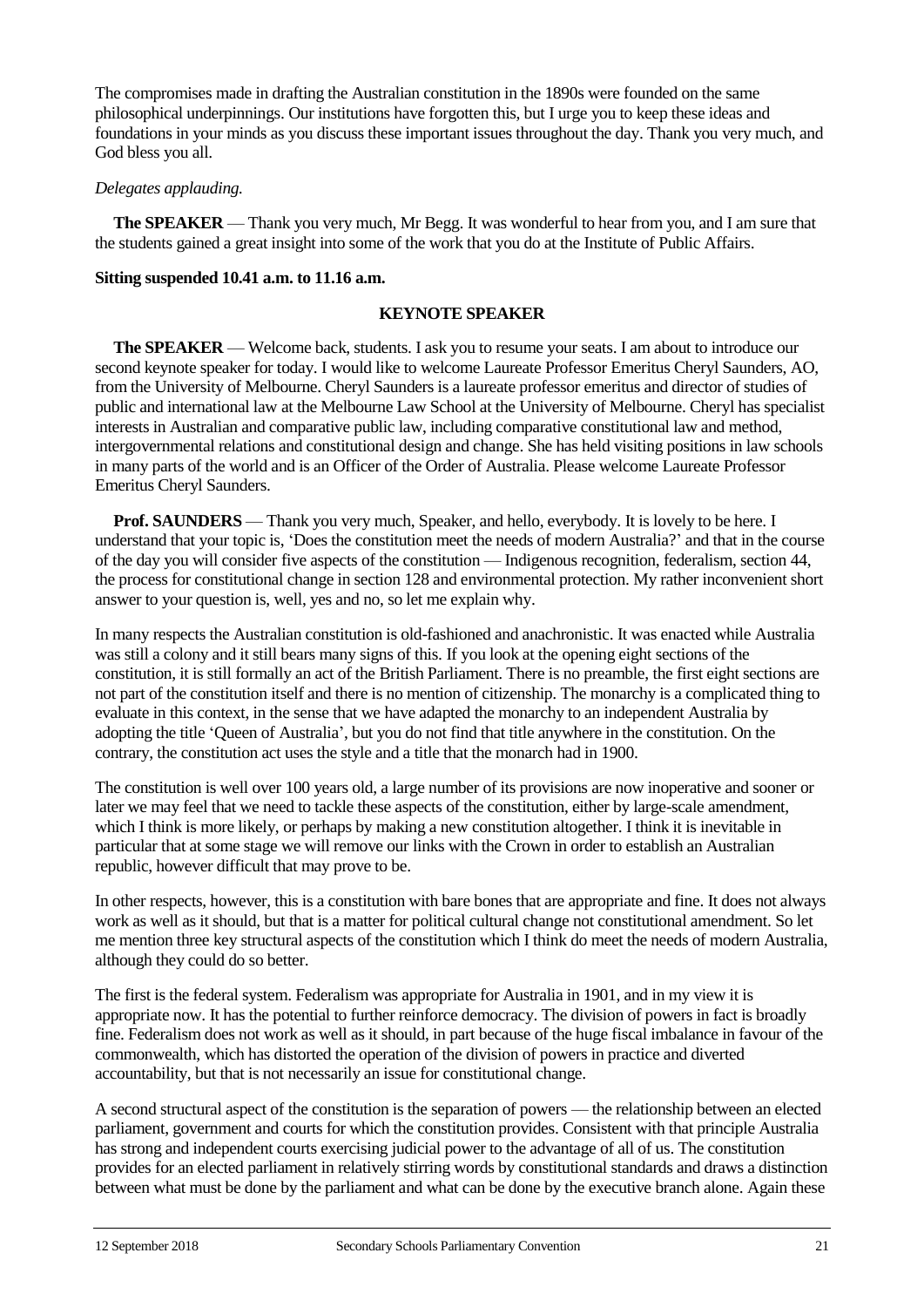arrangements do not work as well as they should. Our parliaments are not sufficiently representative, and we might think at the moment that they are infected by a bit too much party politicking, causing them to lose sight of their important public representative, deliberative role. But again these are not necessarily matters for constitutional change; these are matters for political change, and not just led by politicians but encouraged by those of us who are the voters.

The third institutional aspect of the constitution is the constitutional amendment process, involving both parliament and people. This was an arrangement that was ahead of its time in 1900, and I think it is clearly appropriate in the 21st century. If we did not have it, we would be pushing for it. It does not work as well as it should either, as the record of failure of constitutional change shows. One of the consequences of that record is that it has discouraged the political class from even attempting constitutional change when it is needed, but this again is a matter for changing political behaviour. I think we need to think more carefully about what direct democracy requires in that context so as to involve the people — involve us — more actively and openly at earlier stages of the process when referendum proposals are being formed. Those sorts of considerations suggest that we have a workable constitution which does not need to be completely renewed — and let me tell you that complete renewal of the constitution would be an extremely challenging process — but every constitution requires some change over time. No constitution is perfect at the outset. Times change, attitudes change.

There are many ways in which constitutions adapt to changing conditions — sometimes through political practice, sometimes through judicial interpretation — but sometimes constitutional change requires formal amendment. Let me illustrate this point by reference to four issues, three of which are on your list for today. The first of them is Indigenous recognition.

Indigenous Australians were not involved in making the constitution and initially were almost entirely excluded from the process. The project of constitutional recognition that began about 10 years ago therefore offered the prospect of giving Indigenous as well as non-Indigenous Australians a sense of ownership of the constitution and in that sense making the constitution whole. Effective constitutional recognition may avoid at least one argument in favour of an entirely new constitution. But the question for the last 10 years has been: what does recognition mean? If it is so important, what do we mean by recognition?

We now know what Indigenous people themselves think about that after the extraordinarily moving process of Indigenous constitutional dialogues that culminated at Uluru last year, leading to the *Uluru Statement from the Heart*. If you have not read the statement from the heart, can I recommended it to you. The conclusion of the Indigenous people in that process was that the constitution should provide for formal consultation with Indigenous Australians on distinctively Indigenous issues through a body now colloquially known as the voice.

That solution to the notion of recognition had certainly not occurred to me, but once the suggestion was made it seemed to me to be entirely appropriate — a lovely mix of symbolism and practical effect, and an ingenious solution, one that fits quite well with the institutional framework of the constitution. This proposal is still working its way through the political process, with a few stumbles — as you probably know, it is presently with a parliamentary committee — but it is one of the most serious issues of our time that clearly calls for constitutional change, if we can get the proposal right.

Another example, my second example, is section 44 of the constitution. Section 44 lists five features that disqualify Australians from membership of the commonwealth Parliament. Some of those features are clearly still relevant and important. Those that seek to prevent members of Parliament having a conflict of interest are the principal examples. The one that has caused significant difficulty in recent times is the first: disqualifying Australians with dual citizenship from becoming members of Parliament. In policy terms we do need to think about this.

There is a huge and rising incidence of dual citizenship across the world as a consequence of globalisation. I think the figure is something like 70 per cent of countries now allow dual citizenship, including ours. A very large number of Australians are dual citizens, whether they know it or not. Being a dual citizen does not necessarily suggest any less a commitment to Australia. So section 44(1) presently denies us, the voters, a fully representative Parliament at a time when we need to widen rather than narrow the pool from which parliaments are drawn.

So this is an issue. A parliamentary committee recently recommended change to section 44 in a report very appropriately titled *Excluded*. But this is a tricky change to make in both constitutional and political terms. We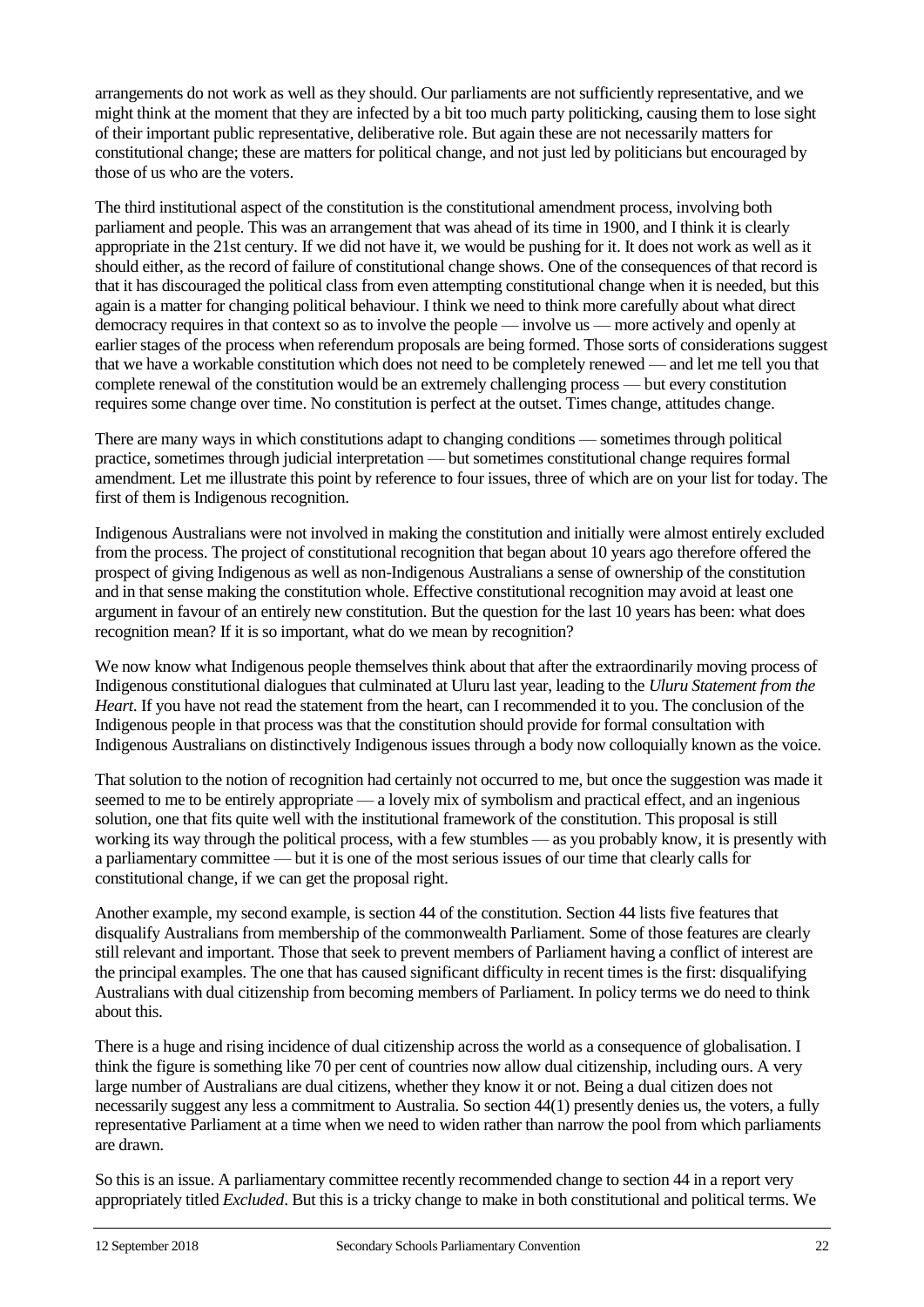need to think about it and think about exactly what change we want to make to that section in order to tweak it in the way that suits our interests.

The last candidate for constitutional change on which I want to touch is not on your list but it is the question of rights — constitutional rights or human rights, whichever terminology you prefer to use. The Australian constitution is an outlier in the 21st century in not providing protection for rights. Of course it does provide a little bit of protection. There are a few specific rights provisions, including section 116 dealing with freedom of religion, and there have been some implied rights, implied to make the institutional arrangements work effectively. But there is no bill of rights of the kind that you find in many other constitutions around world, and this also is a sign of the age of the constitution.

At the time that the Australian constitution was made, no other common-law country, with the exception of the United States, had constitutional rights, and the United States did not take them terribly seriously in those days either. But now all the other common-law countries with which we like to compare ourselves one way or another have institutionalised rights protection.

The contemporary justification for not having rights in the constitution that is usually offered in Australia is that rights are adequately protected by the institutional structure of the constitution: the federal system, the elected parliaments, independent courts. But even if those institutions were working as they should, the absence of rights leaves no clear standards by which these institutions can effectively measure public policy. We see this, for example, in the widening net of security legislation and in the treatment of asylum seekers. We know that in both of those cases liberty is at stake, but we do not have the framework to balance the right to liberty against the other public interests that those measures are seeking to secure.

It would be possible to make some improvement in our present arrangements by implementing rights-protecting legislation, as has been done in Victoria and the Australian Capital Territory and in New Zealand, as an alternative to formal constitutional change. But in the end, I suspect that the significance of rights — rights, if you think about them as setting the boundaries of the relationship between people and public institutions suggests the need for constitutional status. How that should be done, what rights should be protected, within what sort of constitutional framework, are all really big questions to consider. I suspect they will come up for consideration during your time as leading citizens of Australia. At that stage I think you will probably get some inspiration by looking at the way in which other comparable countries have tackled these issues elsewhere.

That is a very quick and rather timely run through of a large range of constitutional issues. No neat answer to your core question for reasons that I hope you now understand. The constitution meets the needs, I think, of modern Australia in the sense that we do not need to throw the whole thing out and start again, even if that were practicable. But there are various respects in which now and into the future we will need to consider constitutional change, and considering constitutional change will require us to make section 128 effective. Hopefully there are plenty of suggestions for you to get on with, and I wish you good luck for the rest of the day. Thank you.

#### *Delegates applauding.*

**The SPEAKER** — On behalf of the students, I thank you, Laureate Professor Emeritus Saunders, for that interesting and very informative contribution to what I think will be a very lively debate this afternoon. We are now moving on to National Curriculum Services, and I invite Christine Reid to advise you all on how the discussion groups that you will be breaking into shortly will work.

#### **Sitting suspended 11.31 a.m. until 1.29 p.m.**

#### **REPORTING SESSION**

**The SPEAKER** — I welcome you all back. This afternoon's session is reporting back on your group sessions. I ask delegates to stand in their places, to say their name and the school they are from and to give a 2-minute statement. This would be a summary of your group's views and your final decision. I call on delegates to make statements. We are going to go through the groups from 1 to 10.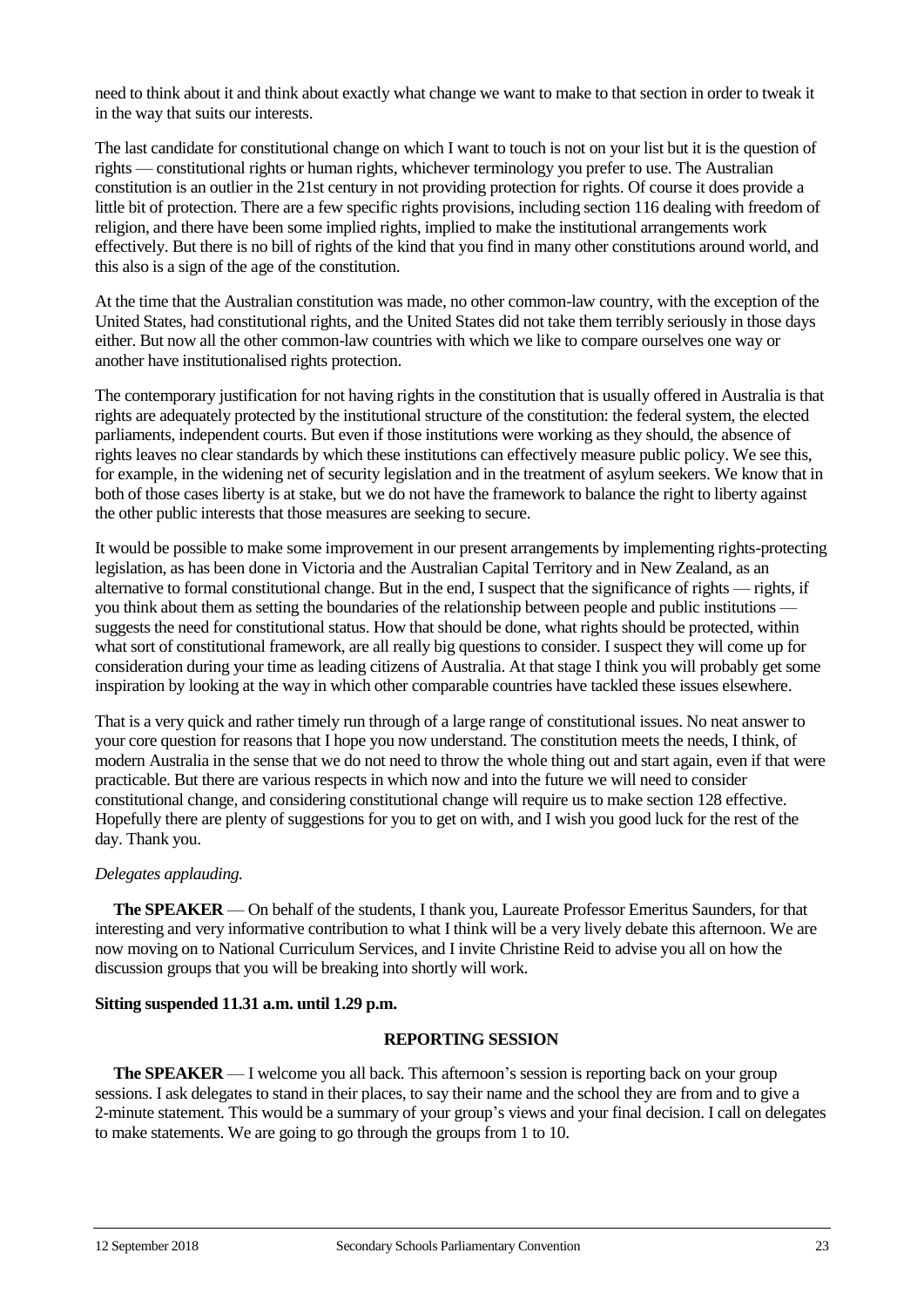## **Group 1**

**Ms PETROS** (St Monica's College) — Good afternoon. We strongly believe the constitution meets the needs of modern Australia and that social and political issues that arise should not interfere with what the constitution represents, which is the fundamental foundation of how our society is to function. For example, social and political issues, such as asylum seekers and refugees and the environmental matters associated with climate change and global warming, should not be included in the constitution as they are controversial topics that have the capacity to change in the future.

Since 1901 the constitution has maintained stability. As Australia is a leading country in the world, instead of looking at the minor negatives associated with the constitution, we must look at all the factors that have strengthened our nation. We strongly believe that section 128 should not be amended as it should not reflect the political and social instability that has occurred throughout history within Australia. If it was easier to change it, it would be susceptible to public opinion. We believe that Indigenous Australians have a right of acknowledgment as the traditional custodians of Australia; however, we cannot foresee the division that this recognition may cause for other minority groups within Australia in the future.

Overall, we — group 1 — believe the constitution must not specify individual groups in society and instead be a neutral document that serves all Australians.

## **Group 2**

**Mr ALJALI** (Lalor Secondary College) — My name is Ramy Aljali, and I will be representing group 2. The Australian constitution does not meet the needs of modern Australia. First of all I would like to take you back to its initial creation. It was passed by the British Parliament and the King. Therefore it was not really created by Australians, for Australians. It was merely dictated by the British monarchy, which had no real interest in this country. Second of all I would like to mention section 51. Section 51 allows the government to discriminate against certain ethnic groups when creating and passing laws. This is clearly not something that should be allowed in the 21st century and is very barbaric. It is representative of Australia's past that should be eliminated but not forgotten.

I would also like to move on a bill of rights. A bill of rights should be implemented with a new constitution, with freedom of speech and the right to not be discriminated against. As previously mentioned, Indigenous Australians should be mentioned as the original landowners of this country. They should fall under the right not to be discriminated against. Every Australian should be equal regardless of what their ethnic background is, where their parents migrated from or what religion they choose to believe in.

#### *Delegates applauding.*

#### **Group 3**

**Mr GARG** (Nossal High School) — Hello. I am Mridul Garg, and I am the person reporting for group 3. Our group, after quite a long period of healthy debate, decided to not support the topic, primarily because while we believe the majority of our needs are met, there are still some crucial ones that are not met, such as some sections of the constitution that allow for racially based laws or laws made to favour or discriminate against races; sections of the constitution that need to acknowledge the value that Indigenous Australians have contributed to our culture and to the foundation of what Australia is; and the fact that the High Court of Australia can change and interpret the meaning of the constitution without having to go through section 128 of the constitution, which is a fundamental problem. For those reasons, we do not really support the statement that the constitution meets the needs of Australians.

We do, however, acknowledge that the constitution does do a number of great things. These include the separation of powers. The second thing is about representative government, meaning that people are represented by the government. The third thing is that section 128 does allow the constitution to be changed by an efficient referendum.

#### *Delegates applauding.*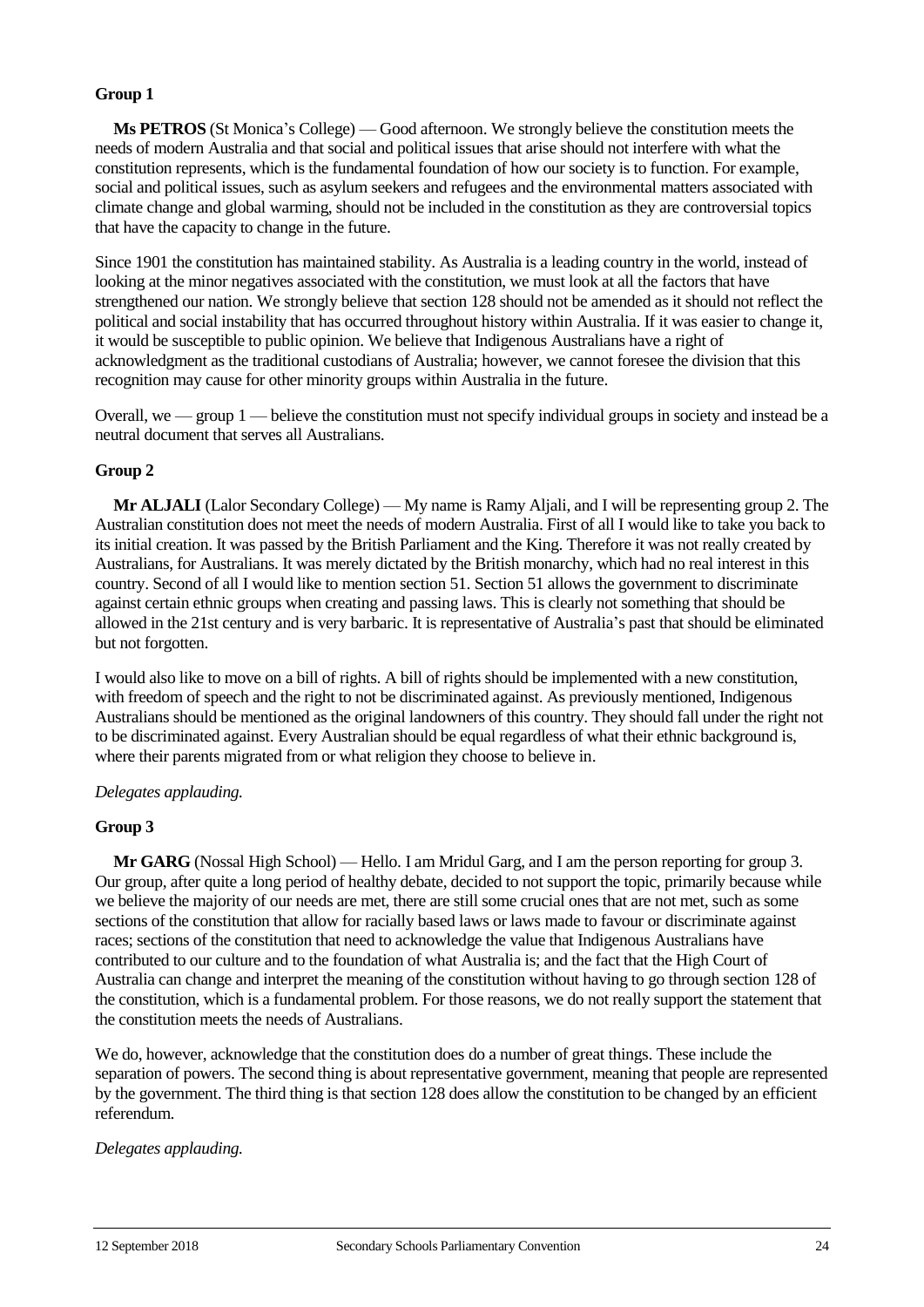## **Group 4**

**Mr DUNNET** (Haileybury College) — We, group 4, attempted to maintain a positive discussion while discussing the issues that meant most to us. We decided to mainly discuss section 44(1), which we ended up voting eight to two in favour of its removal or change. While acknowledging that it is essential for parliamentary members to be loyal and dedicated to Australia, we believe that the limitations of this subsection far outweigh this restriction. We believe that section 44(1) has shown in recent times that it has unnecessarily disrupted Parliament with simple legal burdens, diverting the attention of our politicians from simply running the country.

On top of this, we believe that the citizenship idea does not correctly show correlation with other countries. Finally, we raised the argument and idea that the section contradicts section 116 of the constitution, allowing for freedom of religion. As individuals who practice Islam or Judaism have citizenship rights in Saudi Arabia or Israel respectively, we believe that the possible disallowance of these people from entering Parliament is contradictory and needs change. Our group recommends that section 44(1) should be removed, with possible section 44 violations being referred to the High Court of Australia.

Our group voted on the overall topic of the constitution meeting Australia's modern needs, with seven votes for 'yes' and three votes for 'no'.

#### *Delegates applauding.*

## **Group 5**

**Ms CHECBU** (McKinnon Secondary College) — We, group 5, believe that for the most part the constitution is sufficient in meeting the needs of modern Australia. The High Court of Australia is able to interpret the constitution with consideration of people's views and the current social and political climate. This is sufficient in modernising the constitution currently. Moreover, the constitution has the flexibility to be altered should additional needs arise. The framework of the constitution is very robust and cares for all Australians. Structurally it is very sound. There mainly needs to be some small changes that would benefit Australians, such as the addition for the [inaudible] and for Indigenous Australians. However, on the whole we believe that the constitution does meet the needs of a modern Australia.

#### *Delegates applauding.*

#### **Group 6**

**Mr HOVENDEN** (Marist College Bendigo) — I will start off with our arguments for — that the constitution does not meet the needs of a modern Australian society. Firstly, as a group we believe that the constitution does not meet the needs of a modern Australian society regarding mention of Aboriginal and Torres Strait Islander peoples in the constitution. We came to the conclusion that instead of merely having recognition, there needs to be some form of inclusion in the language throughout the constitution of Indigenous and Torres Strait Islander peoples. Secondly, we believe that section 44(i) does not meet the needs of a modern multicultural Australian society and that it should be removed, whereas subsections (ii) to (v) should remain. Thirdly, the constitution does not mention environmental impacts, and at this moment in our country's history we think as a group that our environment has reached a crisis point and that this needs to be resolved via a set of constitutional laws or what have you.

For against, we have how difficult it is to change the constitution. It is the foundation of our country and it needs to remain the same, and the balance and power of the federal Parliament is functional.

In conclusion, we think that the constitution does not meet the needs of a modern Australian society and it needs to be changed so that Australian society can grow and develop.

#### *Delegates applauding*.

#### **Group 7**

**Ms COOPER** (Our Lady of Mercy College) — Group 7 believes that the constitution does not meet the needs of modern Australia. Although we do believe that the constitution is still relevant and should not be ruled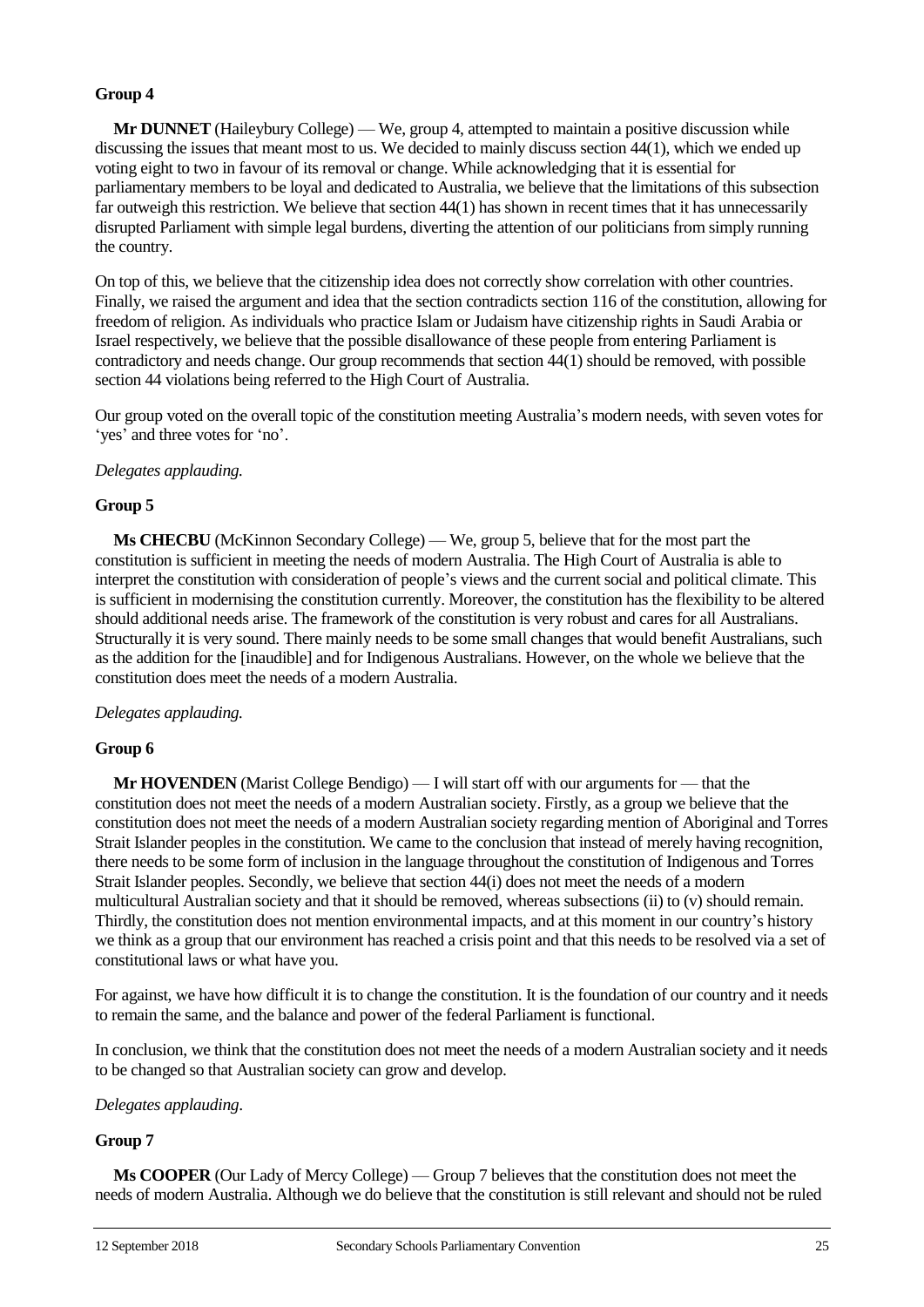out completely, many areas should be significantly altered in order to meet the needs of modern Australia and our society. Section 44(i), for example, we believe should be changed, as globalisation is inevitable and is becoming inevitable, therefore not having representatives who make up a large section of Australia simply does not make sense. But who is to say that single-citizenship Australians are completely loyal to the Parliament? Politicians are quickly becoming businessmen instead of being representatives of their country and what their country's needs should be, and they are really only focused on being in office. So if we are multicultural, and in order to be multi-integral, we need section 44(i) to be abolished. With this, we believe that our society is going to continue changing and that it should be made easier and less costly to change the constitution.

Overall, we in group 7 believe that the constitution should be more reflective of today's society and should ensure that it is able to meet the needs of Australia not only for now but also in the future.

## *Delegates applauding*.

## **Group 8**

**Ms BENIWAL** (Nossal High School) — We had a lot of different opinions and stories coming into group 8 and we discussed six major issues, the first of which was Aboriginal and Torres Strait Islander recognition within the constitution. We decided that this does need to happen and this does need to be put in place, but we also recognise that it is a step, not a solution, towards reconciliation. The next issue we discussed was the balance of state and national power, and we decided that it was appropriate. It allows for representation of smaller communities that may not have had the same representation if we were to focus on just one of the two, and the different levels allow people to do certain jobs more thoroughly.

Then we discussed section 44 — and it was a very close vote — but we decided that it should stay, as the privilege of being in office requires some sacrifices, and this may just be one of them. We cannot ensure that anyone who comes into office truly does not have allegiance with another country. Next we talked about changing the constitution and whether it should be easy or not. We decided no because of the political fads that do go around, and for the structural integrity of our nation and the stability that the constitution provides, it should not be easy to change. We then discussed environmental protection, and we decided — once again it was really close — that it should not be enshrined in the constitution, but as an incredibly important issue to today's generation something does need to happen and Australia as a nation needs to be held accountable. We then talked about rights that should be enshrined in the constitution, and we decided to enshrine rights. It mostly came down to treatment of people and how easily some of the implied rights can be manipulated.

In essence we decided that the constitution does meet the basic needs of Australia, but there are some changes that need to be made.

#### *Delegates applauding*.

## **Group 9**

**Mr SUBAŠIC De AZEVEDO** (Glen Waverley Secondary College) — Thank you for the opportunity to speak. I am here to represent group 9, and our group's final view was that the constitution does not meet the needs of a modern Australia and that it does need adjustments. Firstly, it does not represent all of Australia both in terms of people and values. We propose to change the constitution to make sure that the traditional owners of the land are included and recognised in the constitution in order to truly have a constitution that represents all of Australia.

Secondly, we want to amend section 44, specifically subsection (i). We want to make sure that citizens who have dual citizenship can enrol themselves to become an MP, but in order to ensure that those MPs stay loyal to our country and are not influenced by foreign powers, we will have a process where they renounce their dual citizenship. Further, we want to implement a bill of rights in Australia. We want to implement things such as having freedom of religion and freedom to remain silent and have these be fundamental rights for all Australians, including a specific set of rights for illegal migrants coming to Australia to avoid tragedies such as Nauru.

In summary, we want to implement these adjustments to our constitution to make sure it actually does represent the values of Australia and that it does represent the views of modern Australia. We want to do this in a timely,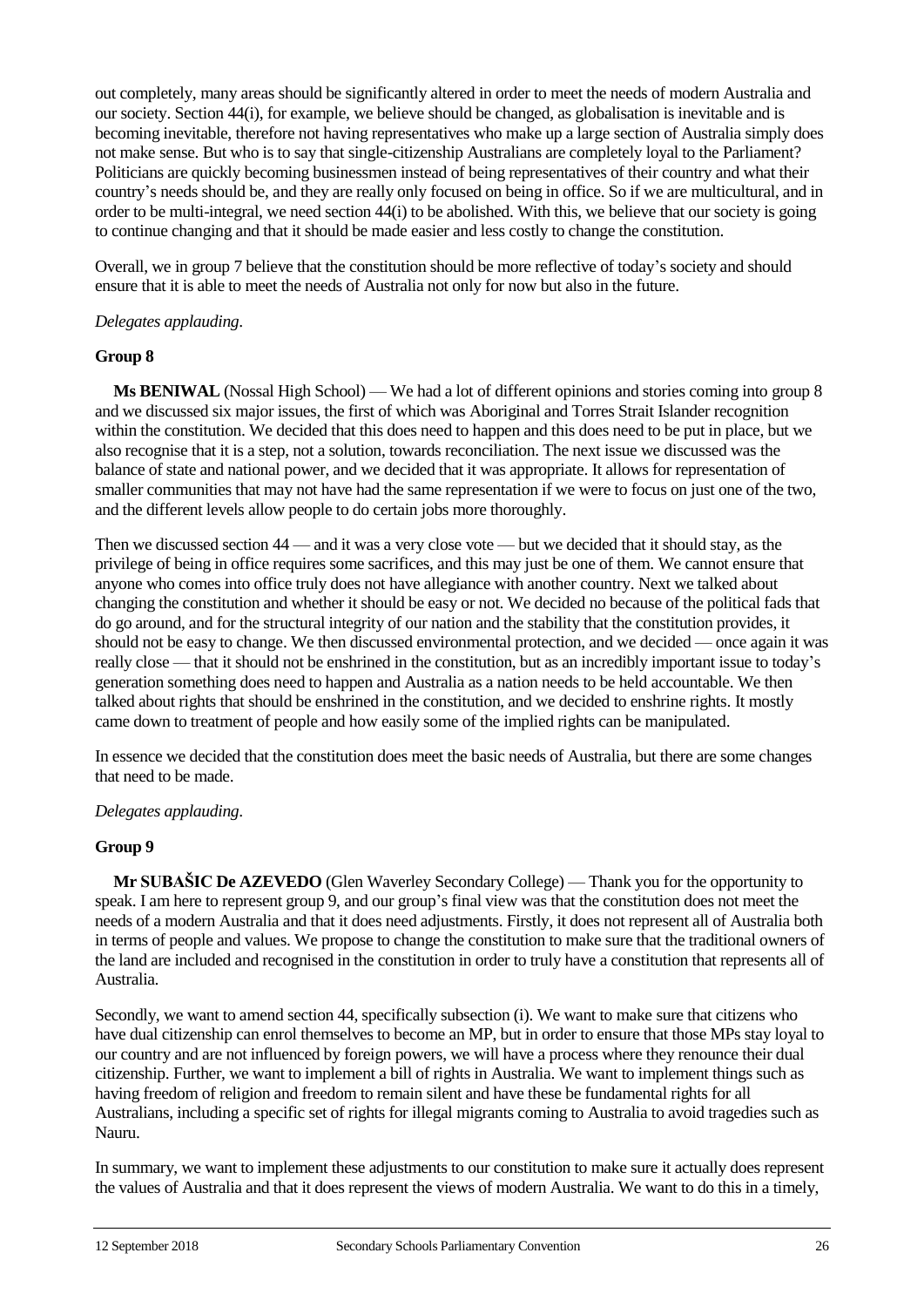wise and concise fashion, with no tricky wording. Just to rebut some comments made earlier in terms of instability, like with any type of progress that happens in any type of society, instability happens when you are progressing.

Finally, we want to re-emphasise that we do like the constitution as it is, but it does need some adjustments as Australia moves into the future. As Australian society changes more and more, so too should the constitution.

## *Delegates applauding*.

## **Group 10**

**Mr ANGELOVSKI** (Lalor North Secondary College) — Group 10 and I were discussing: does the constitution meet the needs of modern Australia? We believe it does not. The constitution of Australia does not acknowledge our proper history. By that, it fails to recognise the sovereign owners of this land, the Aboriginal and Torres Strait Islander people. Symbolism is not enough. We need to deliver on our promises. By doing this it provides a point at which the government can fall back onto Aboriginal rights. The sovereign people have been here for 60 000 years. We should not infringe Aboriginal people's right to celebrate and preserve their culture.

Section 44 causes the Parliament to not recognise our culturally diverse nation by disqualifying those holding dual citizenship from being in politics. This section is out of touch with the needs of our multicultural nation, forbidding full representation of political views.

However, we believe the constitution does have positive aspects, and the procedure to change the constitution is costly. Due to this, it makes it harder to amend it. This is to ensure chaos is avoided. The constitution is a powerful legal document. My group and I agree that the constitution should be changed in certain aspects.

## *Delegates applauding*.

**The SPEAKER** — Thank you to all the speakers and group leaders. It sounds like your group sessions were indeed very productive.

#### **SOAPBOX**

**The SPEAKER** — We are going to move on now to what we call the soapbox. I am very used to soapboxes, being a member of Parliament. We will be asking students to express their views and to provide any additional comments before we vote on the question. Volunteers are going to be called upon. I will point to you if you stand in your place. I will try to utilise each side equally so that nobody misses out.

**Ms PETROS** (St Monica's College) — Just off what group 10 just mentioned, our legal system as part of the constitution has not completely disregarded their rights — Aboriginals actually have their own court within our system. It is called the Koori Court, which actually is a court designed to take in their rights. It is like a diversion program. It essentially takes in their culture and even allows the elders in their community to be involved with the legal system for any crimes that people from a Koori area have committed. So they are not completely disregarded within our legal system, which means that parts of the constitution are still met because they are still involved and there are certain ways that they can still be completely taken into consideration as per any other Australian.

**Ms McPEAKE** (Mater Christi College) — While it is clear that the constitution could do with some amendments in certain areas, it would be naive to say that it has not served our country well. The constitution is a rule book. It does not outline in detail every issue that our country faces. That is what the courts and the Parliament are for. The constitution has created a stable country, as the previous speaker mentioned. Section 51 has been seen by some people as discriminatory. There is such a thing as positive discrimination. As was outlined, positive discrimination has allowed the creation of the Koori Court and certain institutions that assist the minority groups within Australia, so it sees that the constitution does in fact help to address every person in Australia.

It would also be naive to assume that any constitution at any point in time could fully represent and stay relevant to a society. High Court interpretations and the legislation that is created by the federal and state parliaments keep the constitution relevant to modern-day Australia. Changes to the constitution are time-consuming and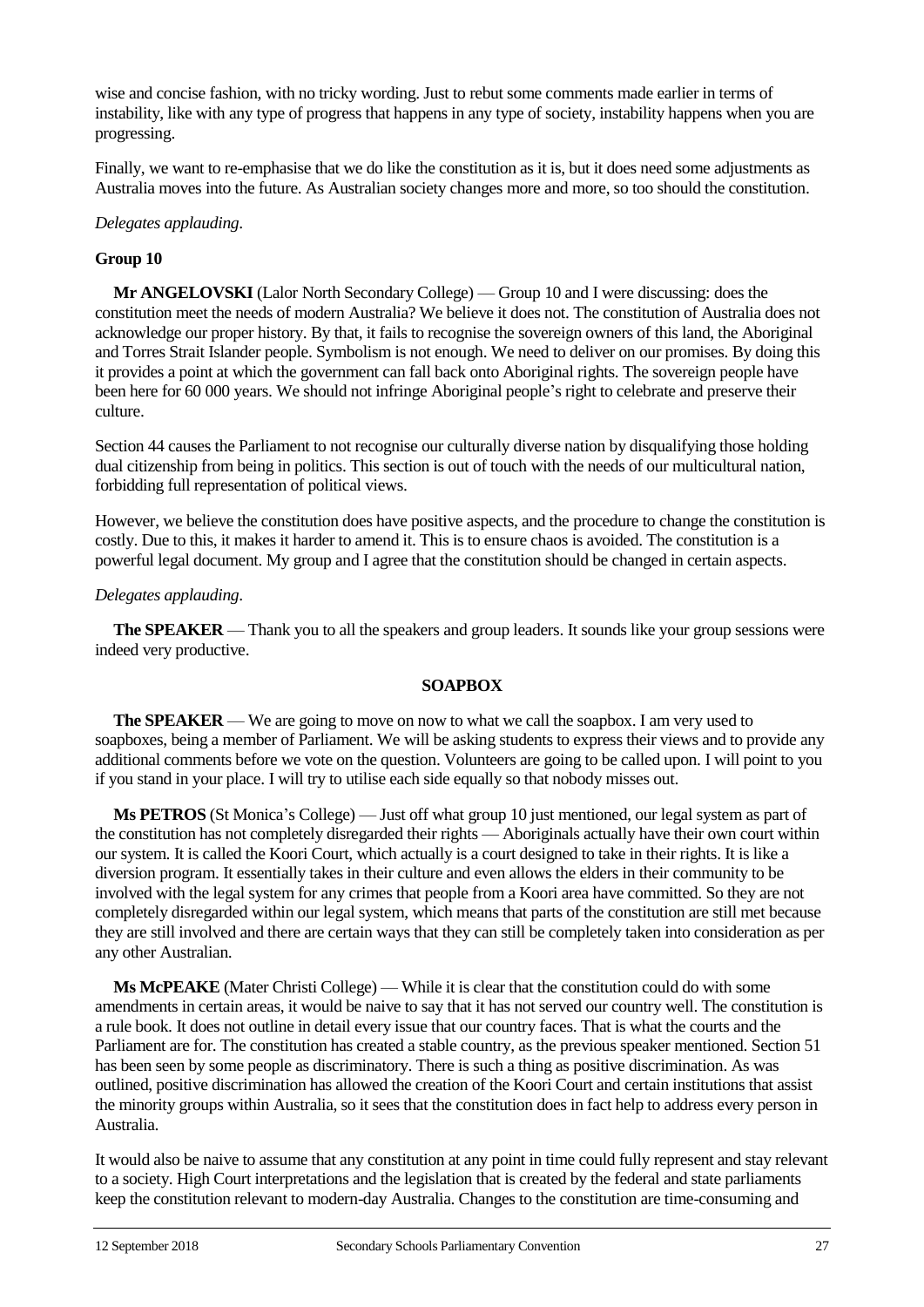expensive, so it is not always necessary to take those options to see change in society; rather, change the High Court interpretations and change the legislation that is created by our parliaments to make the changes that we need to see in society.

**Mr ALEXOPOULOS** (St Monica's College) — The constitution, while it does have a couple of problems, such as some of the more racist parts of it, has served our country well over the past century and has functioned almost without fail. One problem with it is that it does not have a proper bill of rights. It does not list all the rights that we have. It does have our right to freedom of religion, but our constitution does not enshrine our right to freedom of speech or to self-protection. Also, I do not believe the constitution needs to recognise the Indigenous population, as the constitution serves as the rule book for how democracy is functioning, therefore a better idea would be to have the government write up a treaty with the Indigenous population. That would be a far better solution than acknowledgement in the constitution.

**Mr LANDAU** (Scotch College) — The previous speaker stated that Australia needs a bill of rights in the constitution. However, Australia's constitution already has laws, such as section 116, stating that there should be freedom of religion. Does a bill of rights even work? America has a Bill of Rights, but that does not change the fact that there are organisations such as the Ku Klux Klan. Australia is better off to have laws promoting rights instead of a bill of rights.

**Mr EL SAFATLI** (Lalor Secondary College) — When discussing dual citizenship, the question of a politician's loyalty arises. I would like to ask the question: how do we measure the loyalty of a politician, and why does a politician have to be judged on his or her, in some cases unknown, past instead of on his or her actions? If MPs need to renounce their dual citizenship due to loyalty, which we cannot measure, why it should it be any different for a police officer or other government members?

**Ms CHECBU** (McKinnon Secondary College) — Even though I agree that Australia's constitution does meet the needs of Australians today, I would like to say that they should remove all the 'hes' that they use. When they refer to a judge or a person in the constitution, they use the pronoun 'he'. I want that to be changed to 'they' for there to be more gender equality.

**Mr ALJALI** (Lalor Secondary College) — I just wanted to mention what a lot of groups mentioned, that politicians should not be discriminated against and be forced to lose their positions because they have dual citizenship. I would like to point out the fact that no politician, especially at the federal level, should maintain citizenship of another country. That is for the fact that if you represent this country, especially at a commonwealth level, you should not have citizenship of a foreign country. It shows that you are not completely loyal to this nation and willing to disconnect your interests from another nation and put this nation first. It has nothing to do with discrimination because of a person's race or heritage. An average person should be able to have as many citizenships as they can hold or want, but a member of federal Parliament should not have anything else other than Australian citizenship.

**Mr HUANG** (Camberwell Grammar School) — This speech goes out to the people who want to vote no because they want constitutional change or constitutional recognition for Indigenous Australians. Yes, there is a problem, and the problem is that there is no recognition for the first peoples of our land in the constitution. But I am going to stand here today and say that this stance misses the point of trying to help Indigenous Australians. You may say that this is an important first step to take to help Indigenous Australians, but I say that this is a costly distraction from the real issues at hand. Let us take, for example, what happens if the preamble is announced and what happens if it does go through the Parliament. Okay, it does go through, it is added to the constitution and then the media moves on; people's opinions move on.

But what still stay the same are the sobering statistics for Indigenous Australians. What will still remain are the appalling infant mortality rates, the lowest education levels and the terrible job prospects that Indigenous Australians have. I know that people have their hearts in the right place when they call for change like this, but I would say that calling for constitutional recognition of Indigenous Australians is doing nothing but talking about a superficial feel-good policy for legislators to boost tourism in Australia. If we truly want to help Indigenous Australians, then we should focus on programs that tackle the real issues at hand, like those in the *Closing the Gap* report. Therefore I urge you to vote yes.

**Mr RADFORD** (Nossal High School) — In hearing the recent discourse that we have just heard regarding the constitution's ability to meet the needs of modern Australians, in particular with regard to the First Nations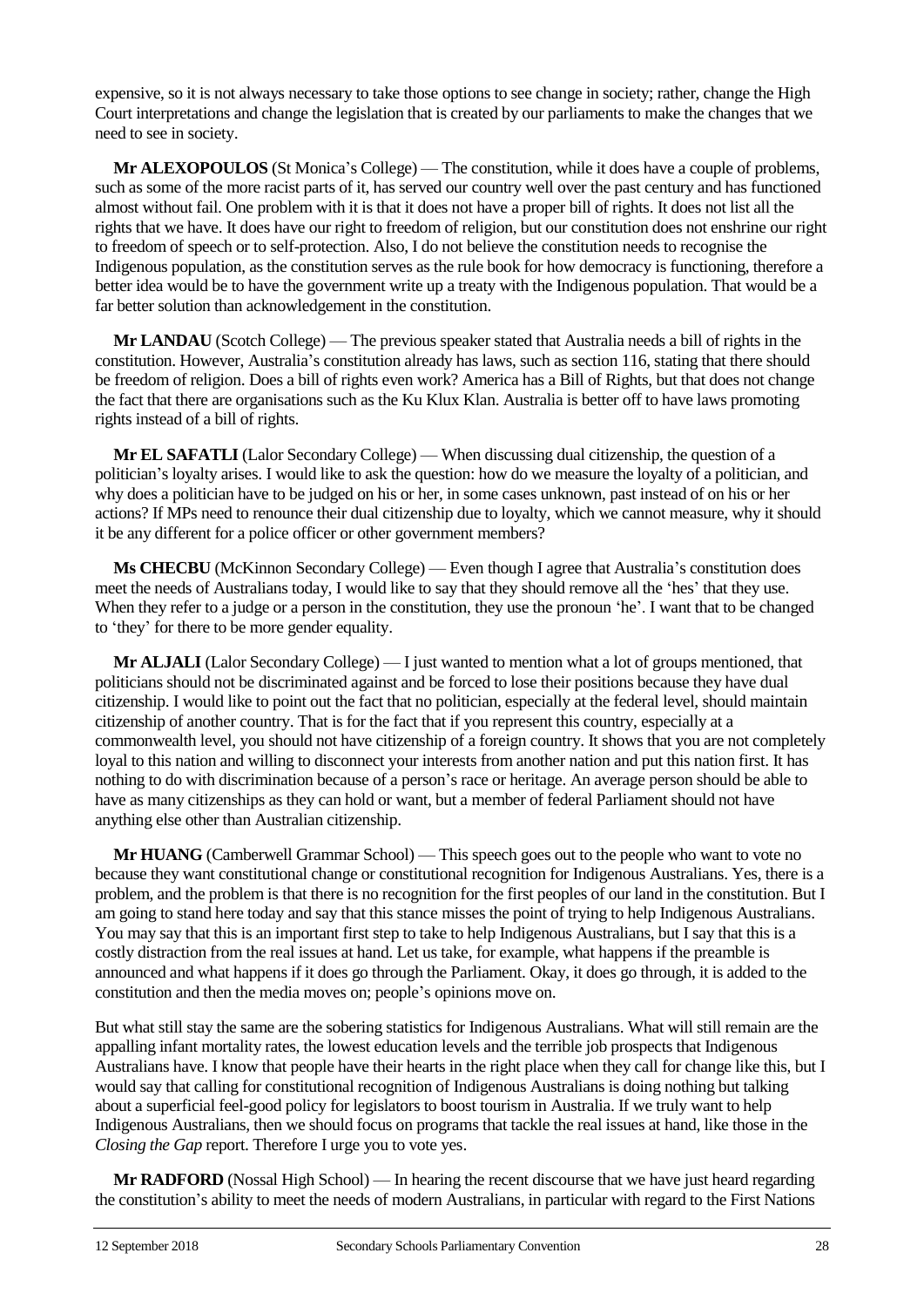of Australia, it has become apparent that many people may forget to think about what it means to meet the needs of those people. While we have just heard a discussion about the issues that we have with constitutional recognition of our first Australians, it is fundamentally undeniable that we cannot look at our past 120 years of history and pretend that the needs of the first Australians are being met under the status quo. We have seen 120 years that have fundamentally been rife with bad, ineffective, misguided and ultimately negative and detrimental laws that have had significant impact upon Aboriginals and Torres Strait Islanders.

Our constitution has served as a rule book that has fundamentally propped up a system that has not met the needs of a significant portion of Australians. To pretend that it has met the needs of these people is simply ludicrous. We need to understand not only that their needs have not been met but also that the answer to this problem is apparent. Last year with the *Uluru Statement from the Heart* we heard that we have unanimous verdict from our first Australians on what they see as the path to constitutional reform for the betterment of our society. That lies in establishing a First Nations voice to Parliament that would help ensure that we do not see another 120 years filled with bad laws that do not advance our society.

**Ms LEW-KEE** (Our Lady of Mercy College) — While I do agree that the constitution does not meet the needs of modern Australia, our constitution will never meet the needs of a modern Australia. Australia is constantly growing and constantly changing, and no-one is ever going to be truly happy with our constitution. On that, if we are changing the way that we can change the constitution to become easier, we might eventually end up abusing that power. If it is easier to change the constitution, with political views constantly changing we will end up with a new constitution every year. I think making it easier would really just forget the point of the constitution. What would be the point of it if we are constantly changing it? It is the fundamental rules of Australia, it is who we are and it is how we are seen as a nation. So if we change it every year, there is really no point to it. I think it needs to be kept regulated.

**Mr KING** (Melbourne High School) — I just want to make a quick comment in relation to Aboriginal reconciliation. I just wanted to note that positive discrimination in our society only creates more division. Although recognition of the traditional owners of this great nation is certainly what will need to happen, continually aiding only the Indigenous disadvantaged is almost racism in itself. The effects of altering laws or our constitution must be considered before harmful decisions are made for the future.

**Ms WARD** (Sunbury College) — I just wanted to say that everybody has different morals, opinions and views. The constitution tries to fit in everyone's opinions, but it is just a rule book, so we cannot change it every day. We are trying to fit everyone's opinions into it, but we cannot. It does need some amendments, yes, but at the end of the day we cannot change a lot of it, because it is the foundation of Australia.

**Mr McLEOD** (Haileybury College) — I think that we can all agree that our two main topics here are section 44 and Aboriginal and Torres Strait Islander recognition. I understand where people are coming from, where they want to say that Aboriginal and Torres Strait Islanders need to be recognised in our constitution as the first custodians and original custodians of this land, but it would be idealistic. It does nothing to help the current problems and struggles that Aboriginal and Torres Strait Islander people face in their day-to-day struggles. It is just a piece of paper that is written miles away from these Aboriginals, and it does nothing to help them. Wouldn't it be more beneficial instead to directly help them, as is going on now, through education and direct help, helping them in their communities to better themselves in our modern-day society? I think that reconciliation, whereas it is a good idea idealistically, does nothing to actually help or change the lives of Aboriginal people.

Secondly, on section 44, I think that the reason why we have this dual citizenship saga and why our constitution demands that our Australian politicians be loyal and only citizens to Australia, is because being in the Australian Parliament you need a sense of exclusiveness; it shows your loyalty. People may say, 'Why should people have to renounce their citizenship to be in Parliament?'. Well, that shows the sacrifice that you are willing to make to represent the people of Australia, and it shows your loyalty, individually, to your country.

**Ms ROGERS** (Marymede Catholic College) — Contradicting what the previous speaker said, I think that if we do have more Indigenous Australian rights in the constitution, we would then be able to have a body that could represent the people and then have more laws, regulations and procedures in place that could help them.

**Ms HANCOCK** (Frankston High School) — Leading away from the main topics here, which are obviously section 44(i) and the Aboriginals, I wanted to bring up a slightly less controversial topic. As I have listened to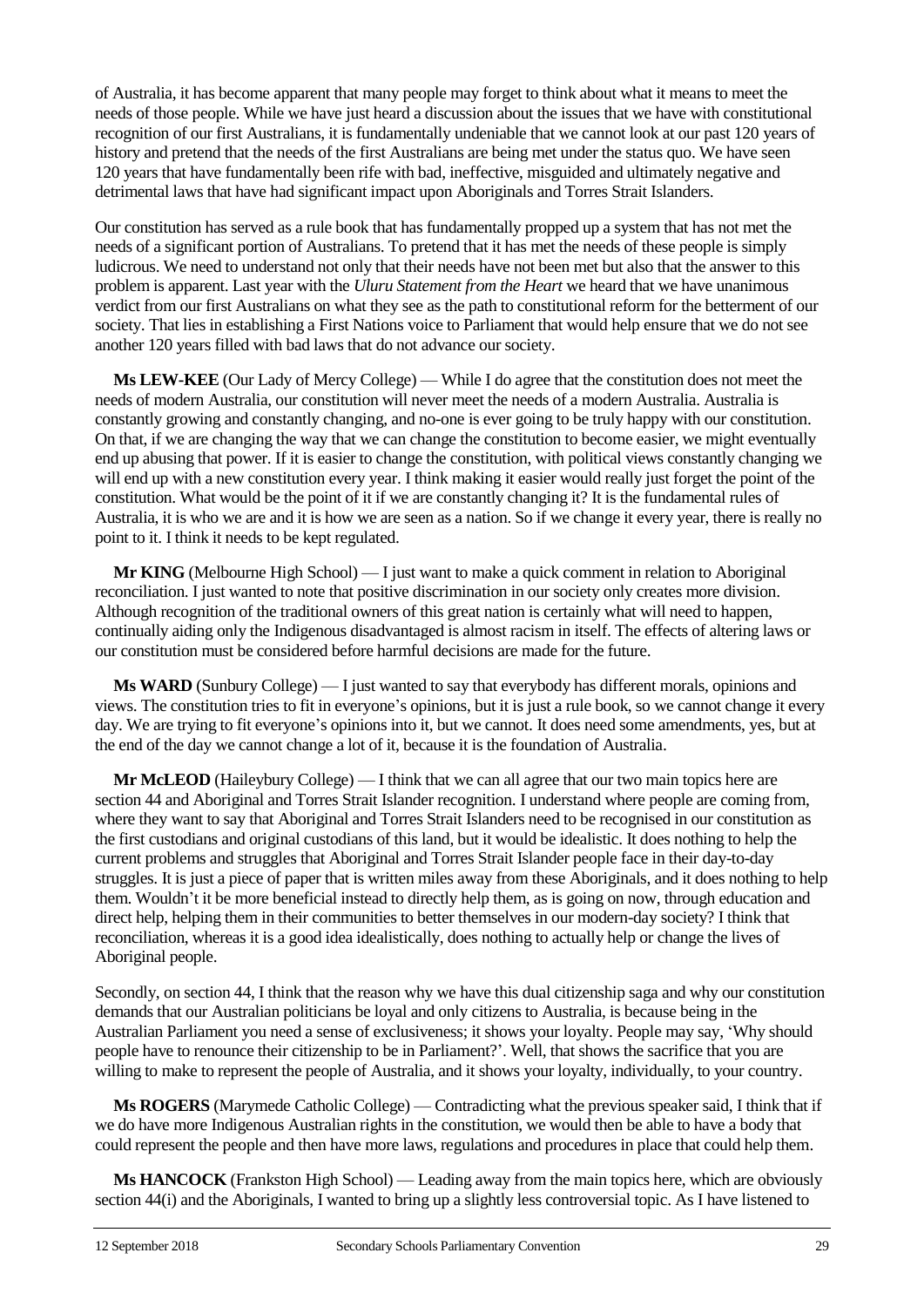all the other groups, I have heard that no group has gone into depth about the powers between federal and state. In order for federal and state to be able to focus on more important issues, wouldn't it be better to give more power to local councils? Canberra usually only thinks about Australia as a whole. If we change the constitution to be able to give local councils more power, minorities within these communities will be more represented and heard instead of being hidden in the shadows of state and federal — the bigger problems that have been heard by everyone else.

**Ms STANCOMBE** (Strathcona Baptist Girls Grammar) — In regard to dual citizenship, I think a loyalty problem does arise, but it means a huge amount of amazing Australians who could represent the country really well do not get the chance to. And who would you rather see in Parliament: MPs who meet the citizenship rules, or MPs who are the most open-minded and diverse and the best decision-makers in the country? I know who I would pick. Also, if we change the constitution, we need to make sure additions are very clear to avoid the High Court interpreting it differently to how it was intended. And in regard to Indigenous Australians, I think they should be recognised because they consider it a very high form of recognition to be enshrined in the constitution, and it is very important to them.

**Ms LONI** (Glen Waverley Secondary College) — The question posed by multiple speakers today has deliberated on whether the constitution really meets the needs of the first Australians, but to answer this question we need to recall the definition of the word 'needs' as established by a previous speaker. Needs essentially relate back to our means of survival, as well as the ability to live a decent life. By failing to recognise the sovereign owners of this land, we are denying our shared history and their legal rights and cultural and political representation, inherently disallowing them to live a decent life. It cannot be disputed that Indigenous Australians, while only 3 per cent of our national population, suffer the most. This is in terms of employment, health care, education and racial vilification. But recognition goes beyond meeting their fundamental needs; it economically, socially and politically empowers them.

However, acknowledgement of Indigenous Australians as sovereign owners ultimately contradicts our current political system as a constitutional monarchy, because under the current constitution the sovereign is the Queen. Unfortunately we cannot have the best of both worlds. Australia has to consider transitioning into a republican society. Our so-called independent nation will only be liberated when we can appoint our own head of state who advocates and represents Australian values. Furthermore, Australian values are inconsistent with the current British monarchy.

**Ms SCOTT** (Leongatha Secondary College) — Although it sounds idealistic, I believe that if an individual chooses to run for government, they represent the views of their fellow Australians and their communities, not the views of the country they may have been born in or the country they hold dual citizenship for. We are not in the Cold War. This is not 1960. There are no reds under the bed. We no longer have a realistic threat of communist spies infiltrating the government. Section 44(i) should be made redundant to reflect a modern Australian democracy. A multicultural society can only be represented and reflected by a multicultural government.

**Mr GARG** (Nossal High School) — The first thing I would like to say is in relation to section 44. It has been brought up that Australia is not under threat from communist spies or anything like that — that we are not facing foreign hardships — but I would like to respectfully disagree with that statement. It has already been shown that the Chinese Communist Party is interfering in Australian affairs. We have seen Russia, that may not be interfering in Australia directly, interfere in many Western democracies' elections and democratic processes. For this reason section 44 ensures that the people we elect actually represent us and that they are willing to sacrifice or at least put aside their nationalistic views from previous citizenships and fully commit to serving the Australian public.

The second thing I would like to talk about is a statement made about positive discrimination. I firmly believe that any sort of discrimination is negative, because with positive discrimination what we are essentially saying is that it is fair to give a certain race or a certain cultural group an advantage over the rest of our society. This inherently could be viewed as racist by people who are not getting that advantage. Instead, I think we should focus our efforts on dealing with the socio-economic and practical issues that Australia is dealing with rather than focusing on a race-based statute.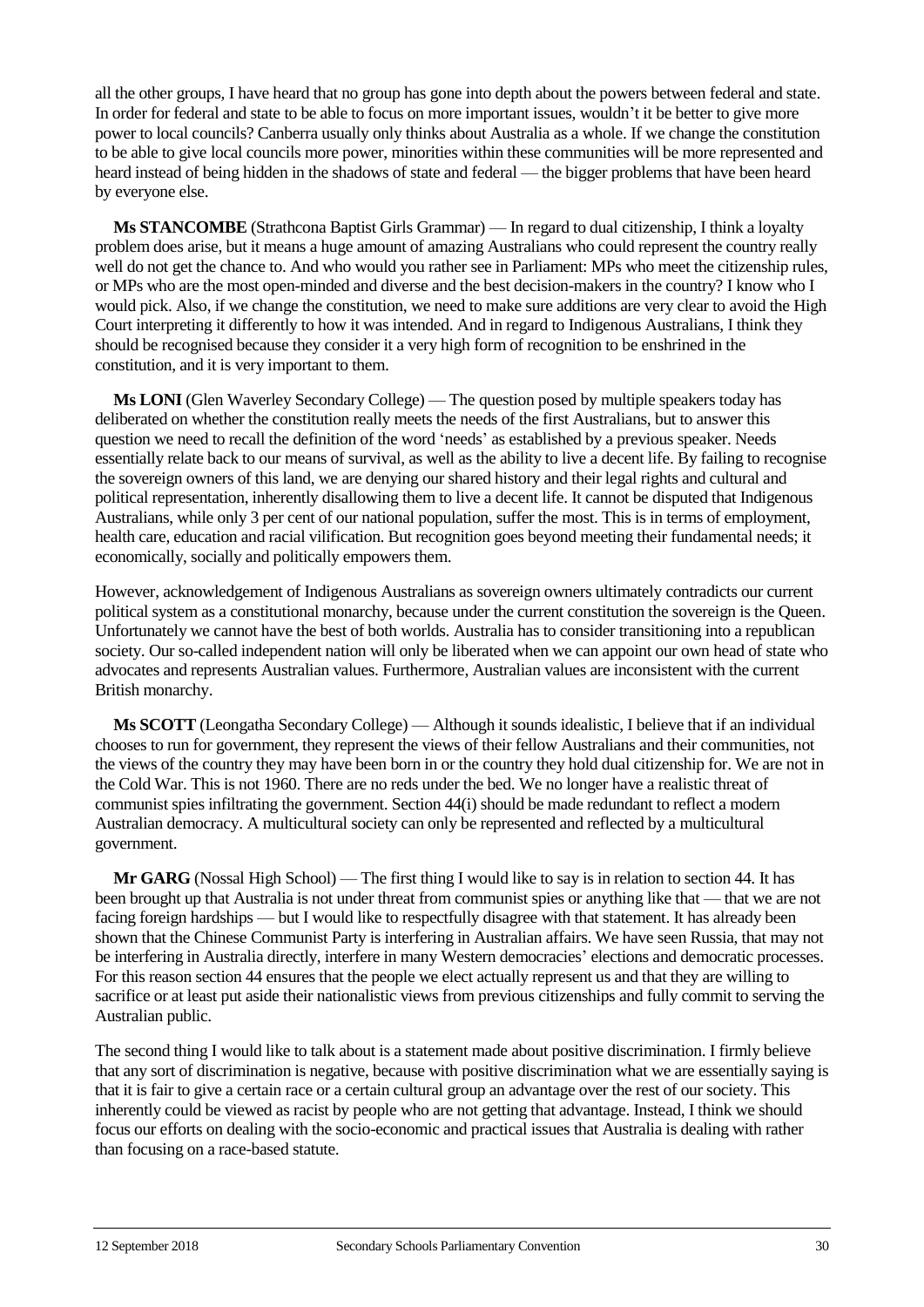**Mr HALDANE** (Scotch College) — I just want to rebut the previous speaker's statement about the Chinese and communist threats. Both states already have one-citizen policies, so we should not be worried about them infiltrating our Parliament.

I would also like to respond about the Aboriginal problem. The Aboriginal and Torres Strait Islander people have called for cultural assimilation more than an advisory board. The *Uluru Statement from the Heart* [inaudible].

I would also like to go to section 44. We are a multicultural society, and that means there are going to be dual citizens, because as the previous speaker from here said, globalisation is inevitable, and as we become more global it means a bigger percentage of the population are going to be dual citizens.

On the state and federal question, more autonomy for local government is more effective due to people not having to go all the way to Canberra. They can go to a local office to speak to a politician.

**Ms COHEN** (Sacred Heart Girls' college) — In regard to section 44(i) I believe that those who are running for election and want to be MPs should make their dual citizenship status very public so that voters can vote them in with this in mind, and they can be judged by their character and not by their citizenship.

**Ms MATTHEWS** (Siena College) — On the issue of section 44(i), have we all forgotten that Australia is a multicultural country? We bring up all these things about Chinese spies and communists, but it is not guaranteed that communists will be here. If a member of Parliament is to be thrown out of their seat on the basis that they have dual citizenship that they never knew about until it was brought to their attention, how is it their fault? Why should they be removed from their seat and we be forced to have more by-elections that distract the government from governing? Just because you are able to have dual citizenship, it does not mean that that person is in fact in cahoots with the government that they are a dual citizen of. Having citizenship does not mean that you live, breathe and die for the other country. This section of the constitution is irrelevant to a modern-day Australia and must be changed.

**Mr MANN** (Mount Eliza Secondary College) — Section 44 of the Australian constitution has been in place for many years now and is working perfectly fine. There is no point in changing it. It will be very costly and a waste of time. I believe politicians should be Australian. I am an Australian citizen and I am proud to be, and I think an Australian citizen should be running for an Australian Parliament at an Australian Parliament House.

**Mr SAXTON** (Notre Dame College) — In reference to section 44, we must think about what a politician's job is. It is not a normal job. It is not a right; it is a privilege. It is a privilege to be able to represent the people in your electorate. Personally I do not think it is too much to ask that they should renounce any other citizenship and prove their loyalty to their nation and to their people.

**Ms MANSELL** (Our Lady of Sion College) — I just wanted to discuss some conflicting views that I have found have arisen within this discussion regarding both Indigenous Australians being recognised in the constitution and section 44, which we have discussed a lot. I have heard many people suggest that political and social issues should not be matters for the constitution and that Aboriginal and Torres Strait Islander people do not need recognition within the constitution. However, many seem to think the solution is that it should be a matter of political responsibility for subgroups and minorities to be recognised.

Then we turn to section 44, which many people have said requires that people renounce their dual citizenship. I want to question how we are meant to have a country that is multiculturally represented if people who are representing it are not able to be proud of their cultures and the subgroups and minorities that they are part of. So, if somebody has migrated to Australia and they are a strong representative of a large community within our country, my question is: why are they not allowed to run for Parliament when there are significant parts of Australia that are represented by groups that are not purely white Australian?

**Mr AHMADI** (Islamic College of Melbourne) — I would like to start off by saying that Australia is a multicultural country and that in religions such as Islam and Judaism, and Judaism specifically, they grant you citizenship of Israel as soon as you begin practising the religion.

Section 44 restricts section 116. Section 116 of the constitution states that all members of the Parliament have the freedom of practising their religion. If I look back at section 44(1), it states that dual citizenships are not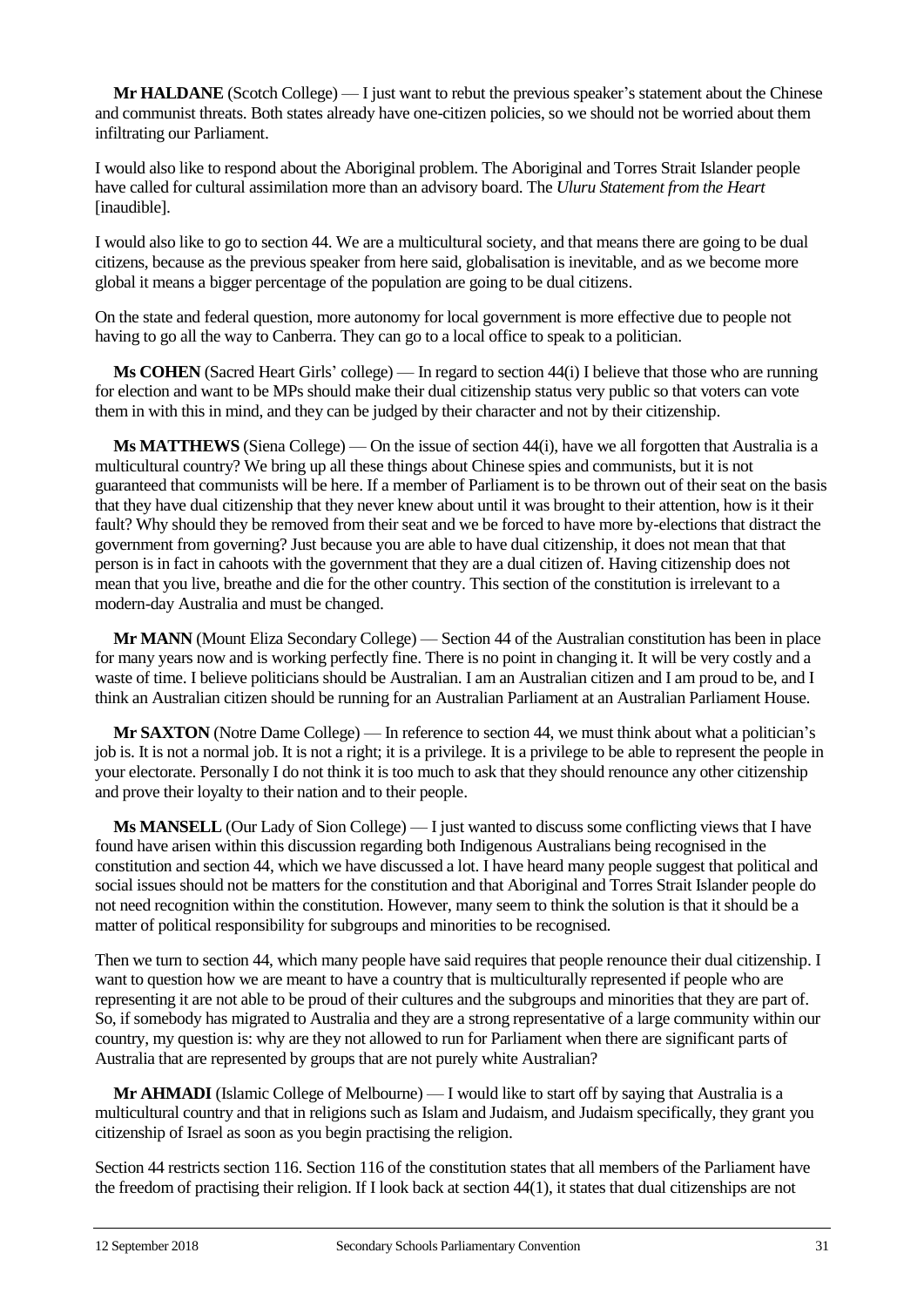necessarily allowed in Australia. So if we look at it, it is technically counteracting section 116. In this case we should really review the sections and act upon this. In saying that, we should revise the whole thing basically, because there are sections in there that counteract a lot of the sections, and saying that section 44 is no longer relevant is not good to say, basically.

**Ms CHUNG** (Methodist Ladies' College)— On the topic of section 44 and dual citizenship, it has been raised before that loyalty is an issue in terms of who is representing us as a nation and that there seems to be this idea that for a person to represent Australia they have to be Australian themselves and they have to sacrifice other foreign ties to be able to serve Australia in Parliament. But the thing is, is there actually much significance in having another citizenship? A person's multiculturalism does not necessarily make them less Australian than any other person. A person who might have been born in another country but has grown up their entire life in Australia, who has had a very big interest in politics and who might have a really strong passion for making Australia a better place should not be inhibited from doing so by their country of origin just because of the constitution.

The thing is that in an extreme circumstance, even if someone does happen to be, let us say, a Chinese spy that wants to make Australia communist or something, even if that were the case, simply renouncing their citizenship of that other country does not necessarily permanently get rid of the inclination to serve in the interests of communism or whatever they want to serve. Therefore it does not really have that much of an effect on the government anyway.

**Mr NICOLAIDIS** (Marymede Catholic College) — I believe that the constitution does meet the needs of modern Australia. For my first argument I will say that laws via the aid of the constitution do meet these needs. In comparison to the United States we have many contrasting laws. For example, our gun laws are completely different. In the United States they have gun laws that allow people to hold onto guns and to use them. As we know from the news, many people have used those weapons to murder innocent people. In comparison, in Australia we stop that. In our constitution we protect everyone. Some people may believe we do not, but I believe that it does. Having those contrasting laws here makes our country safer.

For my second argument I will say that changing the constitution will evidently change Australia. If we have the power to change the constitution every day, every hour, every minute, Australia will slowly deteriorate. If we always change it, many Australians will believe that the constitution is not strong.

My third argument is in regard to section 44. I believe that everyone should be able to go for that high position. However, there should be criteria based upon what is needed for Australia for those people who do want to become Prime Minister or have seats in Parliament, and those criteria should be based upon what Australia needs and what should be done.

**Mr HIBBINS** (Kingswood College) — Something that has been mentioned only briefly is our becoming a republic. I think the monarchy has used and abused this society, setting us back from the goal that the Australian people have identified of becoming a republic, as identified in many opinion polls. All the current Premiers of the states and the current Prime Minister support this. To have an Australian head of state would greatly improve the feeling that modern Australians have over their democracy. To have an outdated and prehistoric system is an insult to our part in being an independent state in our own right. So does the constitution meet the needs of modern Australia? I think not.

**Ms LEW-KEE** (Our Lady of Mercy College) — I just want to comment on what a previous speaker said. I do not think the constitution protects every Australian, because we have section 51 that pretty much allows discrimination based on things like race and gender, which are completely uncontrollable and are not choices that people make. I think saying that the constitution really protects every Australian, it does not. It does not meet the needs of Australia today. We are such a multicultural society that I think having something like section 51 does not show Australia's values to the world and it does not really show who we are as a country. We are such a multicultural country, and it is something that definitely our country should be proud of. But with stuff like that in our constitution, it just does not show it to the rest of the world.

**The SPEAKER** — We have time for two more speakers.

**Mr EL SAFATLI** (Lalor Secondary College) — Going back to section 44, we must ask the question, 'Yes, the Chinese may be trying to infiltrate the Parliament's system, but how many of them are actually trying to do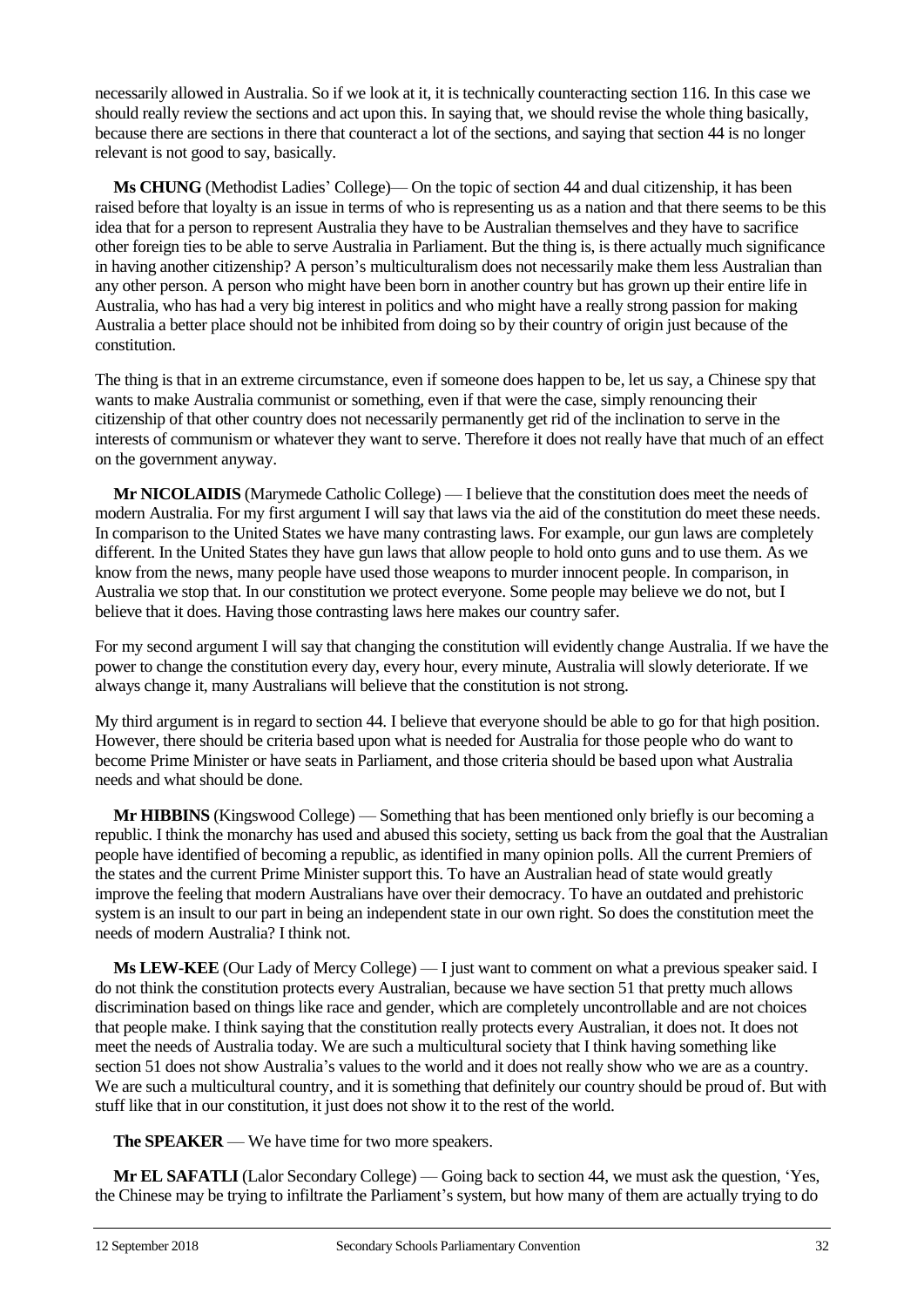this and is it substantial enough to create technically pro-discrimination laws and question possible kind-hearted politicians' loyalty to a country that they may well be very loyal to due to something they cannot control or do not know about?'.

**Ms STANCOMBE** (Strathcona Baptist Girls Grammar) — The way the constitution has changed does not need any amendments because we do not want it to be any easier, otherwise the Parliament may start changing it so often that Australians lose trust in it. This may also decrease Australia's reputation internationally. On this, I mentioned in my opening statement that Australia is way behind in recognising our Indigenous peoples in the constitution and this may be affecting our reputation internationally as well.

**The SPEAKER** — Thank you, students. The time for the soapbox has ended. I thank you for your contributions this afternoon. It has been a very sincere debate with a great deal of respect from both sides of the argument, so I thank you for that. We do not always see that kind of respect in the house unfortunately. I think that the ideas you have put forward have been well researched and you have obviously thought long and hard about how you are going to vote on this particular topic. Something that I would contribute to the discussion is that, although you are discussing the Australian constitution and dual citizenship at the federal level, it should be remembered that at the state, territory and local government level those conditions do not apply.

#### **THE VOTE**

**The SPEAKER** — I will now ask for you all to vote. It will be by a show of hands. If the vote is too close, and Suzanne at the table has trouble counting, we may do a division.

#### The question is:

Does the constitution meet the needs of modern Australia?

#### **Delegates divided on question.**

#### **Question defeated.**

**The SPEAKER** — Congratulations to those who voted in support of the question, but those who voted in the negative have won.

#### *Delegates applauding.*

**The SPEAKER** — I guess the next step for you all is to think about how to change the constitution so that it does meet the needs of modern Australia, and I think that there are many great minds in this chamber right now who could think about that well into the future. Thank you very much.

## **REPORT ON THE 2018 NATIONAL SCHOOLS CONSTITUTIONAL CONVENTION**

**The SPEAKER** — I now call on Ryan Gambin from St Monica's College to speak about the National Schools Constitutional Convention.

**Mr GAMBIN** (St Monica's College) — Good afternoon, everyone. I would like to explain exactly what the National Schools Constitutional Convention experience is like. Before I begin, I would like to do two things. Firstly, I would like to give a big thankyou to the organisers of the event for asking me to come back. I am very humbled and very honoured to be here speaking today. Secondly, I want to congratulate all of you guys, because regardless of whether you go to Canberra or not, making it to the state level is a great honour. We are very lucky to be here today, partaking in an active debate about the needs of modern Australia.

I look around and the enthusiastic and engaged faces fill me with some positivity. The passion I can see for politics, the passion I can see for change and the passion and desire you have for your voice to be heard makes you all more than capable candidates to go to the national convention, so you all have got that on your side.

Let me begin by saying this. If you have the smallest desire to go to the national convention and go all the way, no matter how slim you think your chances may be, please all of you apply because you would be doing yourselves an injustice if you did not. It is an amazing opportunity, and you should all seize the opportunity you have been given. We are all very lucky.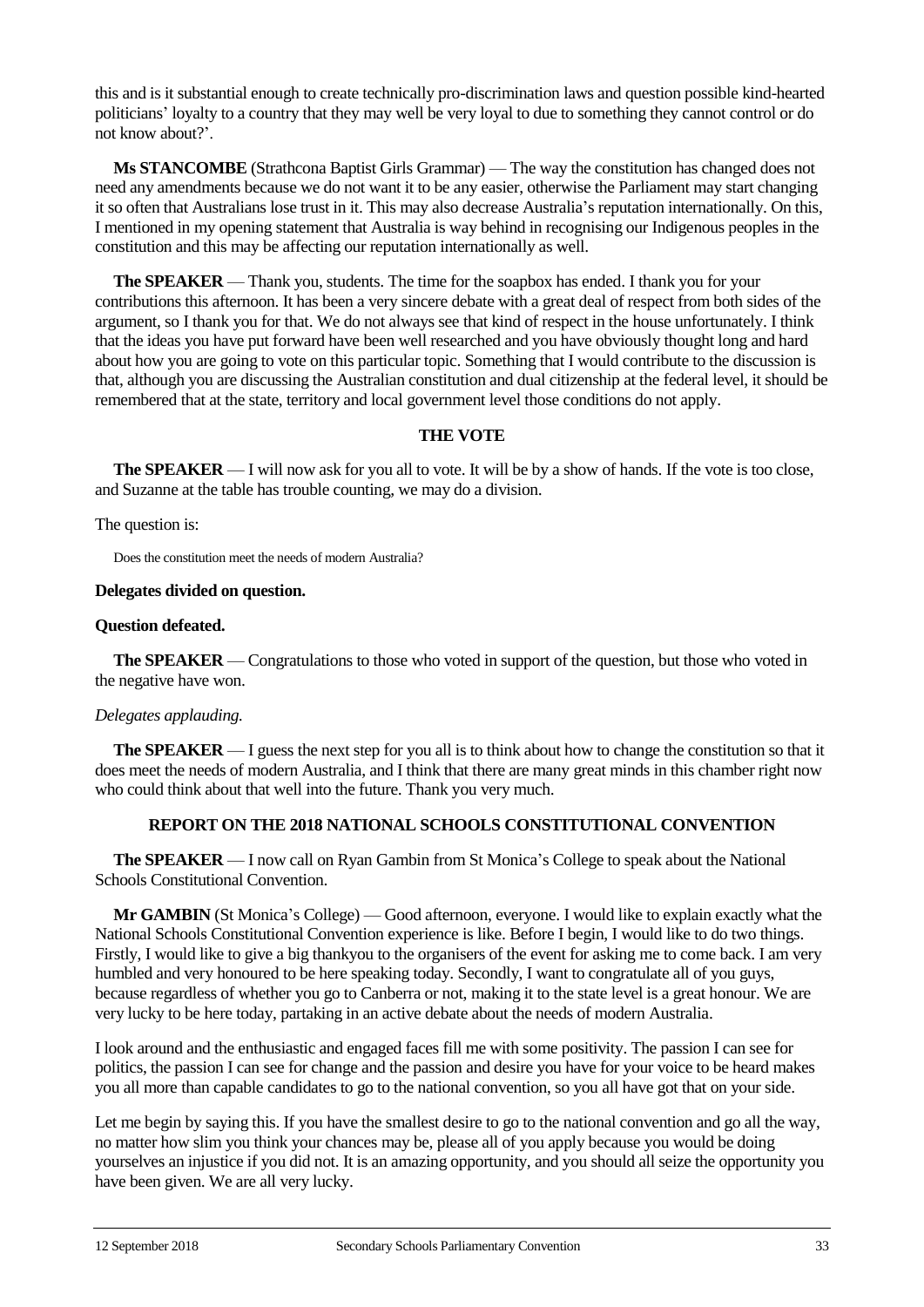The national convention experience is one that I will never forget. It helped me develop my critical thinking skills, and I met some really nice people along the way. The first major benefit of being at the national convention was the ability to have high-level debate with other young political minds — much like you all have done today, but we got to do it over the course of three days. In the beginning everyone was a bit stand-offish and a bit shy, but towards the end of the third day we had all contributed. Everyone had a view on the issue that we were debating, and it was well thought out. It was really worthwhile.

The issue at this year's convention was 'Is section 44 of the constitution relevant in the modern Australia?'. You guys have tackled a bit of a broader topic today — the whole constitution, rather than just one section. Section 44, as I am sure some of you may be aware, is the section of the constitution that states the criteria someone must have before they can have a seat in federal Parliament. This was relevant due to the controversial dual citizenship clause. This is just one subsection in section 44. It was relevant when we were talking about that.

The debate was aided by a number of speakers that came and presented to us. I found my opinion being swayed between agreement and disagreement through the whole duration of the convention because the speakers we had were very well educated and put their points forward in a very well articulated way, and it was really, really good.

We also had debating sessions between the students, like you have had today. I really enjoyed the discussion between all the delegates from each state. It was interesting. Today we are just focusing on Victorian students, but it is interesting once you get to the national level seeing all the different views, values and opinions people hold from a range of diverse backgrounds and diverse cultures that you have all come from, especially when you get to that national level.

We ended the discussion with a mock referendum — like you guys had a mock vote today — where representatives of each state voted yes or no on some amendments we made to section 44. For example, one amendment we made was the removal of the clause stating that an individual must resign from a public service job whilst campaigning for a seat in federal Parliament. We wanted to amendment this to you only need to step down from your public service job once you have been elected. The mock referendum concluded with the necessary double majority in a yes vote for the amendments to section 44. This result and a lot of points that were brought up over the three days were then written in a communiqué and handed to the Senate, so they were able to see what we had come up with over the time we were there.

A second benefit for attending the national convention is the historical and political landmarks you will get to visit while you are there. Over the three days we got to visit new Parliament House. We got to sit in on question time in the Senate, which was amusing — as always — and then we also got to visit old Parliament House. We got to sit in the chamber, much like you guys are now, and we had presenters come and speak on the issue to us.

One of the biggest highlights of the trip for me, as far as locations and stuff, was we got to have dinner at the High Court, which was amazing to see. The architecture alone is outstanding. The most prestigious of it all for me, and the biggest highlight for me, was going to Government House for lunch. We got to meet the Governor-General, Sir Peter Cosgrove. Lady Cosgrove unfortunately could not make it, but that was awesome as it was. I often found myself looking around being amazed at where I actually was. So, if you do get selected, I suggest take it all in, because it goes as quickly as it comes.

However, during my time in Government House I had the honour of being able to talk to the Governor-General — and you all will get your chance as well — Sir Peter Cosgrove about an issue that is very important to me. This is, in my opinion, one of the greatest challenges that our political system faces — that is, the growing political apathy amongst the youth and the general population in Australia. I asked Sir Peter Cosgrove what he thought the solution would be to this growing apathy. What he said is a nice way to sum up what I have to say as well and my opinions on it. He echoed the sentiment that we, the young people who are interested in politics, have a very important role to play in society in making sure that we are encouraging each other and encouraging our friends that are less politically inclined to find an interest in politics, because apathy is dangerous in democracy. You need an engaged society to have a really effective system.

Having said that, I believe you have all made great steps in being where you are today alone. Like I said, that shows some great positivity in all the passionate young people have. That is very important. But even if you do not make it to the national convention, I would encourage you to do things. It can be something as small as reminding your friends to take their vote seriously, because each vote matters. It does not matter if you think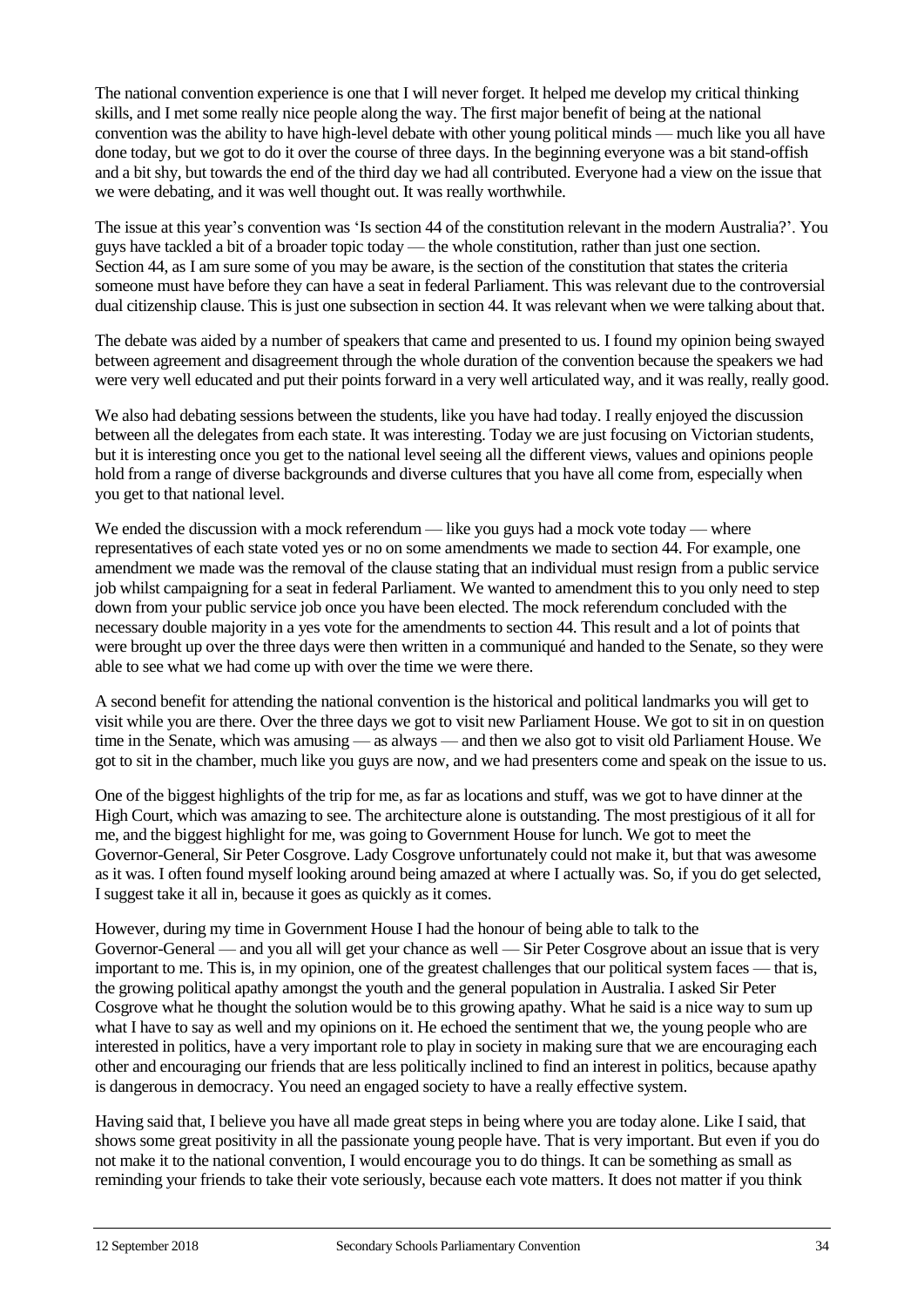you are in a safe seat or not, each vote counts; make your voice heard — or it can be as big as leading a protest for something that you are passionate about.

Overall I hope what I have said inspires you today not only to strive to go on to the national convention but to strive and make sure that you have your voice heard throughout the rest of your future. I wish you all the best of luck in making sure that what you are passionate about gets voiced, shared and heard. You can all make a positive change. Thank you all.

## *Delegates applauding.*

**The SPEAKER** — Thank you, Ryan. I think the future of our country is in very good hands when I hear speakers like yourself with a great deal of passion and interest in politics. We might move now to Hayden Radford from Nossal High School to give a vote of thanks. Over to you, Hayden.

**Mr RADFORD** (Nossal High School) — Thank you. As we reflect on the opportunity that has been provided to us students today it is important that we remember that this is something that not every student gets to do. We are all very lucky to come down to Parliament House to be able to sit in these chairs and do what we are doing today. It is important as we appreciate the opportunity that has been provided to us that we thank the people whose hard work has made this possible for us.

On that note, I would like to extend a massive thankyou on behalf of all the students here today to Maree Edwards, the Deputy Speaker. Thank you so much for your time today. As Deputy Speaker you have incredibly valuable time, so it means a lot for you to come and invest your time in our education and our learning about our democracy. So thank you very much for your time today.

I would also like to extend a thanks from all of the students here today to Parliament House and to the staff who made Parliament House run for us. We could not ask for a better venue to host us today. It is so amazing to be able to sit in such a significant landmark of Australian democracy and look back on what has been 130 years of our constitution going from a draft to what it is today and to reflect on that in the most perfect place possible, so a big thankyou to Parliament House and all its staff.

It is also worth thanking Judith Graley, Morgan Begg and Professor Saunders, all of whom spoke to us today. They gave up their time so they could share their insights with us. I am certain after hearing the debate that we heard during the soapbox that they were definitely very important in shaping our views.

Finally, I would like to extend a big thanks to everyone at National Curriculum Services for making this possible as well. So much hard work has gone into making this event possible for us all here today, and it is so important that we thank those who have given up their time to make this possible for us. So please give a big round of applause to all those people.

#### *Delegates applauding*.

**The SPEAKER** — Thank you very much, Hayden. They were wonderful words. Can I also just quickly mention Suzie Luddon, who has done a power of work to put the convention together and to order your day today. Thank you. I have the great pleasure now to introduce our shadow Minister for Education, Mr Tim Smith, MP, to close the proceedings. I invite Tim to come and say a few words.

#### **CLOSING**

**Mr T. SMITH** — Thank you very much, Deputy Speaker. Congratulations on your attendance and participation in this Secondary Schools Parliamentary Convention. I think this is a wonderful initiative. I note there are some students here from my own electorate, the young ladies from Methodist Ladies' College. I believe you were discussing if the constitution is still relevant to modern Australia. Is that correct? How was the vote carried?

# **The SPEAKER** — The negative won.

**Mr T. SMITH** — The negative won? So it was supported by this chamber that the constitution needs to be changed. Is that correct?